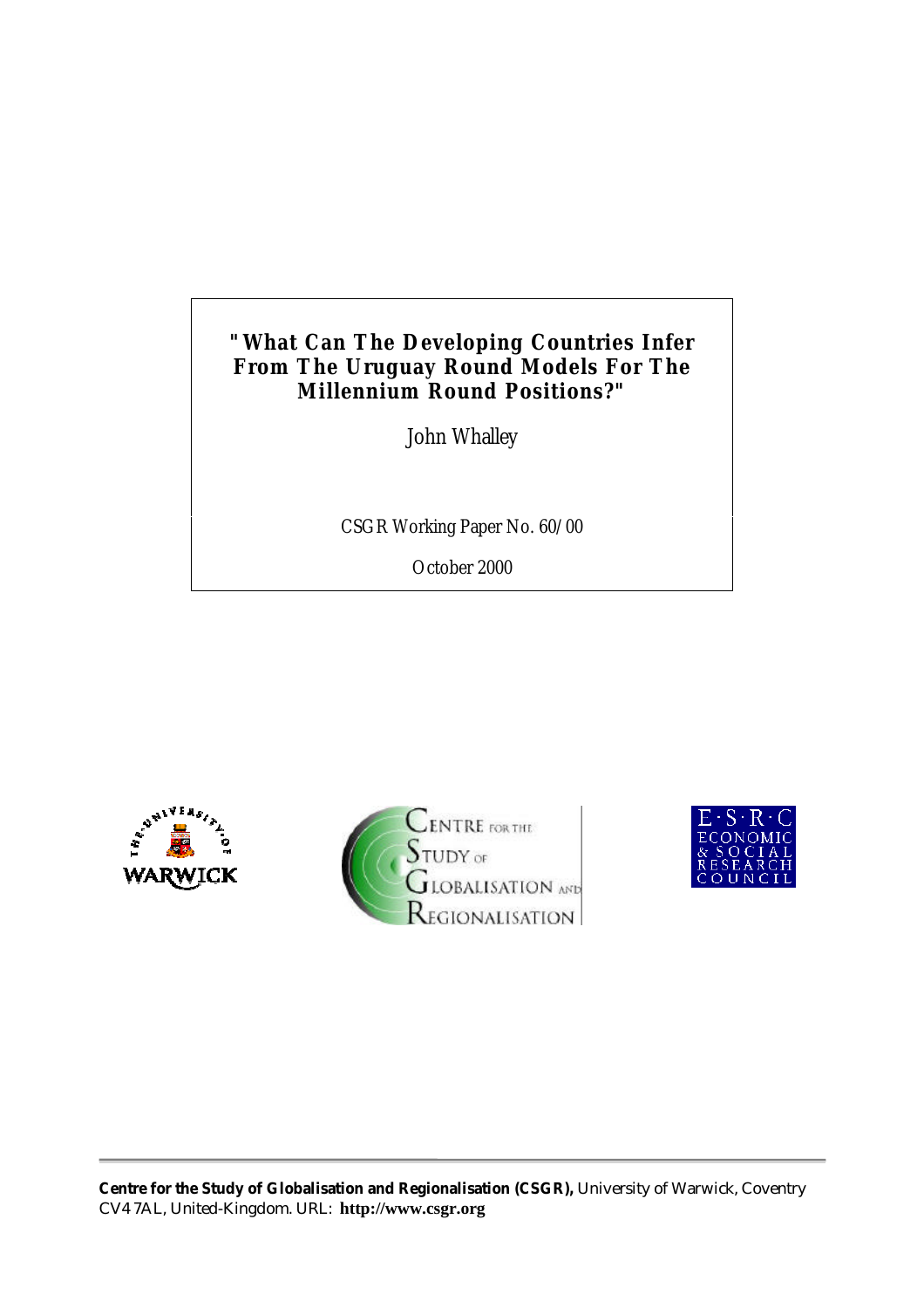# **What Can The Developing Countries Infer From The Uruguay Round Models For The Millennium Round Positions?**

John Whalley<sup>1</sup> Universities of Warwick and Western Ontario, and NBER. CSGR Working Paper No. 60/00 October 2000

# **Abstract:**

This paper discusses the results from general equilibrium trade models executed towards the end of the Uruguay Round, reporting both aggregate and regional gains. These results were generated some 5 years ago, and were important to the debates at the end of the Uruguay Round as to what would be the foregone gains were the Round not to conclude. The paper argues that there are substantial, and at times hard to explain inconsistencies across model results. One model shows most of the gains come from agricultural liberalization, another from textiles, and yet another from tariff cuts. One model shows developing countries account for around 10% of the total gain, another shows them to gain over 50%. One model shows developing countries losing from elimination of the MFA, another shows them as large gainers. One model shows that imperfectly competitive and scale economy effects double global gains, another shows almost no impact. These differences occur even where similar data sets, and benchmark years are used, and are hard to explain on the basis of parametric specifications for models seemingly used though these are frequently poorly exposited. The paper also discusses the verification of models relative to behaviour since the Round concluded, expressing skepticism as to its feasibility for reasons set out in the paper. It also attempts to discuss what, if any, are the implications for the developing countries, and the possible ways forward in making these models more useable in the Millennium Round.

Keywords: Trade, Uruguay Round, General Equilibrium. JEL Classification: D5, C68, F1, O10.

Address for correspondence:

Professor John Whalley Department of Economics University of Warwick **Coventry** CV4 7AL, UK Email: J.Whalley@warwick.ac.uk

<sup>&</sup>lt;sup>1</sup> I am grateful to Bijit Bora, John Cuddy, Phillipa Dee, Joseph Francois, Glenn Harrison, Tom Hertel, Will Martin, Trien Nguyen, Carlo Perroni, Tom Rutherford, David Tarr, Randy Wigle, and Yongzheng Yang for comments on an earlier draft.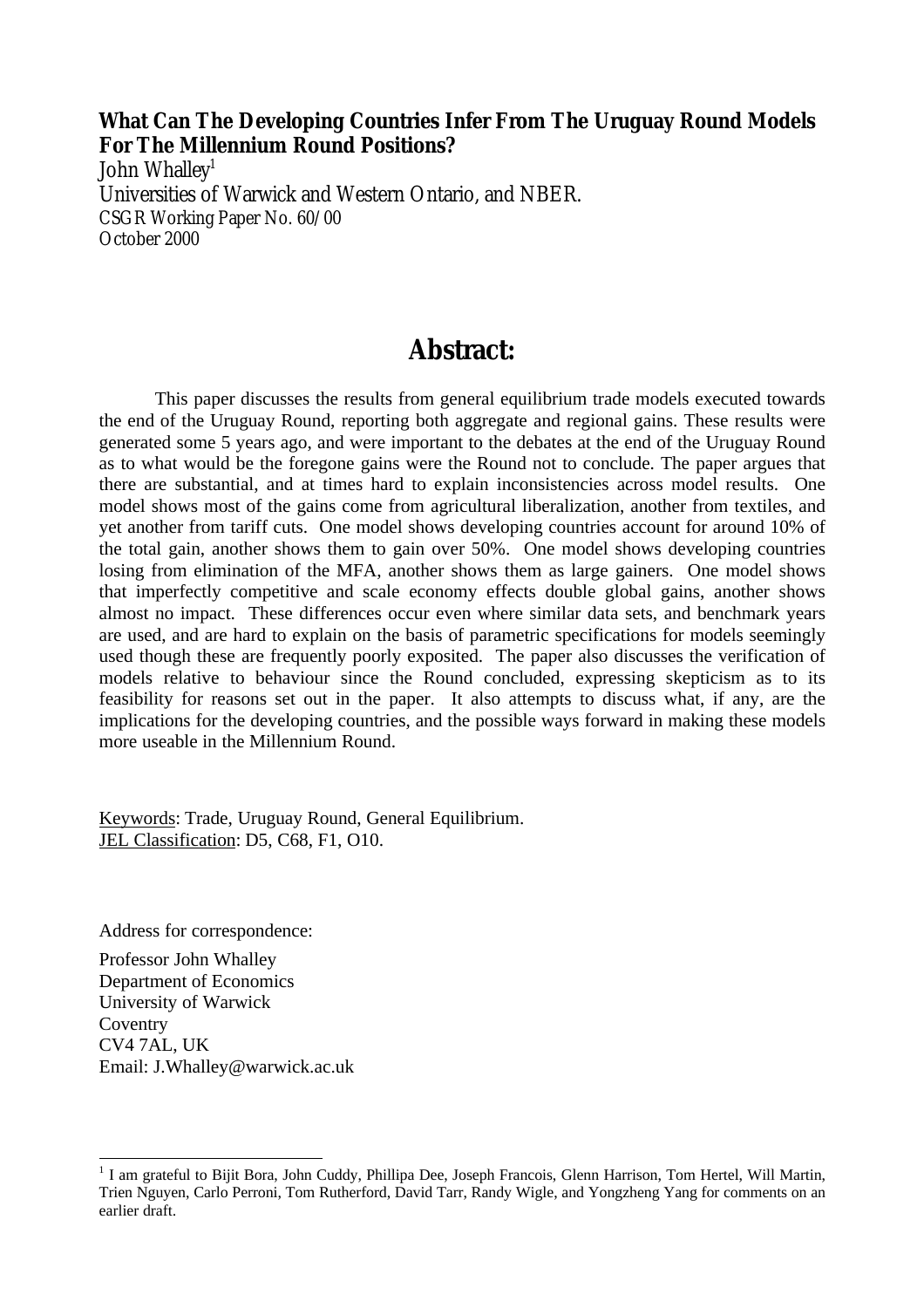# **1. INTRODUCTION**

In the period overlapping with the conclusion of the Uruguay Round (say, between 1993 and 1996), at least eight global multi-commodity multi-region equilibrium models (by my count) were constructed to analyze the potential impacts of the Round. Such models had been built on a smaller scale during the Tokyo Round, but this represented a major enlargement of previous activity of this type. New (and large) model admissible data sets were assembled; the major institutional players (the WTO (GATT), the World Bank, and the OECD) all housed and supported in various ways one or more of these modelling efforts and with enhanced computing power and software, models were in place that could be quickly solved and resolved for sensitivity and other analyses.

This piece looks back at these efforts with a new Round still under discussion after Seattle, and asks what developing country negotiators can infer from the results from the models by way of pointers for their negotiating positions for a new Round. The conclusion is that at first sight, the picture is one of substantial confusion. Some model results suggest that the gains to developing countries from the Uruguay Round might have been only small (say 10% of the total global gain) while some have them as much larger (over 60% of the total). One can also find model results that seemingly indicate that developing countries either lost from an elimination of the MFA or gained a lot; that the largest sources of gain in the Uruguay Round lay in agriculture, in textiles, or even in tariff cuts. One can become further confused by seeing model results that suggested that, potentially, liberalization in services could dominate everything else in the Round; or results that suggest only small impacts from services.

If this is not enough, one can get into more technical aspects of the modeling work and find results showing that introducing scale economies and market structure considerations into models doubles the gains, and counter claims and results that they will not. One can read discussions of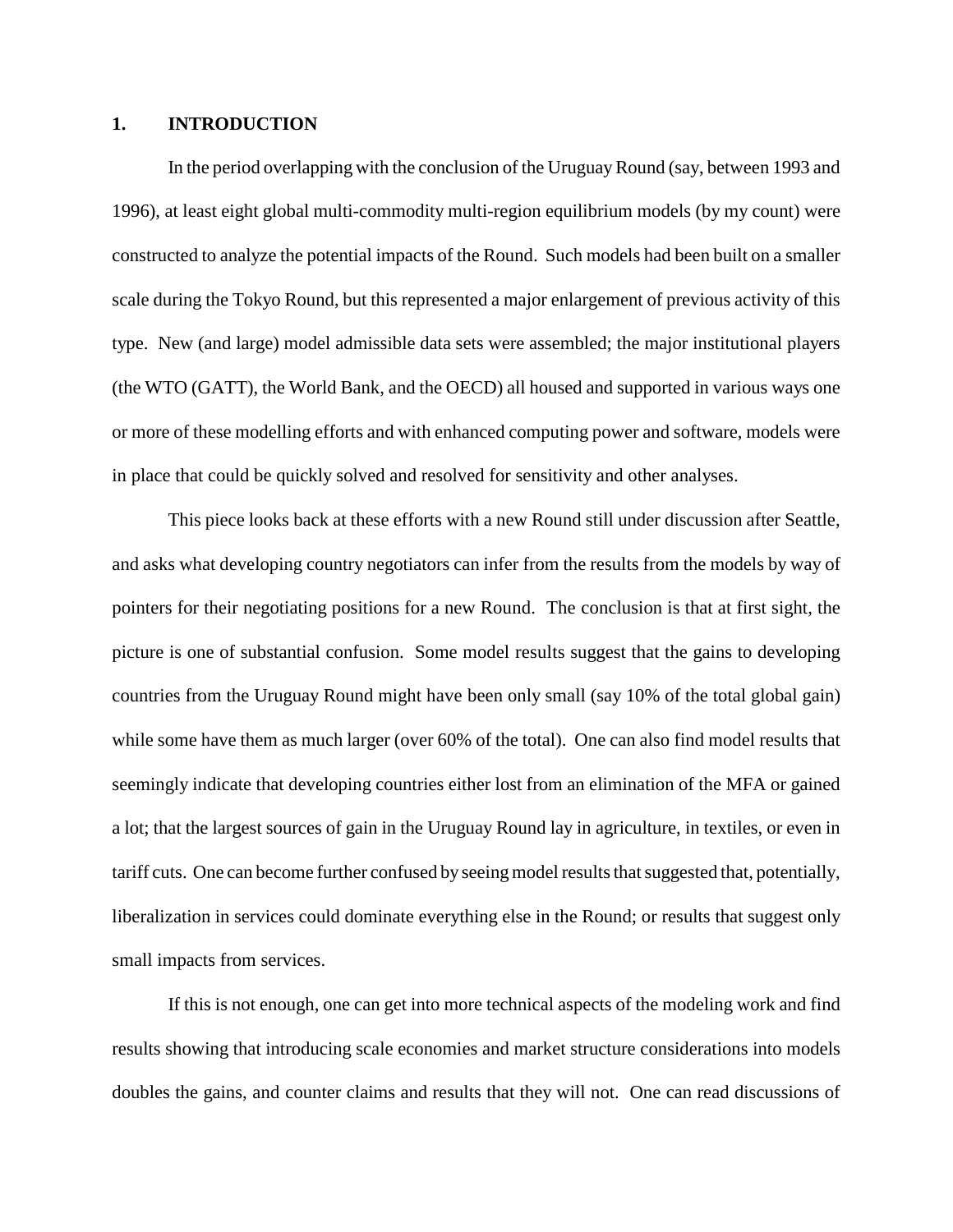sensitivity analyses showing that model results are robust to significant variations in elasticities, and other discussion of how results are, in fact, substantially elasticity dependent. And if one cares to descend into results reported for individual countries and regions, one can find changes of sign and size across models and regions for particular results, and claimed positive country impacts as large as 20% of GDP. If as a developing country negotiator, one wanted to draw upon the model results to support or help frame a negotiating position for the Millennium Round, seemingly there is support for almost anything one wanted to argue. The gains to developing countries could be large or small; agriculture could be the most important issue, or it could be services. Impacts on individual countries could positive or negative, large or small.

These may strike negotiators as somewhat strange and overly negative conclusions to draw from this modeling work. Quantification of trade policy impacts is usually thought of as good and bringing important factual material to bear on policy. If model results differ in some way, surely they must be able to be reconciled, and we can see what the differences in model design and execution are that account for them. Data, model parameter values, estimates of trade distortions, and theoretical structures are the ones that come most readily to mind. And given that the models were built some five years ago, equally surely with hindsight and data generated since the Round we should be able to readily see which model predictions were right and which were wrong.

Some of the modelers have made (often heroic) efforts to reconcile their results with others, and these help a little in sorting things out. But at the same time, it is unfortunately the case that the differences I list above remain as largely unreconciled and hence a source of confusion for possible Millennium Round negotiators. Also, Uruguay Round model predictions are difficult to verify expost from 2000 for a number of reasons. Key predictions relate to things not directly measured

2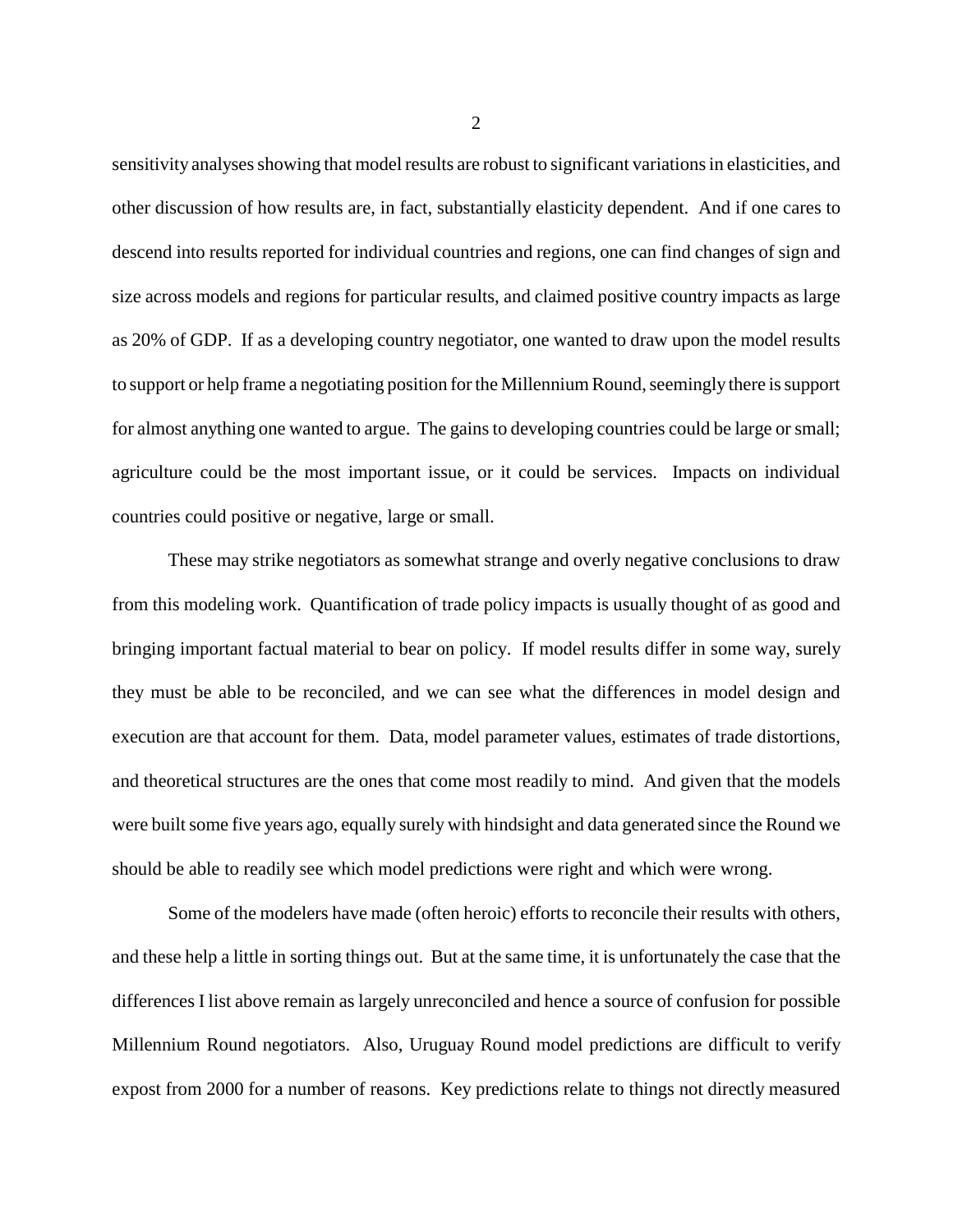(like welfare); the decisions of the Uruguay Round remain (in 1999) only partially implemented, in contrast to the full implementation assumed in the models; and all manner of developments outside the Uruguay Round decisions have influenced the actual behaviour of the global economy (and probably more so that the Round's decisions).

In the paper I first describe key differences in model results, and ask what can account for them. I also speculate why these differences have remained so relatively unnoticed for so long, and what this implies for how model results are used more widely in the policy process. I then discuss what all of this may mean both for the formulation of negotiating positions in the new Round, and for any associated new modeling efforts parallel to it. Specifically, I ask how modellers might be able to work more effectively together so as to improve the value of their joint work for negotiators.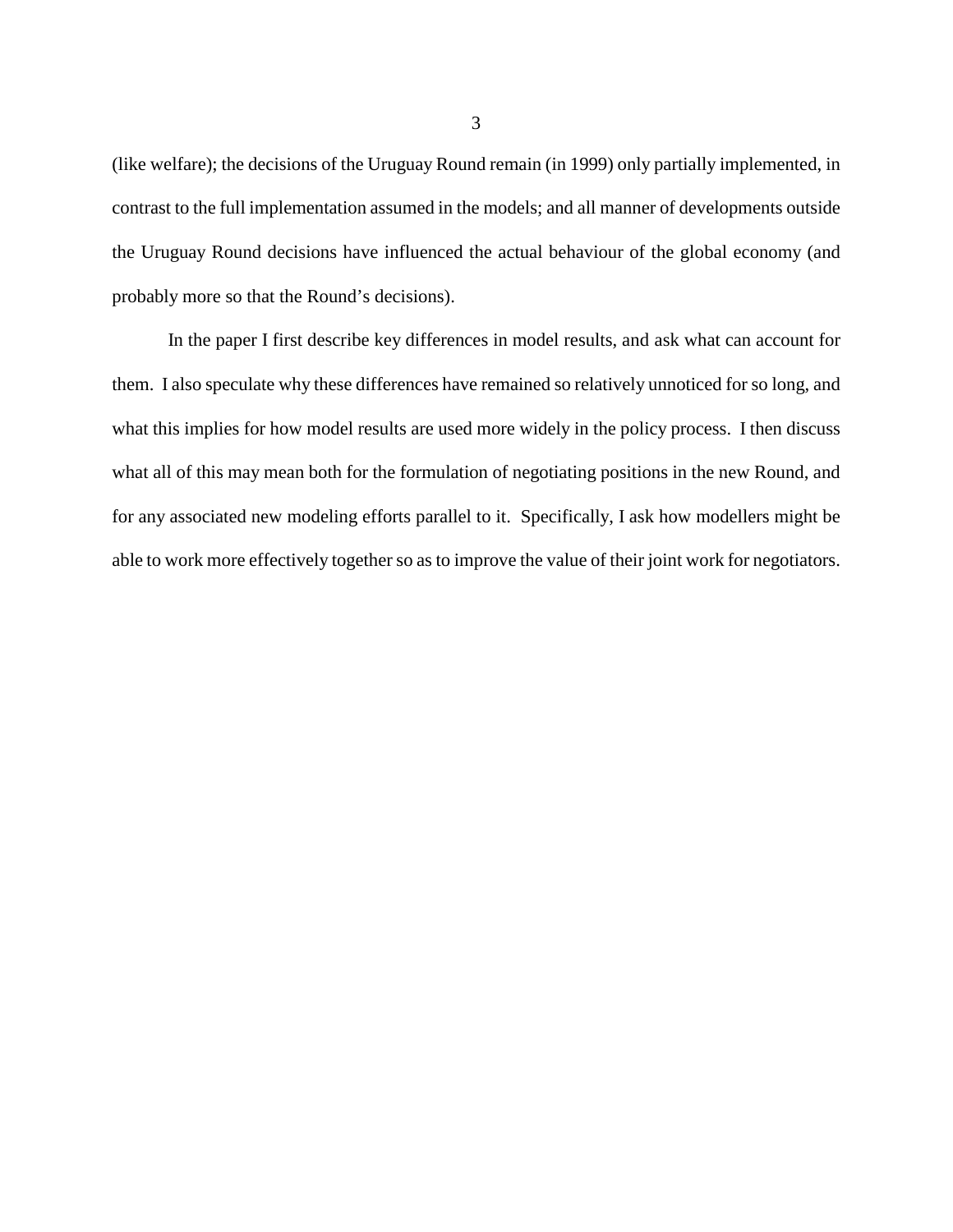# **2. DIFFERENCES IN RESULTS FROM URUGUAY ROUND MODELS**

For the purposes of the present discussion I will focus on 8 models, each of which sought in various ways to analyze the impacts of the Uruguay Round during the early - mid 1990's. Their focus was on welfare impacts, trade flows, production and consumption; both in aggregate and individually for key regions and economies. The early versions of these models looked prospectively at what a package of liberalization in the Round might be, along with its implications; the later models sought to analyze the impacts of the actual package which resulted as negotiations concluded. The focus of modeling was on those elements which more easily lent themselves to quantification (tariff cuts, agriculture, textiles) rather than hard to quantify elements (dispute settlement, TRIMs, TRIPs). Some of the more difficult to model elements, such as services, received partial quantification. I discuss both the model results and the underlying structures and data used, stressing a comparative approach and emphasizing the results giving estimated impacts on the developing countries.

The 8 models at issue are all numerical general equilibrium models. I view them as fairly conventional in structure relative to previous literature, and in the spirit of Hecksher-Ohlin models which dominated trade theory from the 1940's until the mid 1970's, with the key difference being the incorporation of product heterogeneity across countries (the Armington treatment). They treat the global economy as a series of regions (or countries), each of which have demands and supplies for a series of country specific goods, and engage in international trade. Demands reflect utility maximizing behaviour, typically by an assumed representative consumer for each region. Supplies reflect the outcome of sectoral profit maximizing behaviour in which there are production functions with inputs (capital and labour) and outputs, as well as intermediate products. Exports are given by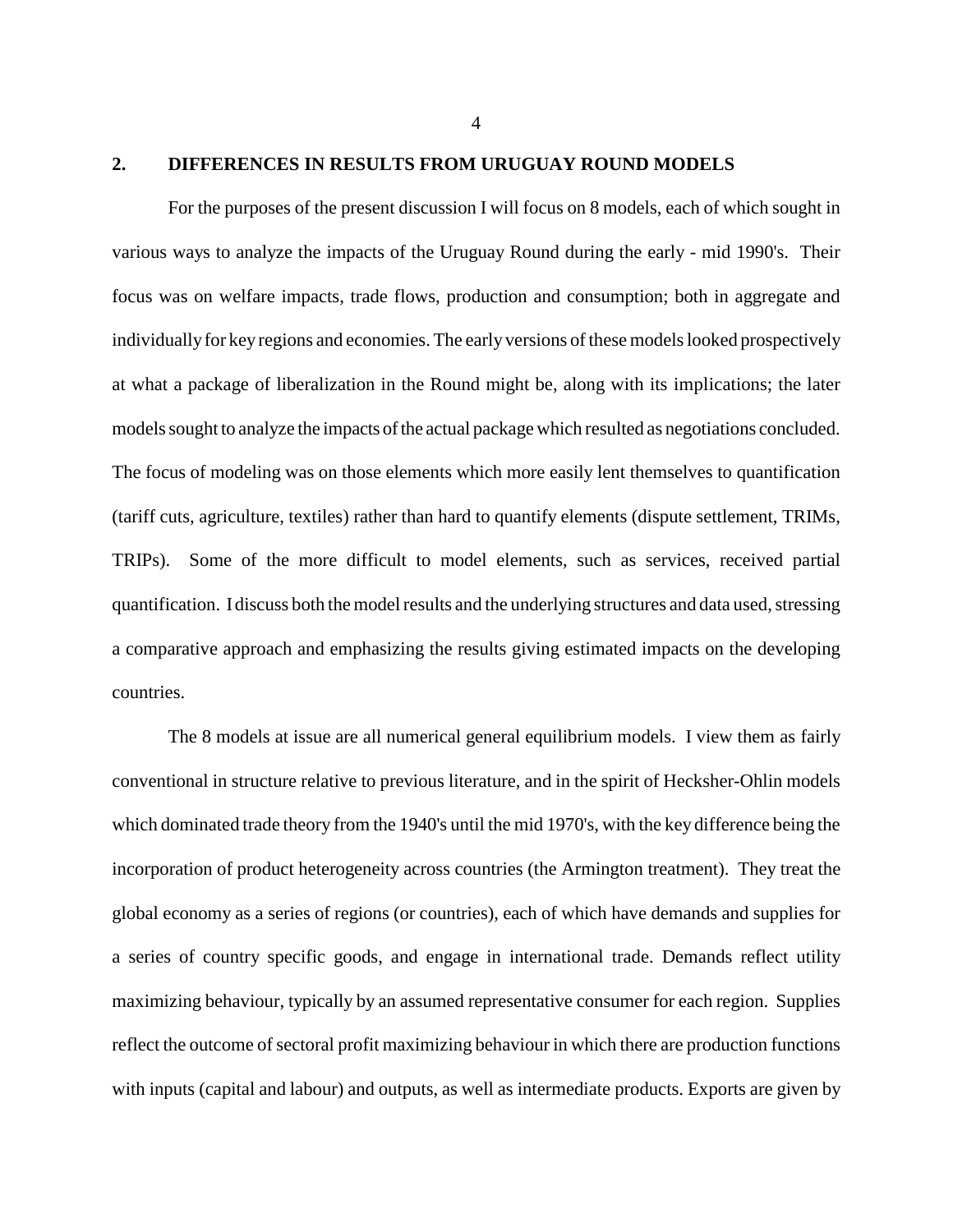sales abroad of country specific goods, and imports as purchases from all other regions. In such an Armington structure, all pairwise trade flows of goods between regions are identified.

Trade barriers in the model regions operate against the various traded goods; and they restrict trade and change trade patterns, demands, and supplies. Changes in trade barriers, as occurred under Uruguay Round liberalization, alter trade, consumption and production across regions, and prices of products across regions adjust to clear markets. Constant elasticity of substitution (CES) functional forms are nearly uniformly used in these models. Welfare impacts are evaluated by comparing regional welfare before and after liberalization, with changes in welfare converted into an equivalent monetary measures (so called money metric welfare measures).2

A few further points should be noted about these models. One is that they typically assume perfect competition and constant returns to scale, although in some cases model variants embodying increasing returns to scale and imperfect competition are used (there is disagreement among modelers as to how important this is for results). Another is that models are typically single period, although some use various multiplier devices to adjust results for what they call dynamic effects. These adjustments can more than double the estimated impacts of Uruguay Round liberalization in some models.

Another is that these models are typically benchmarked, or calibrated, to a base year data set, around which counterfactual experiments are conducted to simulate the effects of Uruguay Round liberalization. Many of the models draw on a data compilation for 1992, known as the GTAP data set. This data compilation, initiated by Tom Hertel of Perdue University, draws together data on trade, consumption, production and trade barriers for each of a number of countries and regions.

<sup>&</sup>lt;sup>2</sup>See the discussion of this in Shoven and Whalley (1992).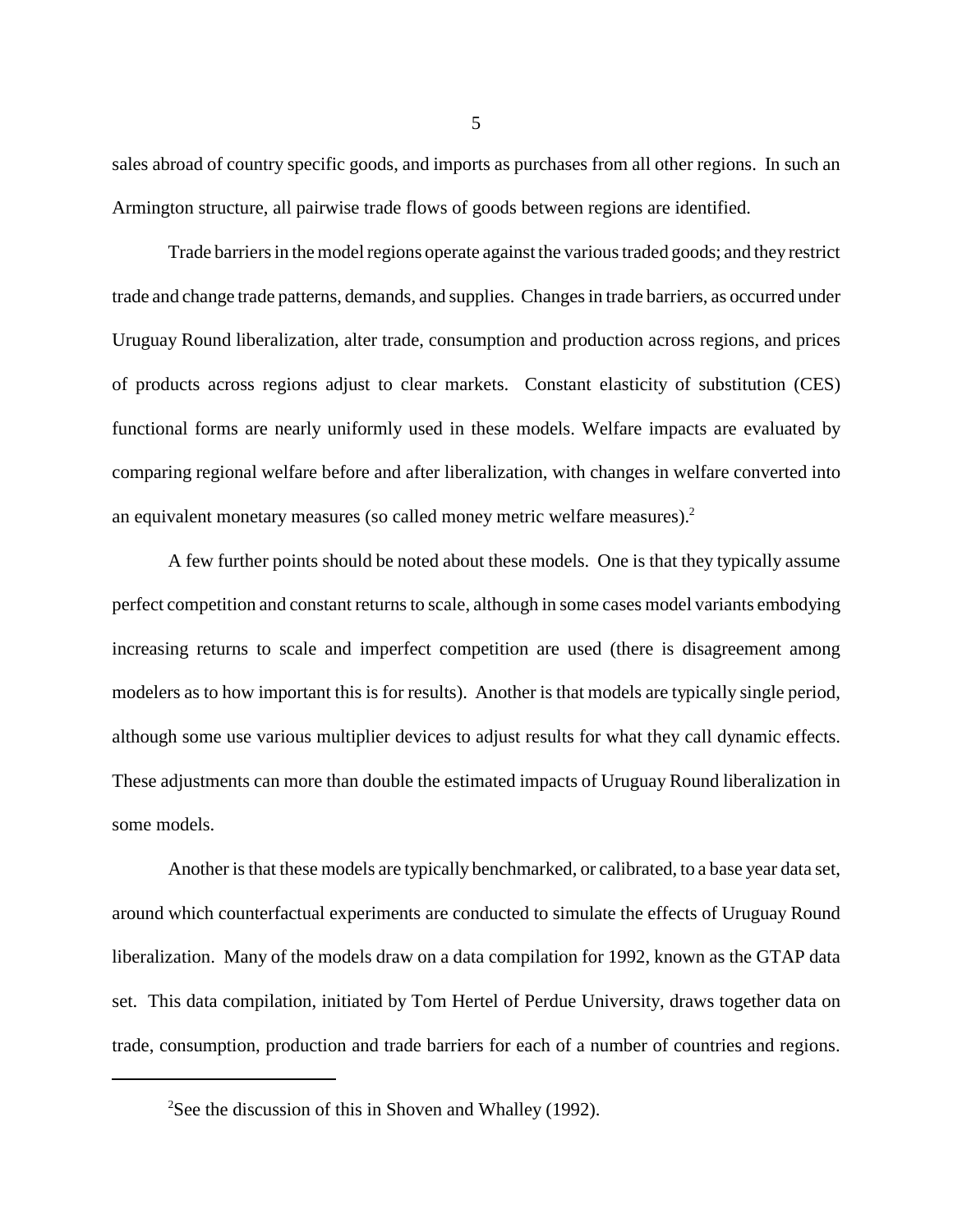Since its initiation in the early 1990's, it has grown substantially in product and regional coverage. One of the strengths of the Uruguay Round modeling efforts has been both the assembly and availability of data in this form. This largely common use of data (along with the equally common use of CES functions), other things being equal, should also make the model results more similar than otherwise. Typical levels of disaggregation in models are 10-20 commodities, and 10 or so regions.

The models<sup>3</sup> I have chosen<sup>4</sup> for this exercise<sup>5</sup> are

1. *Francois, McDonald, and Nordström* (1993,1994) [*FMN1*] This is an early 10 sector, 7 region general equilibrium model which when used in increasing returns to scale, monopolistic competition format, and with added accumulation effects, produced a \$510 billion global gain estimate for the Uruguay Round decisions. This was the basis for \$500 billion figure subsequently repeatedly cited by Peter Sutherland, the then Director General of GATT. It was benchmarked to 1990 data, and was used in a range of formats (constant returns/increasing returns; with and without steady state analysis) producing a range of estimates of global gains from less than \$100 billion to the \$510 billion estimate. It captured

 $3$ Two of the original working papers, one by Yang (1994), and the first Francois, MacDonald and Nordström paper (FNM (1993)) are unpublished and not accessible through the library facilities available to me. I have relied on the secondary descriptions of these in Perroni (1998) and Francois, MacDonald, and Nordström (1996)). I have also assumed FNM (1993) to be close to FNM (1994).

<sup>&</sup>lt;sup>4</sup>I have excluded other models, such as the partial equilibrium model of Page and Davenport (1994), since the structures are different from those in the general equilibrium models.

<sup>5</sup> Two earlier survey pieces on Uruguay Round models provide helpful details on model structures, data, and results across models (Perroni (1998), and Francois, McDonald, and Nordström (1996a)) and I draw on these here. These surveys results lay out model results in a matter of fact way, with less commentary than offered here across model results.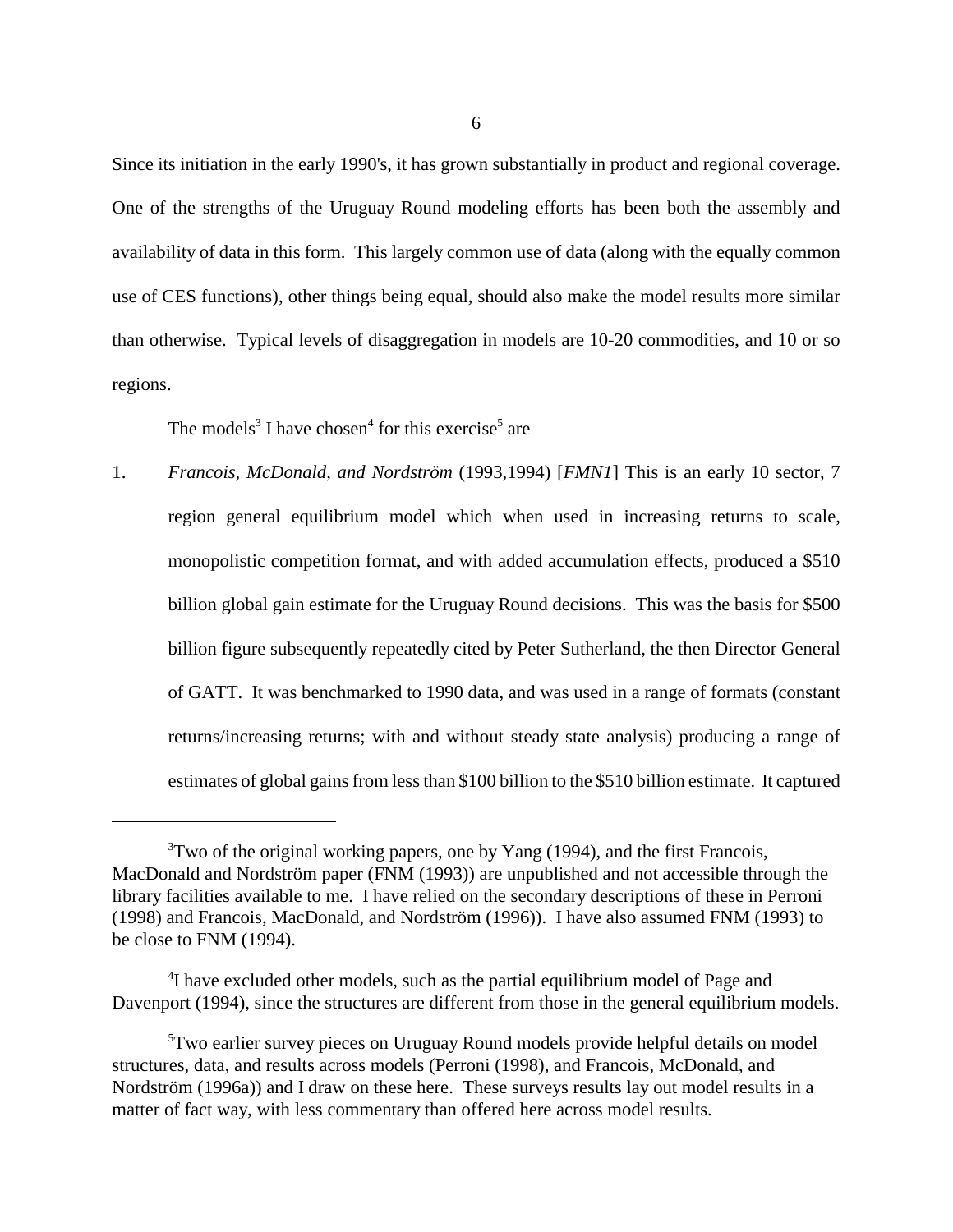a global liberalization package including MFA removal, tariff cuts on industrial goods, agricultural liberalization, and NTB removal. The \$510 billion of gains involved a projection out to 2005 with assumed interim growth rates for the global economy, although the gains were still measured in 1992 prices. Liberalization of services, TRIPs, TRIMs and other elements of the Uruguay Round liberalization package (such as dispute settlement) were excluded.

- 2. *Francois, McDonald, and Nordström* (1995, 1996a) [*FMN2*]. These are later versions of the original *FMN1* model of 1993, which expanded on the number of sectors and regions (up to 19 and 12 respectively). Later versions analyzed actual agreed to liberalization from the Round, rather than the conjectural liberalization packages of earlier. Various projections over time of estimated gains were produced. The basic model structures remained the same as in the earlier piece, but the estimates of size of gains fell significantly; typically from \$510 billion annually in the 1993 and 1994 papers to the \$40 - \$215 billion range.
- 3. *Harrison, Rutherford, and Tarr* (1995, 1996, 1997) [*HRT*]. These 3 related papers report results of Uruguay Round liberalization from a 22 sector, 11 region global general equilibrium model calibrated to 1992 data and projected forward to 2005. The liberalization covered MFA removal, agricultural liberalization, and tariff cuts. They produced annual static welfare gains of \$96 billion in 1992 dollars, with an upper bound steady state increasing returns to scale estimate of \$171 billion. Their results showed developing country losses from MFA removal (due to reduced rent transfers), and little difference in results with and without market structure/scale economy features, although their steady state modifications do significantly affect results.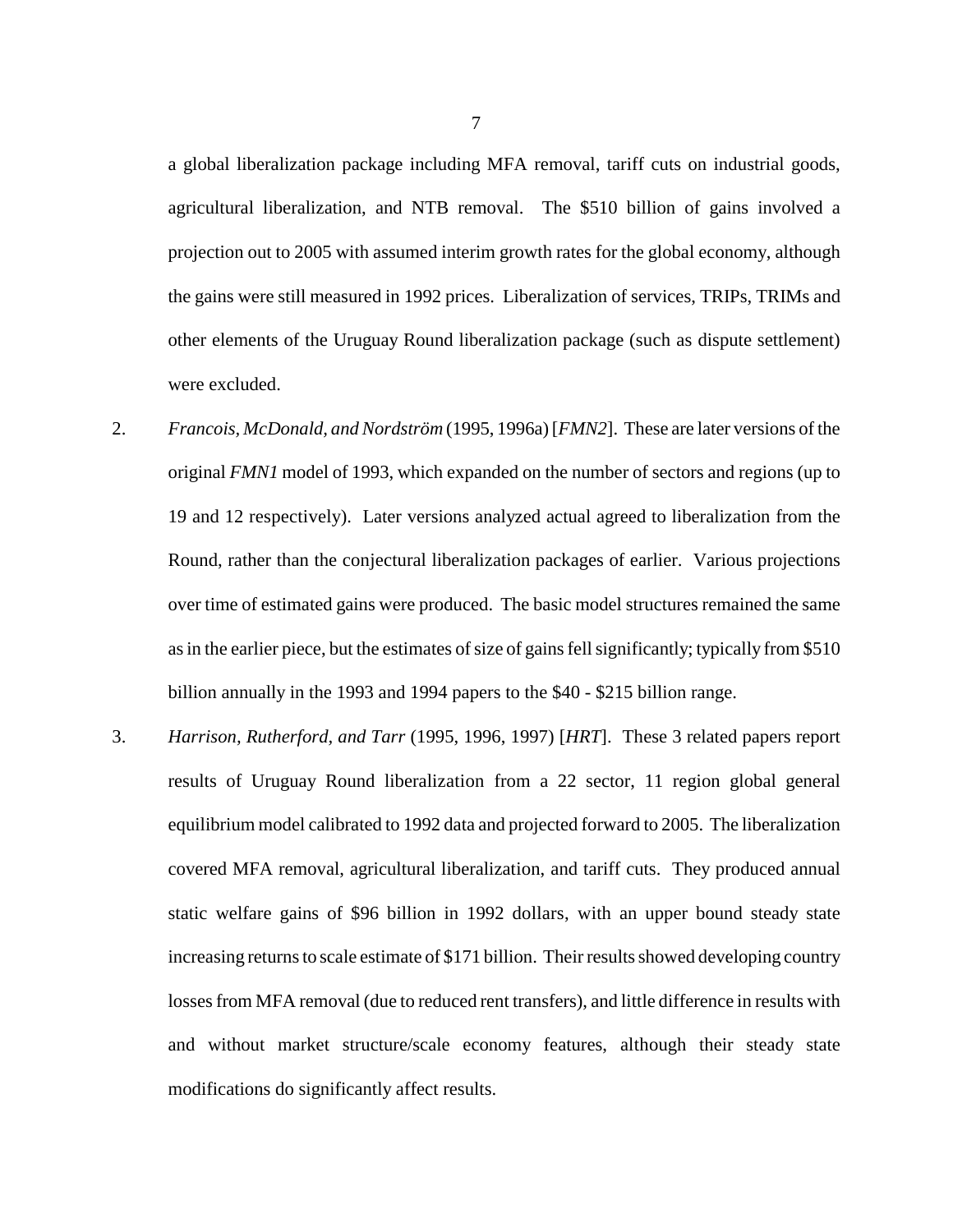- 4. *Goldin, Knudsen (1995 only) and van der Mensbrugghe* (1993, 1995) [*GM*]. This is a 22 region, 20 sector model with an urban rural structure and endogenous employment in regions (in some model variants). Benchmarked to 1985-93 data, the model considers changes in NTB equivalents due to Uruguay Round liberalization. In its 1995 version, projected annual gains out to 2002 were \$235 billion, while in its 1993 version the annual gains were projected to be \$511 billion (also in 2002).
- 5. *Hertel, Martin, Yangashima, and Dimaranan* (1995, 1996) [*HMYD*]. This is a constant returns to scale, perfectly competitive model, covering 15 regions and 10 sectors. It considers Uruguay Round cuts in industrial tariffs, agricultural liberalization, and MFA elimination, showing global gains of \$258 billion in 1992 prices by the year 2005. A feature of this model is the seemingly more prominent role for industrial tariff cuts in model results compared to other models.<sup>6</sup>
- 6. *Yang* (1994). This is similar in structure to *HMYD*, also using 1992 data for its benchmark year. It examines cuts in industrial tariffs, agricultural liberalization, and MFA removal, and examines various model variants, including with external scale economies. It concludes that annual global gains from the Uruguay Round lie in a range of \$69-146 billion based on 1992 data, with no forward projection of gains.

<sup>&</sup>lt;sup>6</sup>HMYD project forward to 2005 taking into account differential rates of growth in capital, labour, and human capital, as well as productivity growth by country so as to match World Bank GDP projections. In most developing countries, these projections increase capital in manufacturing relative to labour. Projections for export tax equivalents of MFA quotas also increase under these projections, leading to a greater role for industrial tariffs. I am grateful to Will Martin for bringing these points to my attention.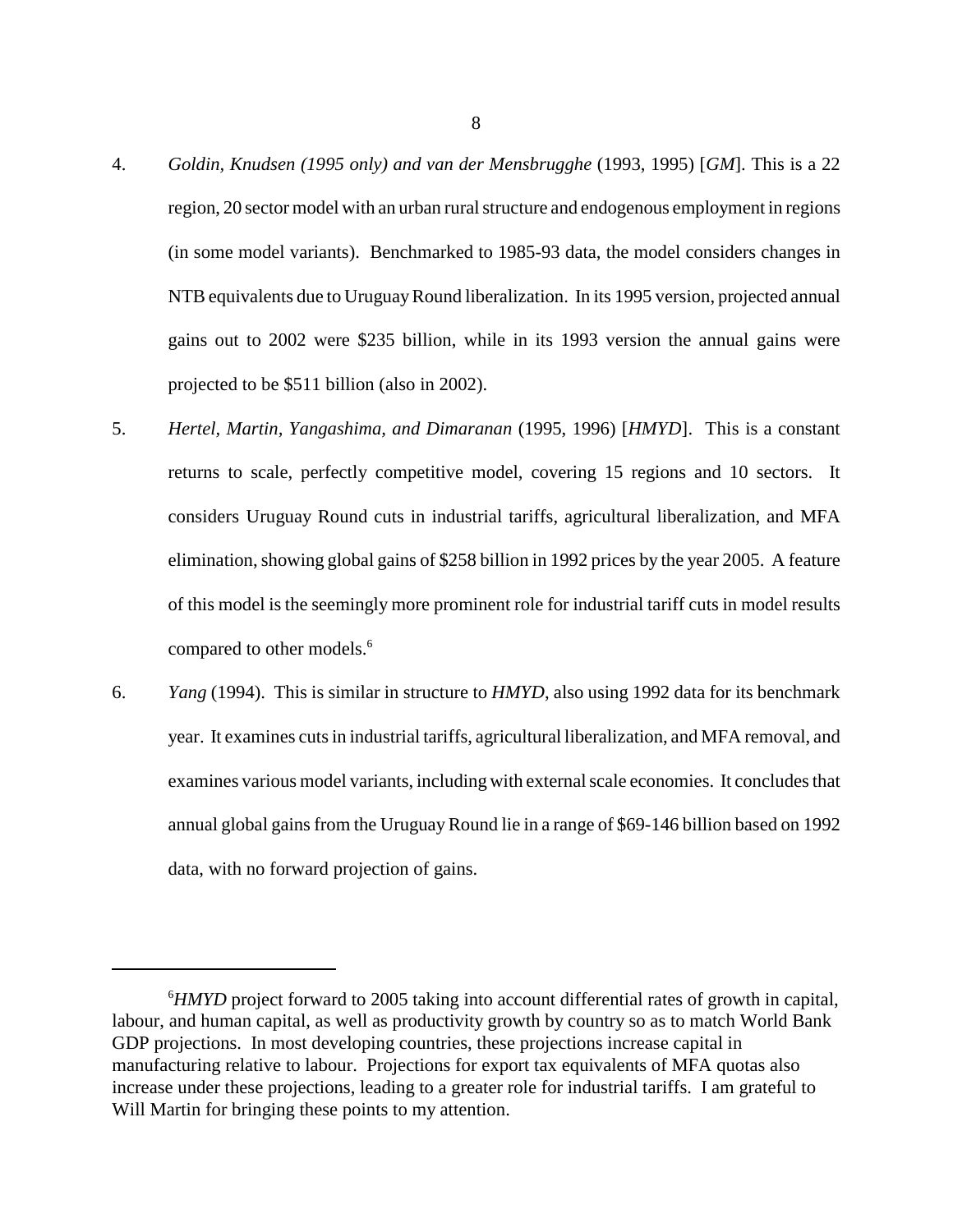- 7. *Nguyen, Perroni, and Wigle* (1991, 1993, 1995) [*NPW*]. This is again similar in structure to *HMYD* and also to Yang, covering 9 sectors and 10 regions, but is based on a data set separately assembled by the authors for 1986. They also consider industrial tariffs, textiles and clothing, and agriculture; but add to this liberalization of services. They show annual global gains from global liberalization thought at the time of their 1993 paper to reflect the likely Uruguay Round decisions of \$212 billion in 1986 dollars; but this estimate is revised downward to \$69 billion in their 1995 paper evaluating the actual agreement.
- 8. *Brown, Deardorff, Fox and Stern* (1995) [*BFDS*]. This piece deals with liberalization of trade in both services and industrial products in the Round using a 29 sector, 8 region model using 1990 base case data, and embodying product differentiation and monopolistic competition. The paper begins by suggesting that little liberalization was actually achieved in services in the Round, and argues that its main contribution is to quantify what the benefits of services liberalization could be when they eventually occur. They seem to show gains from services liberalization significantly larger than Uruguay Round liberalization in goods in their tables, but their text appears to indicate a less significant role for services.

The findings from these models were important both in the period leading up to the conclusion of the Round in April 1994 and subsequently, in evaluating the impacts of both prospective and actual Uruguay Round decisions. The main focus in the initial discussion of model results was the aggregate size of gains; whether they were really as large as had been claimed in the early work (some \$500 bill.) and projected by Peter Sutherland. The details in the results were less fully discussed, in part because the political process did not seem to focus on them.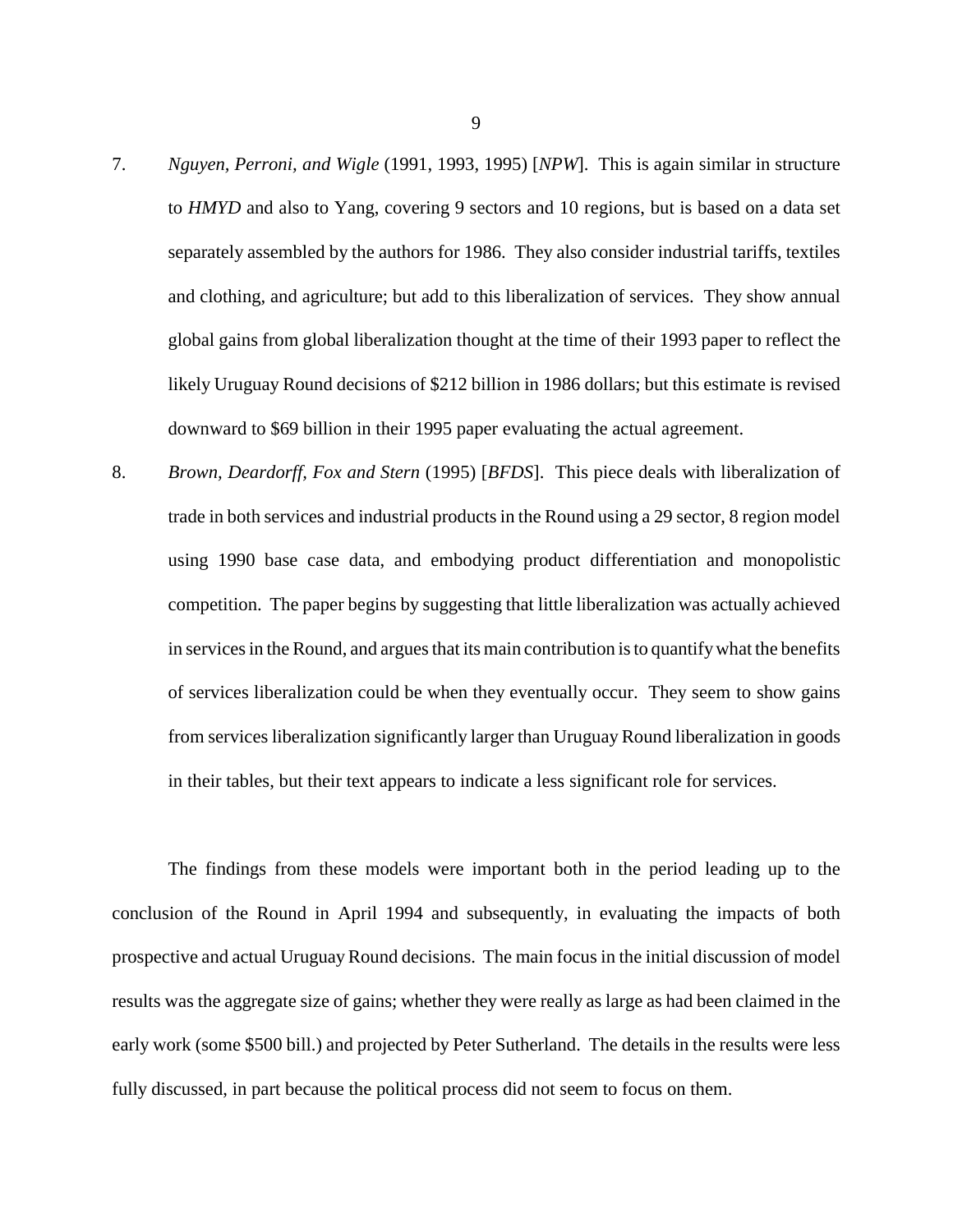In evaluating these results, my approach here is to take their results as a combined set, and ask what negotiators can conclude from them today, relevant to their concerns. The focus is on the outputs (results) from the modeling work, more so than on the inputs (data, model structure) emphasizing three groups of results; (a) the size of aggregate gains to the global economy from Uruguay Round liberalization (b) similarities and differences by region, country and area of liberalization (tariffs, agriculture, textiles) using more detailed results, and (c) the seeming implications of these model results for the developing countries and their possible positions in a Millennium Round. *FMN* (1996a), and Perroni (1998) in discussing these models provide helpful comparative material, on which I draw, but they tend to focus more on differences in model structure and data, and offer relatively little commentary on results, instead largely simply setting them out in tabular form.

## *Global Gains From The Uruguay Round*

How large the aggregate gains to the global economy from Uruguay Round liberalization could be became a topic of intense discussion when Peter Sutherland, then Director General of GATT in the closing stages of the Round, picked up on early model studies of the impacts of the Round executed at the WTO (then GATT).<sup>7</sup> His portrayal of gains in the region of \$500 billion per year; and his emphasis on the lost opportunity if the Round were not concluded proved central

 $7$ Prior to this work the GATT was not known as an agency with particular expertise in the modelling area. There is little of a peer review process being used to evaluate these results, prior to Sutherland using them in 1993 to underscore his arguments in favour of concluding the Round.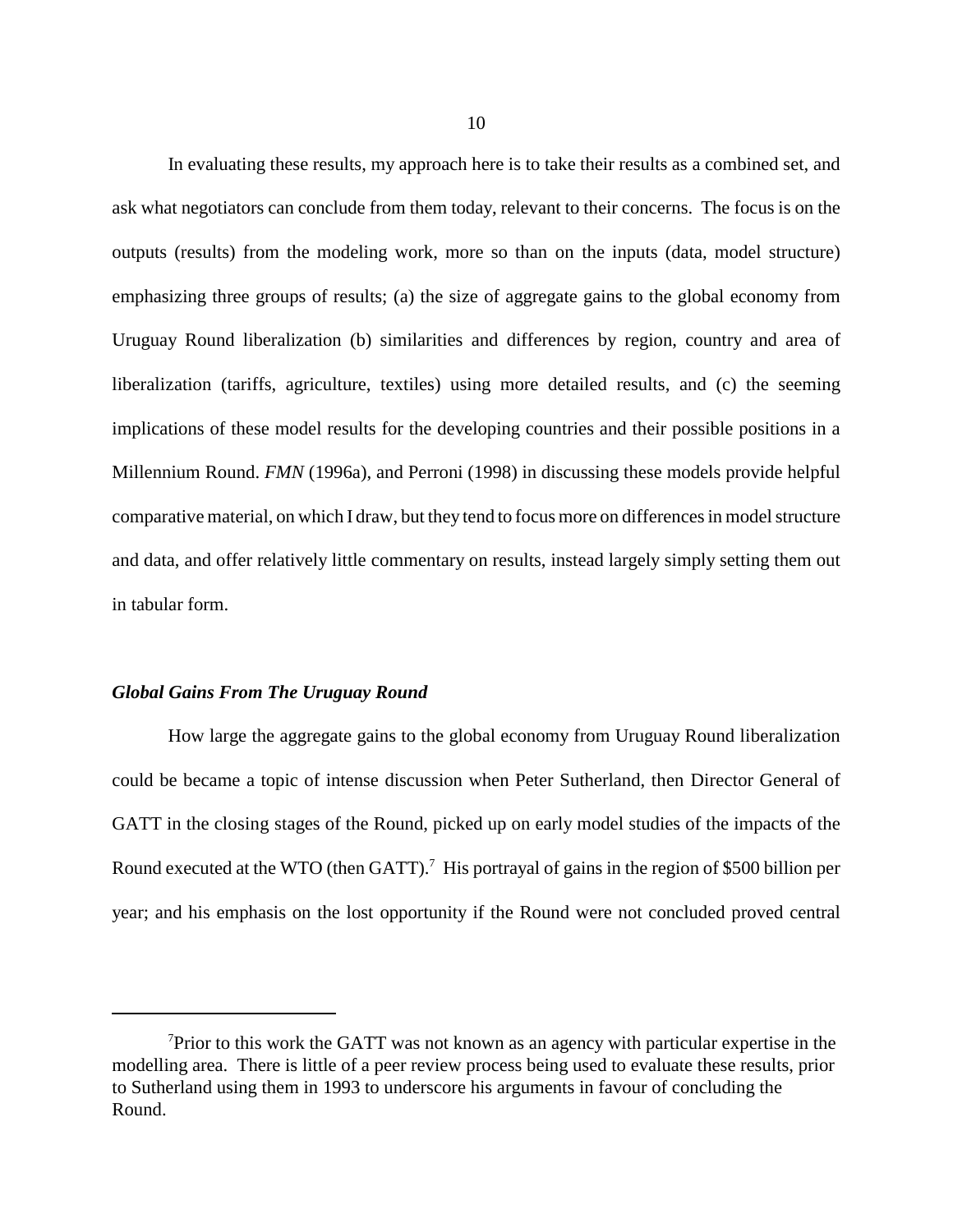factors in persuading then GATT contracting parties to successfully conclude the Round in 1994.<sup>8</sup> It was also widely believed at this time that model results showed gains from the Round for nearly all countries, including most developing countries.<sup>9</sup>

In assessing aggregate estimates of gain such as these, it helps first to clarify a few points. First, modelers measure gains in terms of welfare, or real income; not in terms of GDP. A number of elements of improved economic performance from trade liberalization are captured in such a measure, but not all relate to the production side of the economy. Consumer benefits accrue from lowered domestic prices as trade barriers fall. Improvements in resource allocation within economies occur as internationally distorting policies are removed. Improved access to a wider variety of products as trade increases is a factor in market structure models, as is increased specialization in production which occurs as trade expands and benefits of economies of scale are realized. All these elements show up as part of the global gains from Uruguay Round trade liberalization.

 ${}^{8}$ For instance, a later October 5<sup>th</sup> 1994 story in the Times "Sutherland confident WTO is on schedule" states "GATT's secretariat has calculated the impact of enhanced international competition and economies of scale associated with access to wider markets. They suggest global income in 2005 would be more than a further \$500 billion higher than it would have been without the Uruguay Round".

A related story in the *Journal of Commerce* around the same time quotes Sutherland as saying that "the GATT is preparing to release............updated figures on the worldwide economic benefits that will accrue as a result of the Round's completion. Previous studies had estimated a \$200 billion annual boost to global economic output resulting from the deal.............Sutherland said that by products of the accord, including enhanced competition and the economies of scale enabling producers to spread fixed costs over larger export markets would produce far greater benefits than had previously been calculated.........(the) study showed the benefits to increase to more than \$500 bill. in 2005".

<sup>&</sup>lt;sup>9</sup>The impacts on African economies, and also on net food importing countries who believed they lost from a reduction in agricultural supports in food exporting countries, were subsequently to become a subject of further debate.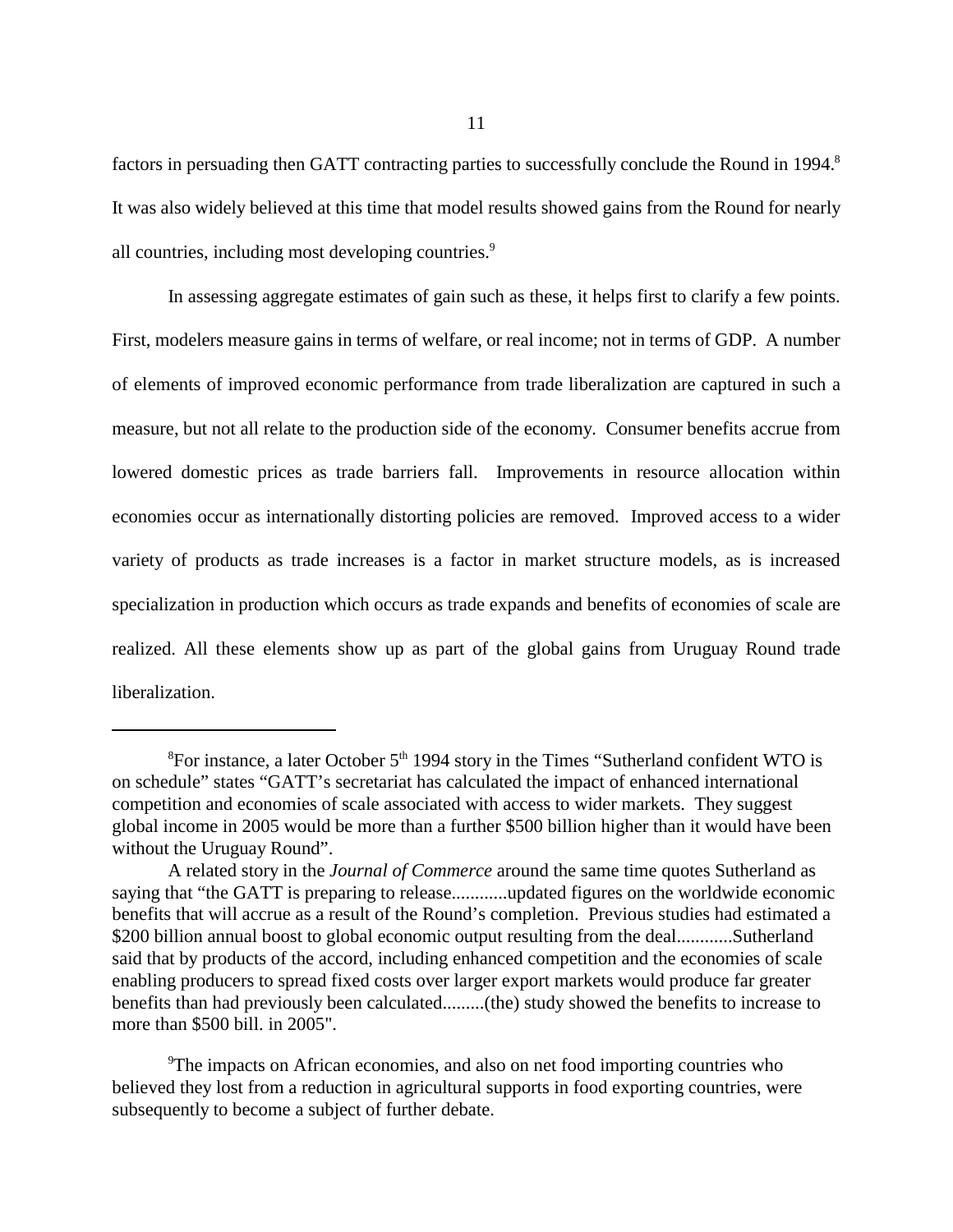However, country gains need not, and typically will not, follow this pattern. As export subsidies are removed in various countries, importers elsewhere may suffer. As commodity prices rise, exporters of these commodities gain and importers lose. The global gain only reflects the aggregate effect and country gains and losses will criss cross country borders. It is also important to flag that these welfare gains are also not directly measurable. Available data show changes in production, consumption, trade, and other value based measures of economic activity. Welfare is not directly measured since it is not directly observable.<sup>10</sup> This is a major difficulty with any expost validation of model predictions of gain or loss.

Table 1 reports estimates of global gains produced by the model studies referred to above. Its striking feature is the sharp difference between the results of the early and later studies. Gains from the early studies are, in 2 cases, over \$500 billion/year (the estimate repeatedly cited by Peter Sutherland). Later estimates are considerably lower and with some variation, being in the range of \$40 billion - \$258 billion. Table 1 also reports welfare gains as percentage of global income for the relevant year. The range is from 0.17% of global product on the low side to 1.36% on the high side. The early estimates (taking a 1.36% figure for the \$510 billion estimate in *FMN1*) average to perhaps 1.2%; the later estimates to perhaps 0.5or 0.6%. The range in later estimates from 0.17% to 0.89% involves a factor of nearly 5.

<sup>&</sup>lt;sup>10</sup>The issue of the direct measurability of welfare is a longstanding issue in economic research, which has never been adequately resolved. Irving Fisher argued that welfare change was measurable if there was a commodity with constant marginal utility (he thought this was food). Edgeworth proposed directly applying measuring devices for utility to human subjects. But in the data available from Statistical Offices around the world on trade patterns, production and consumption, welfare remains not directly measured, and inferring welfare changes from revealed behaviour depends on the parameters of the model of behaviour used.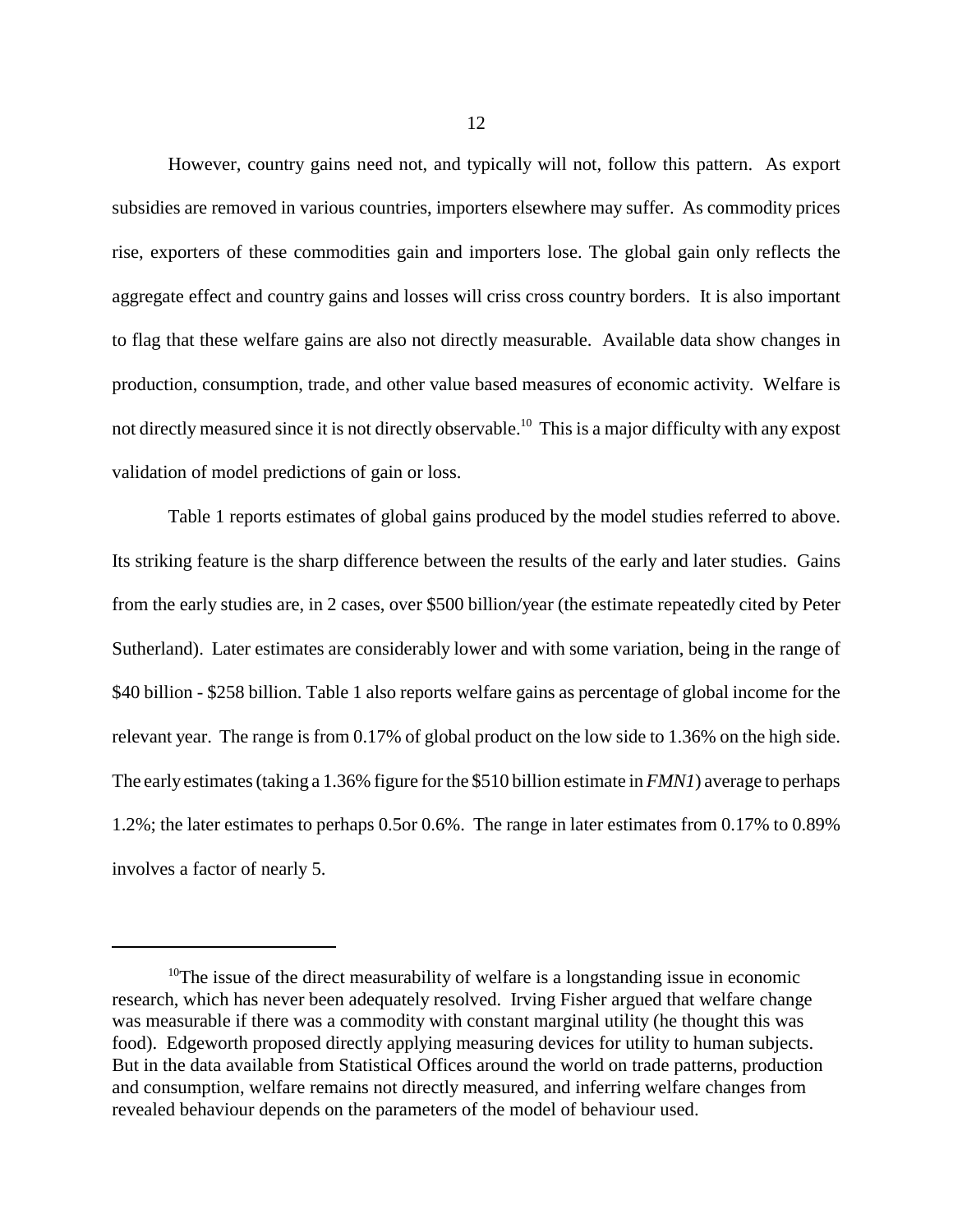This is one area where results have received substantial comment from the modelers, placing their own results on aggregate effects in comparison with those of others. In aligning these estimates, as *FMN* (1996a) point out, one has to be careful in taking account both of different dollars (valuations in different year prices) and different time reference points (these vary between 1986 and 2005), and *FNM* indicate that their evaluation is that when "expressed as percentages of baseline (*status quo*) GDP, the numbers are surprisingly comparable" (p.8). This is not quite the conclusion suggested by the range in % terms in Table 1 varying by a factor of 5.

*HRT* (1996, p. 243) highlight the different growth factors involved in producing various results, and indicate that the *FMN1* \$510 billion estimate with their extrapolation removed is \$291 billion. They suggest the reduced \$193 billion estimate of *FMN*2 (with increasing returns to scale) is comparable to the *HRT* increasing returns to scale estimate of \$171 billion. *HRT* attribute the differences between their constant returns estimate (\$93 billion) and *HMYD* (\$258 billion) to the influence of a forward projection to 2005 in *HMYD* (which doubles the estimate), to lower MFA quota growth rates in *HMYD*, 11 and to the use of higher elasticities in *HMYD*.

<sup>&</sup>lt;sup>11</sup>I am grateful to Will Martin for correcting an earlier draft on this point.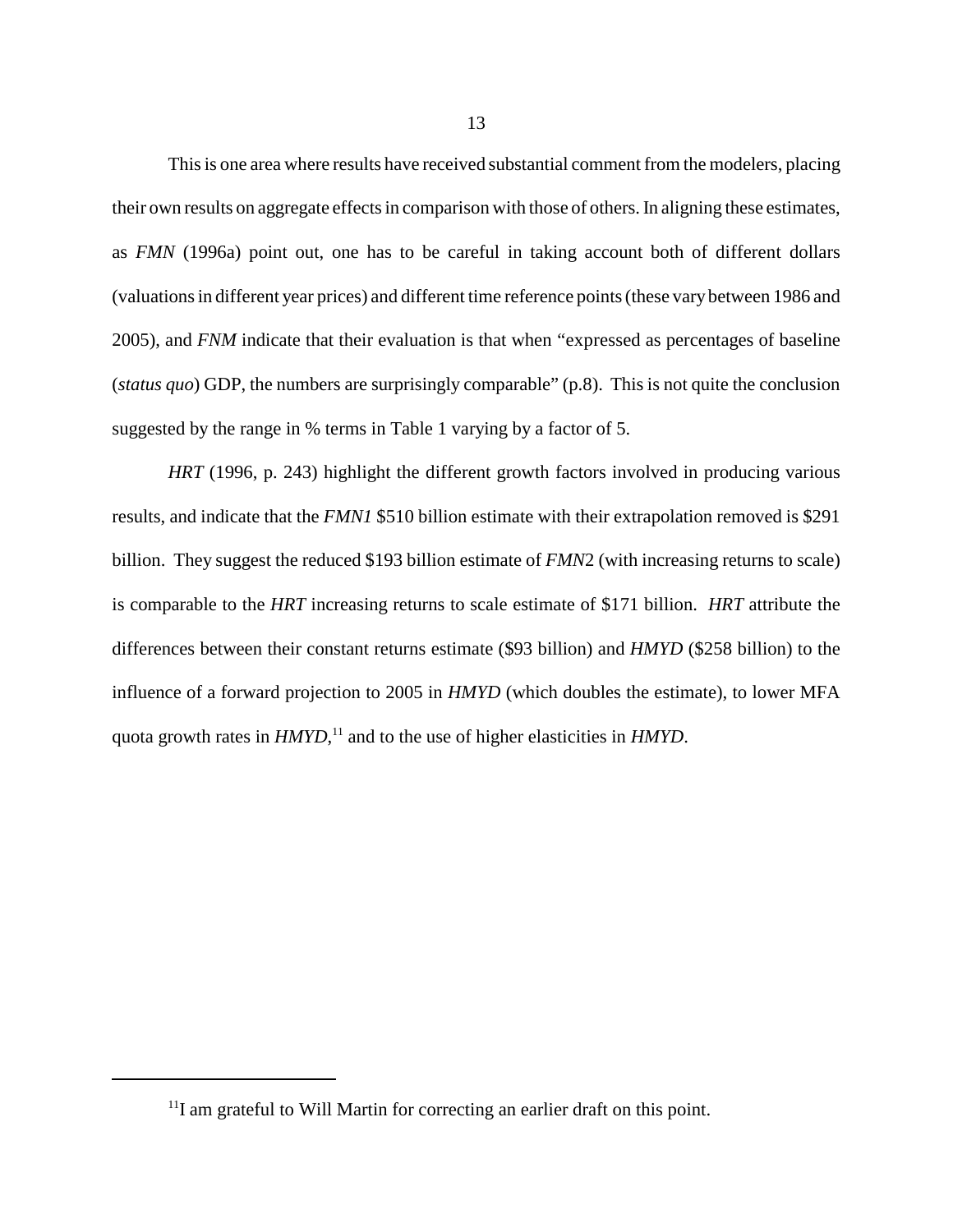## **Table 1**

## **Estimated Global Gains from the Uruguay Round Decisions**

| <b>Early Studies</b>                                 | <b>Estimated Global Gain in \$</b>                                                                                                | Gains as % of GDP      |
|------------------------------------------------------|-----------------------------------------------------------------------------------------------------------------------------------|------------------------|
| Francois, McDonald,<br>Nordström (1993, 1994)        | \$510 billion/year based on 1990 prices and projected to<br>2005                                                                  | $0.31 - 1.36\%$        |
| Goldin, Knudsen, and van<br>der Mensbrugghe (1993)   | \$511 billion/year based on 1990 prices and projected to<br>2002                                                                  | n.a.                   |
| Nguyen, Perroni, and Wigle<br>(1993)                 | \$212 billion/year based on 1986 data                                                                                             | 1.1%                   |
| <b>Later Studies</b>                                 |                                                                                                                                   |                        |
| Yang (1994)                                          | \$69 - \$196 billion in 1992 (1992 prices)                                                                                        | $0.3 - 0.63\%$         |
| Francois, McDonald,<br>Nordström (1995, 1996b)       | \$40 billion - \$214 billion in 2005 (in 1992 prices)                                                                             | $0.17\% - 0.44\%$      |
| Harrison, Rutherford, Tarr<br>(1995, 1996, 1998)     | \$96 billion - \$171 billion (1992 prices)                                                                                        | 0.405%-0.712%          |
| Goldin, Knudsen, and van<br>der Mensbrugghe (1995)   | \$235 billion in 2002 (in 1992 prices)                                                                                            | n.a.                   |
| Hertel, Martin,<br>Yangashima, and Dimaran<br>(1996) | \$258 billion in 2005 (in 1992 prices)                                                                                            | $0.89\%$ <sup>12</sup> |
| Brown, Deardorff, Fox, and<br>Stern (1995)           | services liberalization yields gains larger than for<br>liberalization of goods (no specific global estimate<br>reported $)^{13}$ | n.a.                   |
| Nguyen, Perroni, and Wigle<br>(1995)                 | \$69 billion/year based on 1986 data                                                                                              |                        |

<sup>&</sup>lt;sup>12</sup>As *FMN* (1996b) note, the reported 0.42% for this estimate in *HMYD* (1995) is in error, and is not reported in *HMYD* (1996).

<sup>&</sup>lt;sup>13</sup>BDFS report no global estimate directly. On p.292 in their introduction, they report "the effects of liberalization in services trade are of the same order of magnitude as for liberalization in industrial products", but in their table 10.2 (p.301) which reports welfare effects by region (but not globally) most of the welfare effect seems accounted for by services rather than goods liberalization.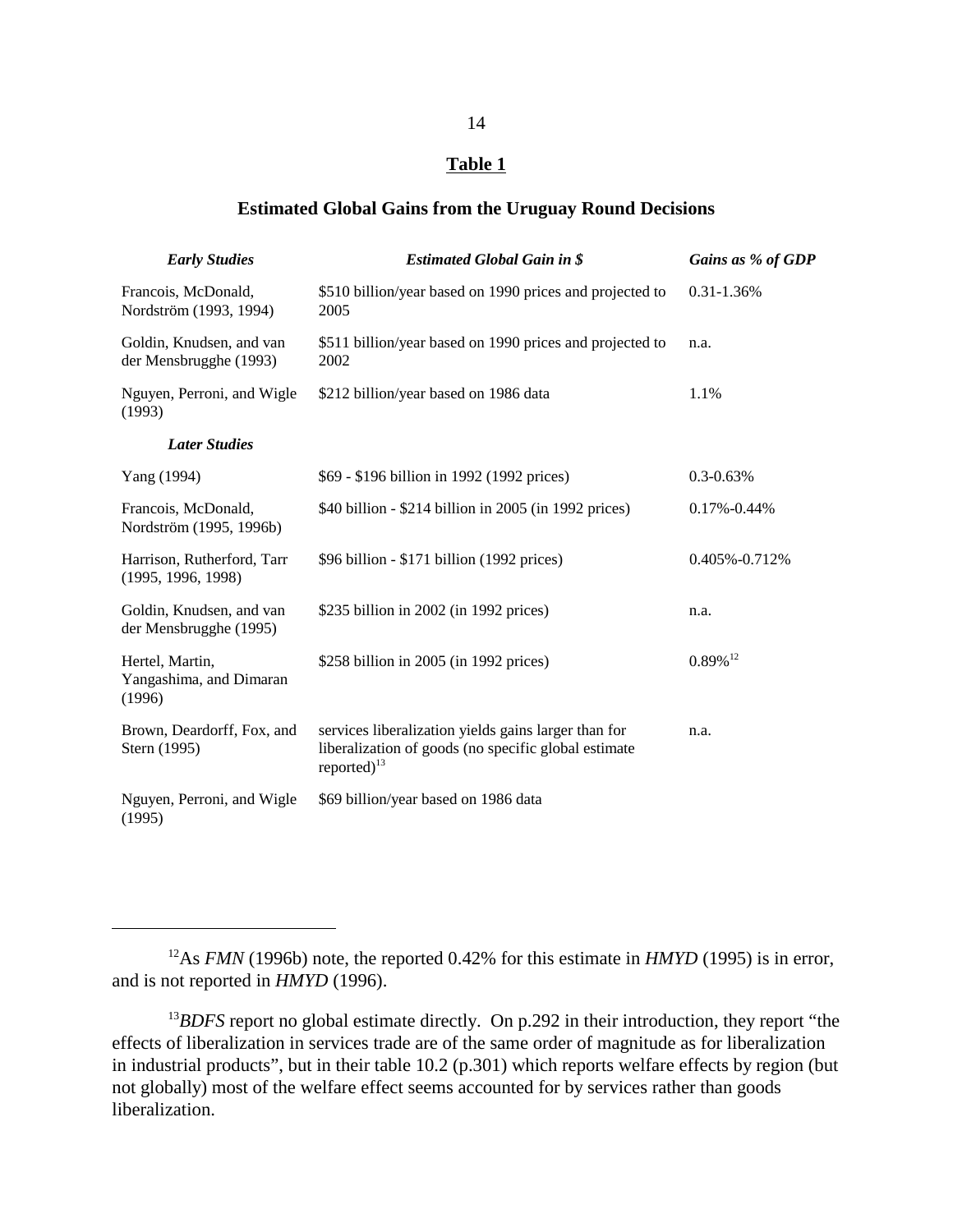*HRT* conclude (p.243) that "...we do not regard.......differences between our estimates and the WTO and GTAP teams as significant. The broad themes....are quite similar across the models. In particular, all the models indicate that those countries that liberalized the most gained the most; and this was the European Union, the United States, and Japan".14 Here again, there is the issue of whether a range of 5 for estimates as a % of gross world product is significant; but also a statement that seems to be at odds with some of the results presented for other models elsewhere in the same volume. *FMN* (1996a), for instance, show (Table 9.11, pp. 283-284) that for their increasing returns to scale cases the majority of gains accrue to non OECD (effectively developing countries), and in % terms these gains can be as large as 5% of income for economies such as China, while gains do not exceed 0.5% of GDP for OECD countries.

Most attention was placed on the estimates of aggregate global gain when these results appeared, since at political level this was the feature of results (and seemingly, the only feature) that figured prominently in debate. *HRT* (1995, 1996, 1998) devoted the most attention to reconciling the various model estimates to allow for different (or no) extrapolations, differences in model features, and other factors. They also offer reconciliations in other areas discussed below, such as agriculture and textiles, clearly a sensible way to proceed and these modelers deserve credit for setting out their reconciliations clearly.

The (to me convincing) argument offered by modellers as to why lower estimates of gain occur in the later studies is that the early studies based themselves on various conjectures as to what the Uruguay Round liberalization package would look like, and were generally too optimistic about

<sup>&</sup>lt;sup>14</sup>See, in clear contrast, the results reported in the later Table 3 and the discussion around the table.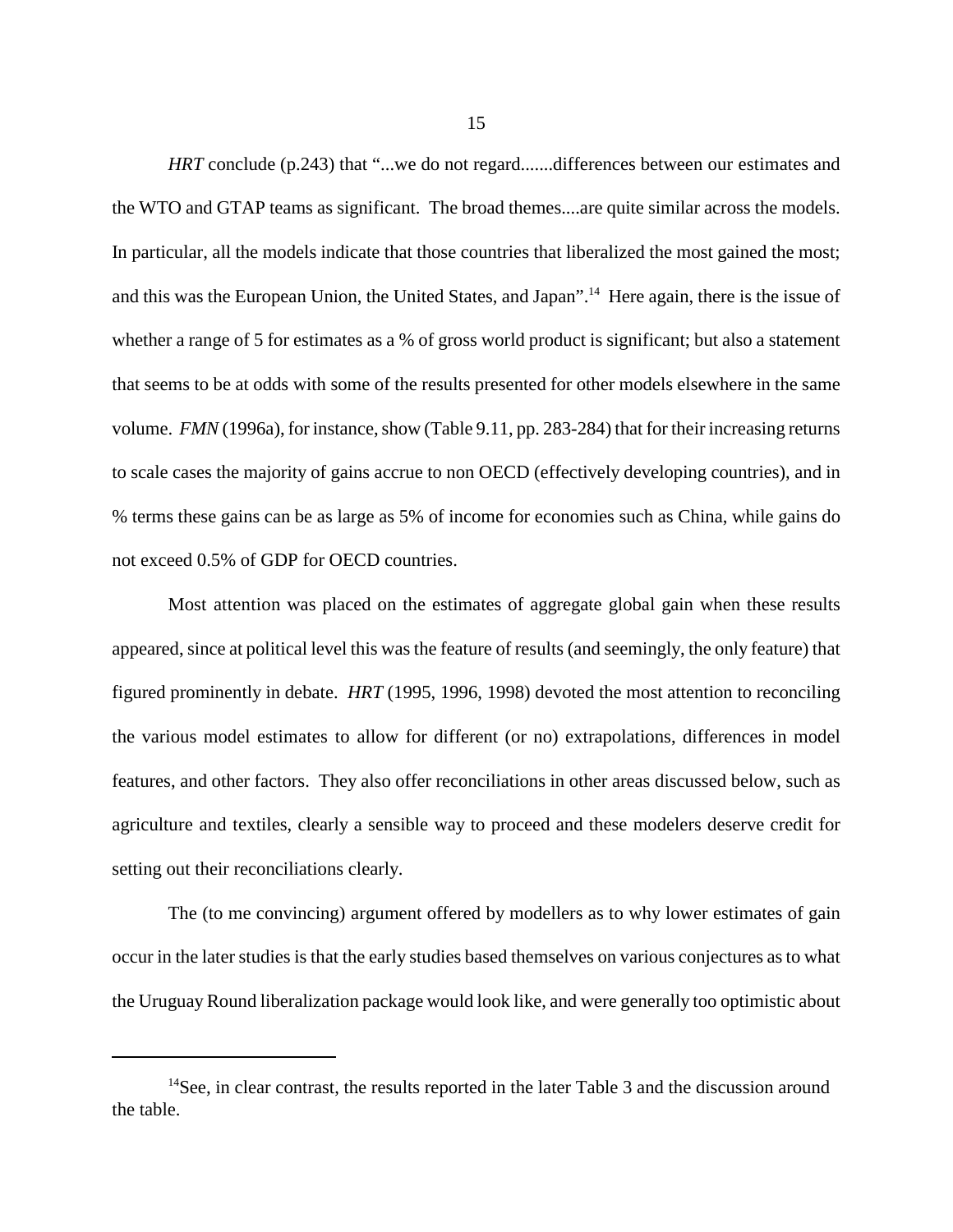the extent of the actual liberalization which eventually resulted. This point is emphasized by Perroni (1998) in his survey of Uruguay Round model results. Particularly striking is the downward revision by a factor of 3 in the results between early and later versions of the Perroni, Nguyen, and Wigle studies. Perroni attributes all of the revision to reduced estimates of barrier change due to the Round. Francois (1999) makes a similar argument. As such, this argues that the use of early and larger estimates of gain by Peter Sutherland in his advocacy of potentially foregone gains should the Round not succeed was defensible, since the precise contours of the final package were still unknown at that point.

## *Detailed Impacts From The Round*

It is, however, when the results from the models listed above are analyzed at a more detailed level in an attempt to see what can be learned for negotiating positions for developing countries in a new Round that difficulties arise. Simply put, there seem to be multiple and significant inconsistencies across model results. Somewhat surprisingly, these seem not to have been previously noted (including by modelers), nor discussed in published papers commenting on the various model pieces.

Table 2 reports estimates of the global welfare impacts of liberalization from the component parts of the Uruguay Round results analyzed in these models (agriculture, tariffs, and textiles and clothing) for a subset of the models listed in Table 1. There are striking differences between these model results. For instance, HRT show agriculture to be unambiguously the largest area of gain in their constant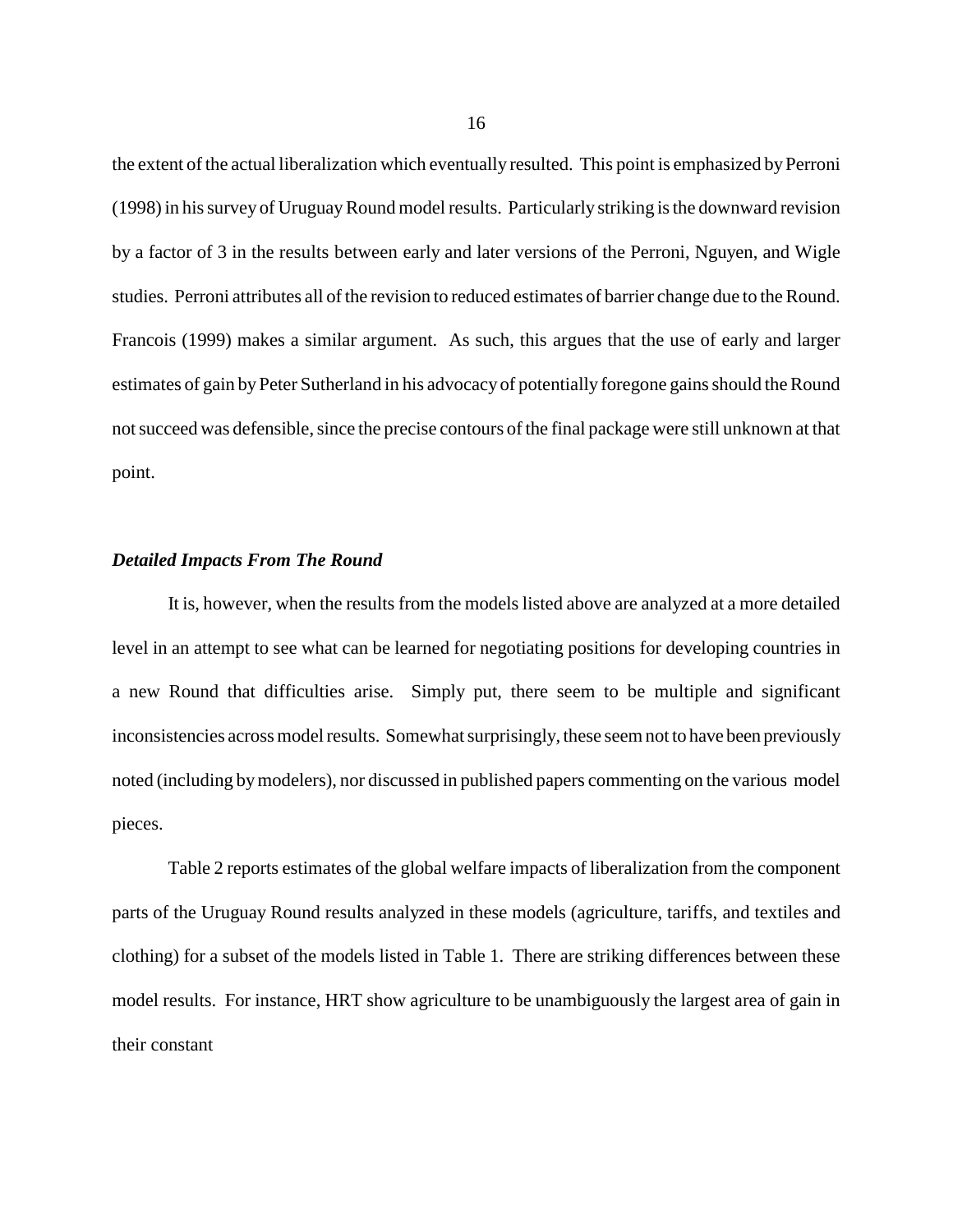## **Table 2**

# **Estimated Global Gains From Components of Liberalization in the Uruguay Round Models displaying such results**

|                 |              | <b>Agricultural Reform</b> | <b>Industrial Tariffs</b> | <b>Textiles and Clothing</b><br>(MFA) |
|-----------------|--------------|----------------------------|---------------------------|---------------------------------------|
| 1. $FMD2(1996)$ | <b>CRS</b>   | 9.34                       | 54.31                     | 35.71                                 |
|                 |              | (\$bill, 1992 prices)      | (\$bill, 1992 prices)     | (\$bill, 1992 prices)                 |
|                 | <b>IRS</b>   | 7.08                       | 84.57                     | 107.68                                |
|                 |              | (\$bill, 1992 prices)      | (\$bill, 1992 prices)     | (\$bill, 1992 prices)                 |
| 2. $HRT(1996)$  | <b>CRS</b>   | 58.6                       | 21.7                      | 16.4                                  |
|                 |              | (\$bill, 1992 prices)      | (\$bill, 1992 prices)     | (\$bill, 1992 prices)                 |
|                 | IRS - Steady | 63.7                       | 86.8                      | 20.3                                  |
|                 | State        | (\$bill, 1992 prices)      | (\$bill, 1992 prices)     | $(\text{Still}, 1992 \text{ prices})$ |
| 3. HMYD (1996)  | <b>CRS</b>   |                            | 207.6                     | 50.1                                  |
|                 |              |                            | (\$bill, 1992 prices)     | (\$bill, 1992 prices)                 |
| 4. NPW (1995)   | <b>CRS</b>   | 36.9                       | 17.0                      | 10.1                                  |
|                 |              | (\$bill, 1986 prices)      | (\$bill, 1986 prices)     | (\$bill, 1986 prices)                 |

returns to scale case. It remains important, but less dominant, in their increasing returns to scale steady state case. In contrast, *FMN2* show agriculture to be of minor importance in both sets of their results. *HRT* show textiles to be of relatively minor importance, while in their increasing returns case *FMN2* show it to be the dominant component. *HMYD* show tariffs (and seemingly predominantly industrial tariffs) to be the largest source of gain, a theme missing in *NPW*, who place most weight on agriculture.

Table 3 reports results on the regional composition of gains and loss, both by component of liberalization and in total; again showing large differences in results across models. Here, I have taken results only for those models showing this level of detail, and have chosen only one set of results for each model, even where multiple results are displayed. Two of these are for increasing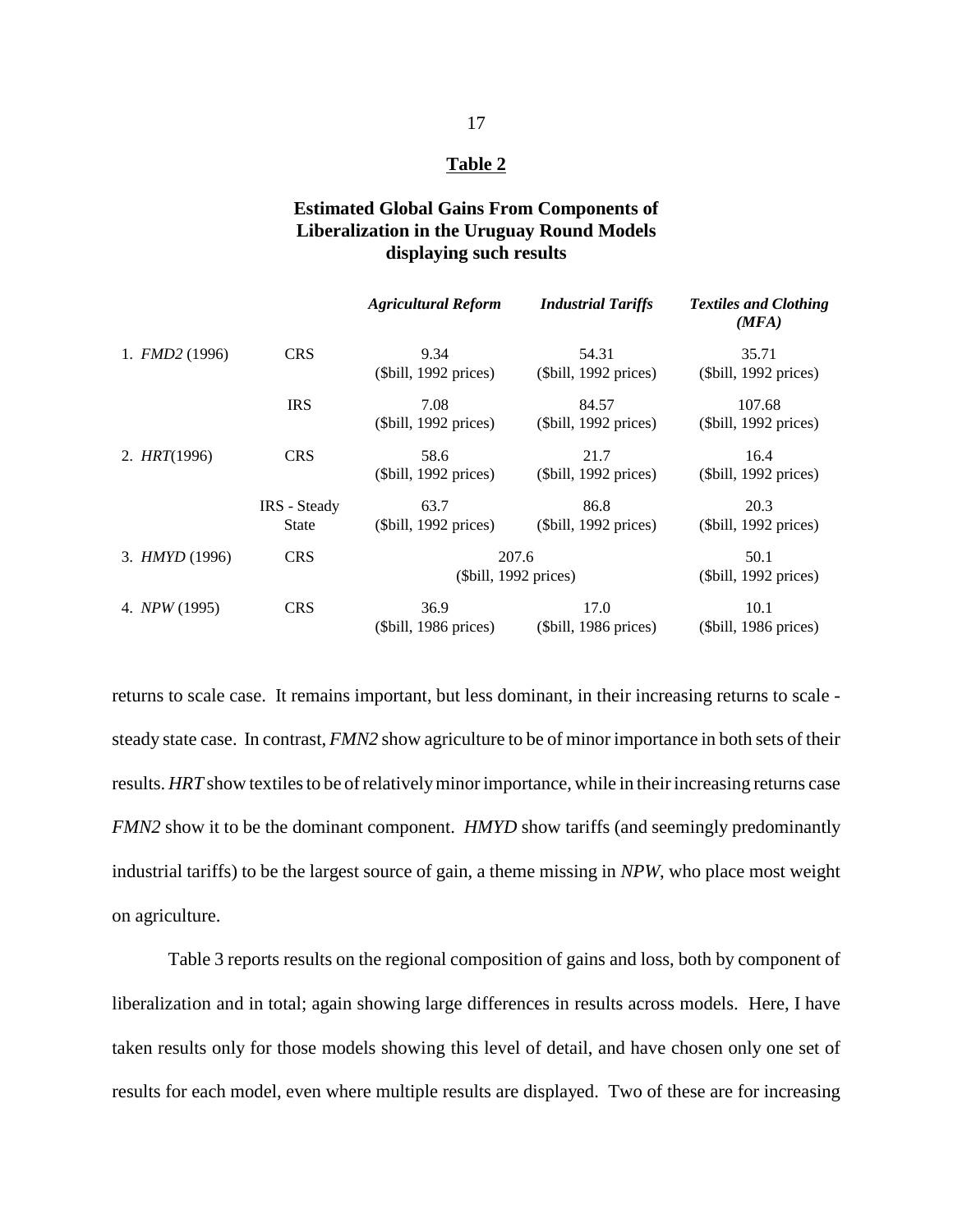returns cases (*HRT*, *FMN2*) and two for constant returns cases (*HMYD* and *PNW*). In these results, *HRT* show gains from agricultural liberalization to the EU of \$28.3 billion, while *FMN2* show gains of only \$0.5 bill. *HRT* show gains to Japan in agriculture of \$15.1 billion; *FMN2* show losses of 0.2 billion. Impacts on developing countries differ by sign and size; see the startling gains for Malaysia in the *HMYD* results, for instance.

# **Table 3**

# **Model Estimates of Uruguay Round Gains by Component by Region (\$bill)**

|                            |         | $HRT$ (IRS) |              |                 | FMN2 (IRS, Fixed<br>Capital) |              |      | <b>HMYD</b> (CRS) |              |        | PNW (CRS)  |              |
|----------------------------|---------|-------------|--------------|-----------------|------------------------------|--------------|------|-------------------|--------------|--------|------------|--------------|
| <b>Developed</b><br>World  | Ag      | <b>Tex</b>  | <b>Total</b> | $A\mathfrak{g}$ | <b>Tex</b>                   | <b>Total</b> | Ag   | <b>Tex</b>        | <b>Total</b> | Ag     | <b>Tex</b> | <b>Total</b> |
| US/Canada                  | 2.1     | 10.9        | 14.6         | $-0.02$         | 11.5                         | 17.2         | n.a. | 29.4              | 32.2         | 4.6    | 0.3        | 10.8         |
| ${\rm EU}$                 | 28.3    | 7.6         | 39.3         | 0.5             | 10.3                         | 17.1         | n.a. | 27.5              | 58.4         | 12.7   | 3.5        | 19.0         |
| Japan                      | 15.1    | $-0.6$      | 16.9         | $-0.2$          | 2.0                          | 5.7          | n.a. | 1.1               | 43.0         | 14.5   | 1.8        | 19.0         |
| <b>Developing</b><br>World |         |             |              |                 |                              |              |      |                   |              |        |            |              |
| Asia                       |         |             |              |                 |                              |              |      |                   |              |        |            |              |
| China                      | $-0.5$  | $1.0\,$     | 1.3          | 0.3             | 9.4                          | 12.4         | n.a. | 5.3               | 19.9         |        |            |              |
| Malaysia                   | 1.2     | 0.1         | 1.8          |                 |                              |              | n.a. | $-0.6$            | 34.2         |        |            |              |
| Thailand                   | $0.8\,$ | 0.1         | 2.5          | 0.4             | 15.2                         | 19.7         | n.a. | 1.5               | 10.4         | $-0.6$ | 1.1        | 0.1          |
| Indonesia                  | $0.2\,$ | 0.6         | 1.3          |                 |                              |              | n.a. | 3.0               | 11.1         |        |            |              |
| Africa                     | $-0.2$  | 0.0         | $-0.3$       | 1.3             | 0.4                          | 6.2          | n.a. | $-0.7$            | $-1.3$       |        |            |              |
| L.America                  | 2.2     | $-0.1$      | 3.6          | $1.0\,$         | $0.07\,$                     | 3.9          | n.a. | $-3.7$            | $-1.3$       |        |            |              |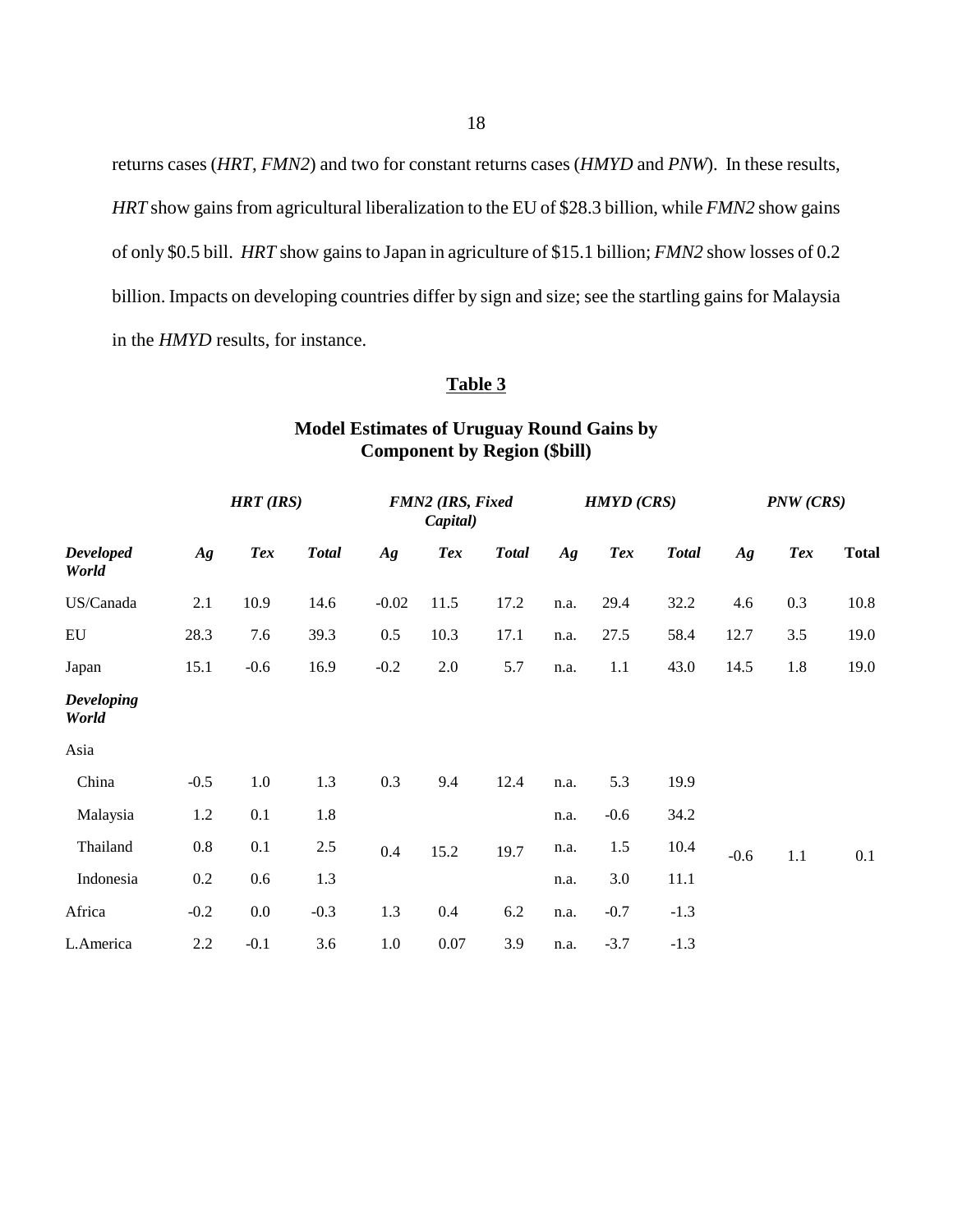*HRT* show results which indicate that, under most model specifications developing countries lose from the elimination of the MFA<sup>15</sup>, a result they suggest is generated by the loss in transferred quota rents to the exporting countries. In contrast, *FMN2* (1996a) (in Tables 9.10, 9.11 and associated model results) show large and (except for non China transition economies) unambiguous gains for all developing countries from MFA elimination. Indeed, the gains to China, Asia, and South Asia are approximately 2% of GDP from this one source; they also show gains to Africa and Latin America from MFA elimination. Beyond blockwide results, results by country have even wider variance attached to them. Table 3 highlights some of these; differences of a factor of 20 in certain country results (Malaysia between *HRT* and *HMYD*), and differences in sign for Africa (*FMN2* versus *HRT* and *HMYD*).

Results in Table 4 relate to the claim that the majority of the global gains from Uruguay Round liberalization accrue to developed rather than developing countries, a feature that has been claimed for these model results.16 Perroni (1998) in his survey of model results concludes, for instance, that "the fraction of total gains accruing to developing countries is relatively small". *HRT*, as noted earlier, make the same claim as common to their results, those of *FMN*, and *HMYD*.

Results in Table 4 suggest that these claims are only partly borne out by model results. The theme is strongly there in *PNW* and *HRT*; less strongly there in *GM*, and missing or reversed in

<sup>15</sup>See Tables 8.4 and 8.6 in *HRT* (1996).

<sup>&</sup>lt;sup>16</sup>The intuition behind such a belief is that the majority of the gains emerging from these models occur from the liberalization of agriculture and textiles, and these are areas with (pre Uruguay Round) high barriers in the industrial countries. The argument is that most of the gains from liberalization in these areas would likely accrue on the demand side, as demand elasticities are lower than model supply elasticities because there are typically many alternative sources of supply for these restricted products, and from economies in which factors are mobile across all production sectors.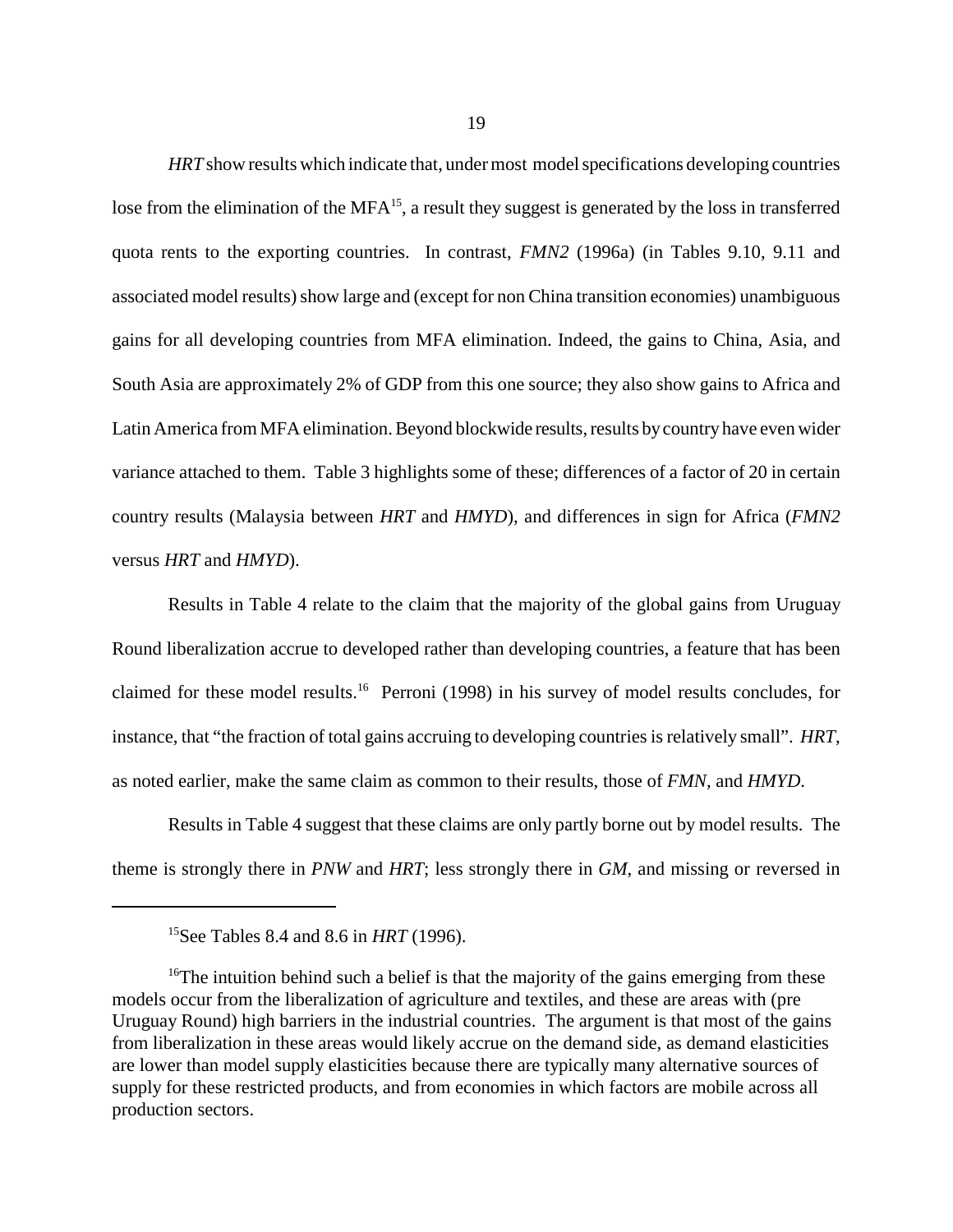*HMYD* and *FMN2*. Indeed, in *FMN2,* as results proceed across model variants with higher aggregate global gains (endogenous capital stock - fixed savings rate; endogenous capital stock - endogenous savings rate) the proportion of gains accruing to the developing countries increases further.

### **Table 4**

# **Developed and Developing Country Breakdown of Gains From The Uruguay Round Decisions in Model Results**

| (\$bill, 1992 prices except where indicated) |                                   |                                    |                     |  |  |
|----------------------------------------------|-----------------------------------|------------------------------------|---------------------|--|--|
| <b>Model</b>                                 | <b>Developed Country</b><br>Gains | <b>Developing Country</b><br>Gains | <b>Global Gains</b> |  |  |
| FMN2 (IRS, fixed cap.<br>stock case)         | 40.1                              | 59.3                               | 99.4                |  |  |
| <b>HMYD</b>                                  | 131.6                             | 126.1                              | 257.7               |  |  |
| $PNW(1986 \text{ prices})$                   | 50.6                              | 19.3                               | 69.9                |  |  |
| HRT (IRS, non steady<br>state)               | 76.6                              | 19.4                               | 96.0                |  |  |
| <b>GM</b>                                    | 178.6                             | 56.5                               | 235.1               |  |  |

Turning to other areas, only two of the models, *BDFS* and *PNW,* attempt quantification of liberalization in services. Both flag that their efforts are inevitably somewhat rudimentary, since there is neither reliable information available for the representation of barriers to service trade, nor analytical frameworks which fully capture the characteristics of individual service items (such as banking, transportation and other policy forms of intermediation through time and space). In addition, data on service trade flows is notoriously poor.

*BDKS* assign tariff equivalents to service trade flows using Hoekman's (1995) guesstimates of service trade restrictiveness. Hoekman classifies each of 155 service sectors and 4 modes of supply for 97 countries using a subjective 3 way no restriction, some restriction, unbound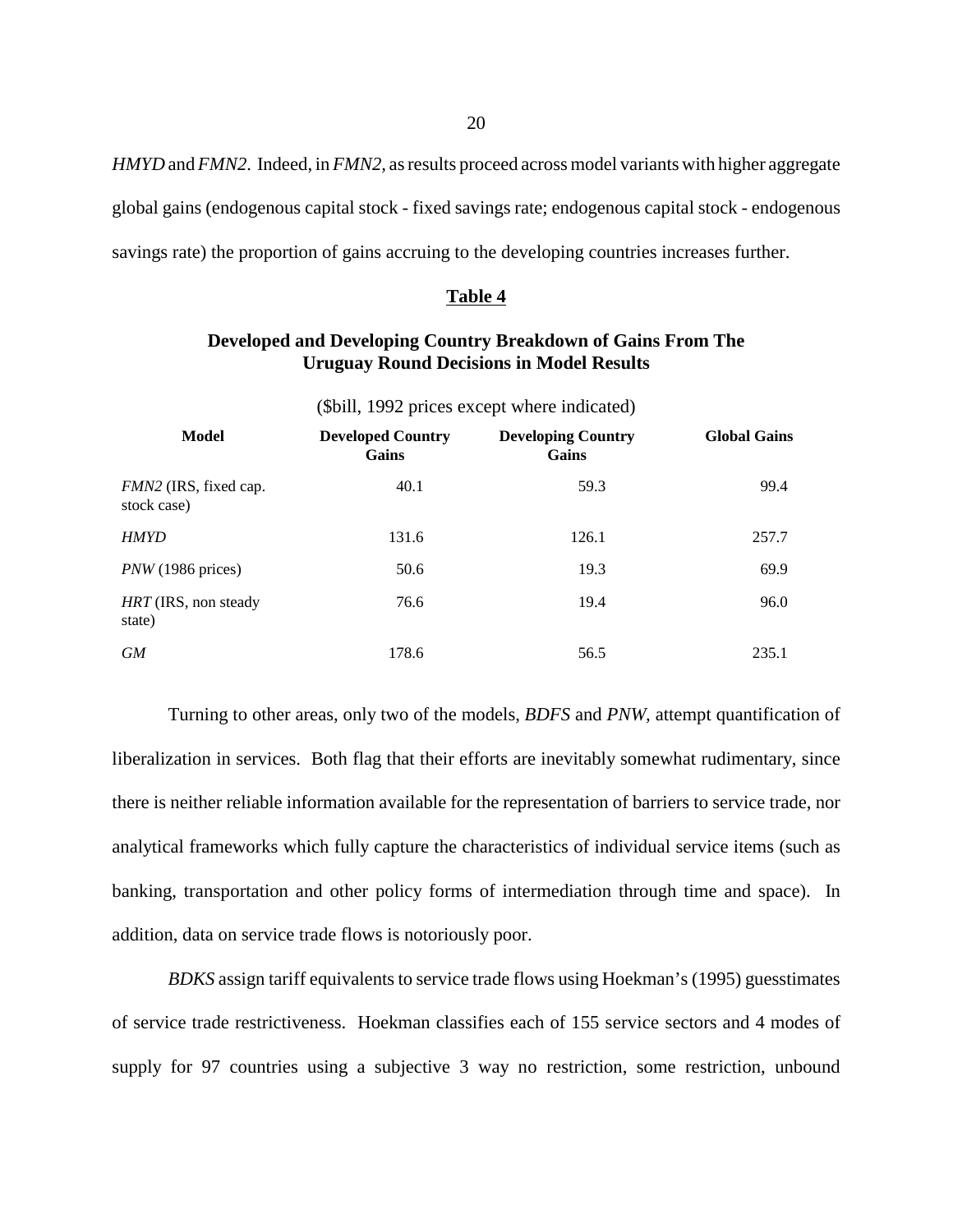classification. *BDKS* assign tariff equivalents as prohibitive (200%) for a range of sectors (maritime and air transport, life insurance, some telecommunications), and use *ad valorem* equivalents of 20- 50% for other sectors. These are then multiplied by a restrictiveness index based on Hoekman's assignments. *PNW* somewhat arbitrarily assign tariff equivalents to service flows treated as a single category.

Table 5 reports the resulting model estimates of gains from services trade liberalization. *PNW*'s results suggest that services liberalization will produce gains which are small compared to total gains; while *BDFS* suggest that services account for the dominant portion of total gains from the liberalization they consider. Both groups of modelers are, however, careful to emphasize that their results relate to potential gains from liberalization in services not actual gains. They both emphasize that the liberalization actually achieved in this sector in the Round was substantially more limited that they model, but provide no guidance as to how to quantify actual as against potential liberalization.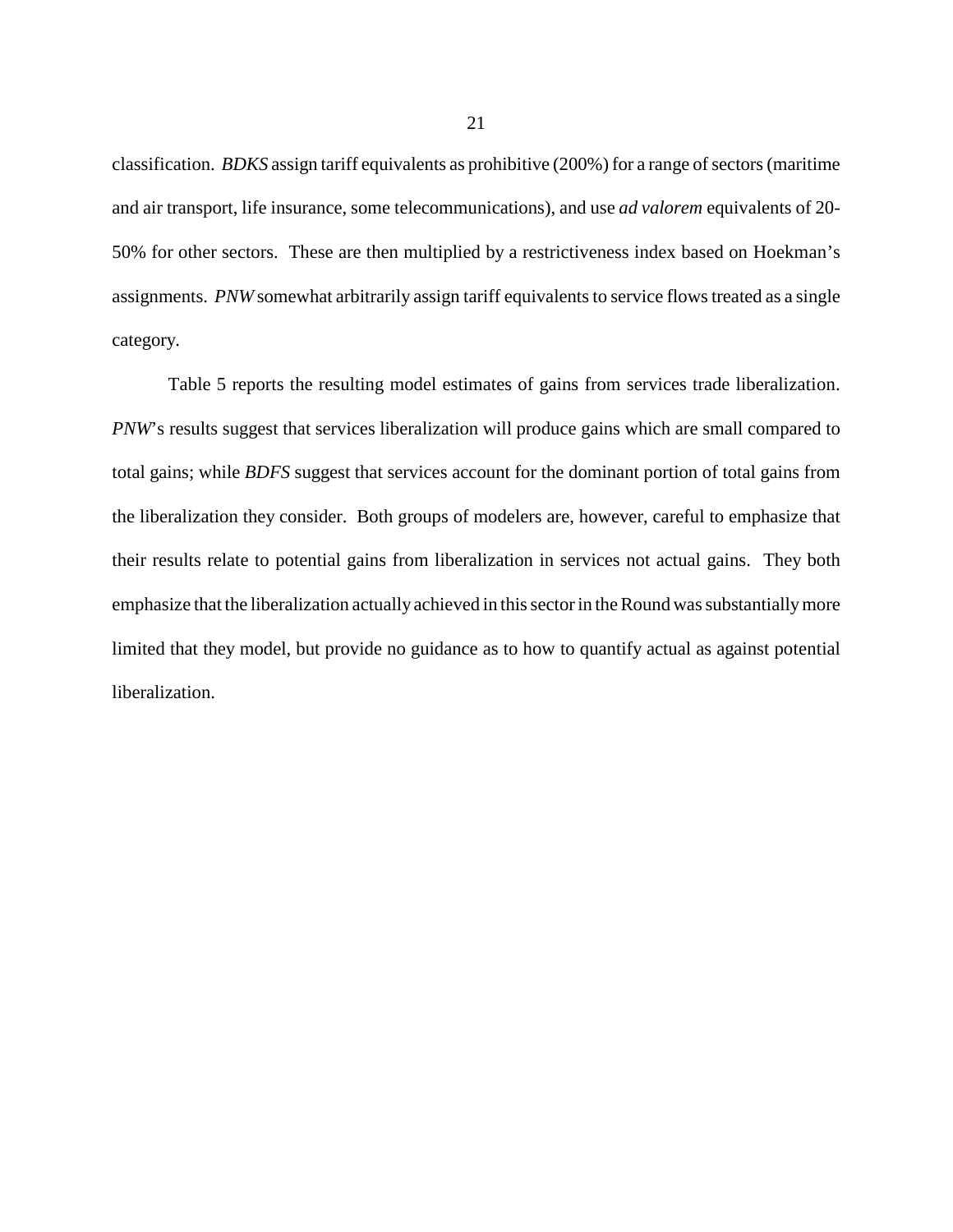## **Table 5**

# **Estimates of the Gains from Services Liberalization related to and beyond the Uruguay Round**

| <b>BDFS</b> (1996)         | Gains as % of Income<br>from   |                                                                               |  |  |  |
|----------------------------|--------------------------------|-------------------------------------------------------------------------------|--|--|--|
|                            | <b>Services Liberalization</b> | <b>Services Liberalization</b><br>and<br><b>Industrial Products</b>           |  |  |  |
| <b>US</b>                  | 0.7                            | 0.9                                                                           |  |  |  |
| Europe                     | 0.6                            | 0.9                                                                           |  |  |  |
| Japan                      | 0.8                            | 1.4                                                                           |  |  |  |
| Asian Newly Industrialized | 1.1                            | 3.6                                                                           |  |  |  |
| Others                     | 1.0                            | 1.0                                                                           |  |  |  |
| <b>PNW</b> (1995)          | Gain in 1986 Prices, \$bill    |                                                                               |  |  |  |
|                            | <b>Services Liberalization</b> | <b>Services Liberalization,</b><br><b>Agriculture, Textiles &amp; Tariffs</b> |  |  |  |
| <b>US</b>                  | 0.5                            | 9.6                                                                           |  |  |  |
| Europe                     | 1.5                            | 19.0                                                                          |  |  |  |
| Japan                      | 0.2                            | 17.8                                                                          |  |  |  |
| Rest of the World          | 0.1                            | 2.7                                                                           |  |  |  |
| World                      | 5.9                            | 69.9                                                                          |  |  |  |

The modellers all emphasize that their results only provide a partial picture of the implications of the Uruguay Round decisions. This is so for a number of reasons, including the limited coverage of the various elements that make up the Uruguay Round decisions, as well as the benchmark used for the evaluation of the agreement. This is typically the *status quo* rather than a threat point, such as that characterizing a further weakening of the trading system had the Uruguay Round not concluded.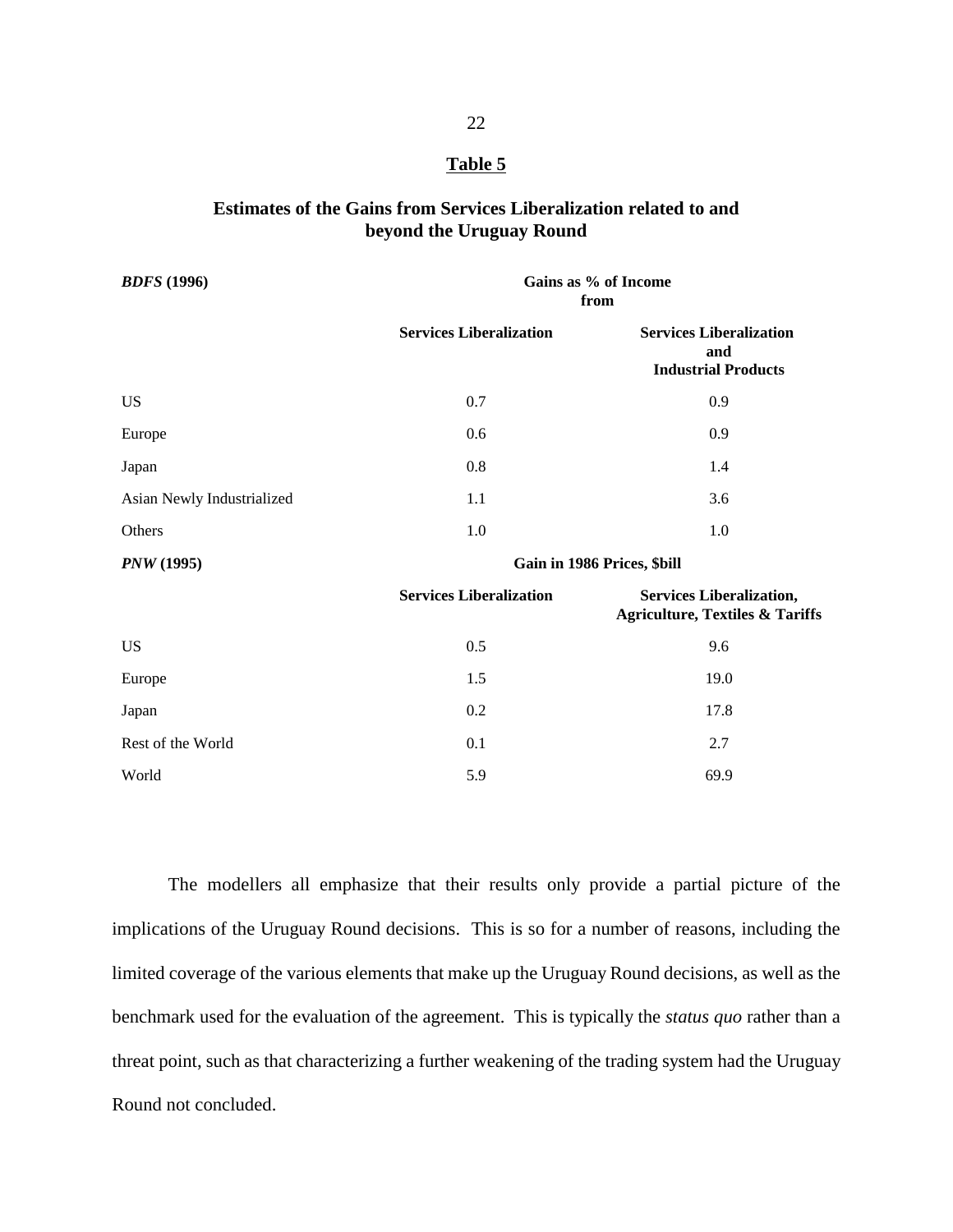On the coverage front, the major omissions are in the new issues areas of intellectual property, and investment. Economywide models of impact of these factors are not well developed, and data is a major problem. In intellectual property, it is widely thought that potential losses to developing countries will occur as they raise levels of protection and transfer resources to intellectual property developers<sup>17</sup>; and in trade related investment measures new disciplines on domestic trade related policy measures are thought to limit developing country policy flexibility, although if this limits country abilities to impose trade restricting measures, some economists suggest this may yield country gains.

 $17$ But see the recent paper by Watal (1999) which attempts to quantify the welfare impactions for India of new disciplines under TRIPs.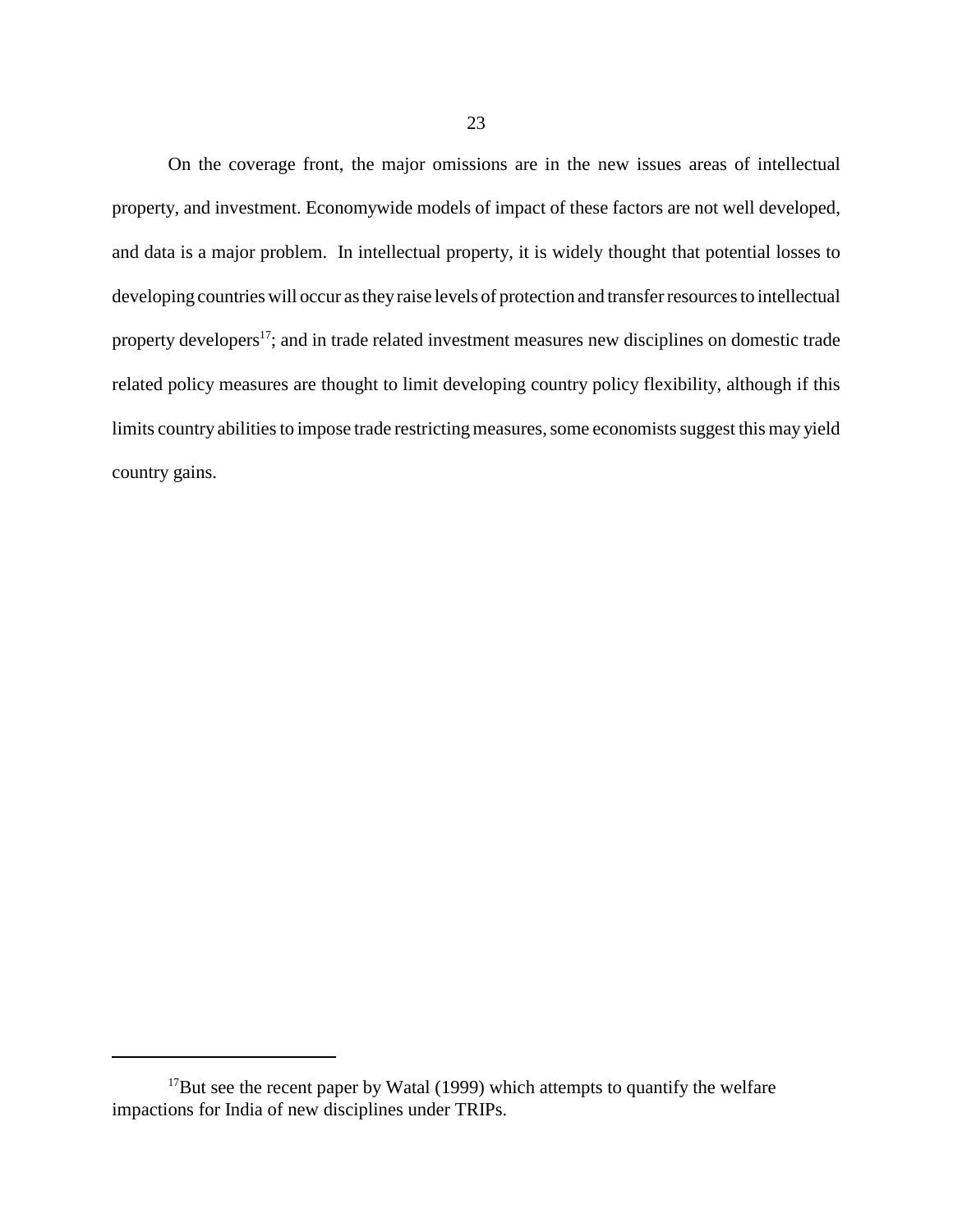## **3. WHY DO THE DIFFERENCES IN RESULTS OCCUR?**

The differences in model results at a detailed level noted above occur for a number of reasons, although unearthing the single or dominant reason can be difficult, especially for nonmodellers. First, there are differences in data, although for the key models in the set referred to above, the extensive use of GTAP data would seem to minimize this source of discrepancy. Second come differences in key parameter values, and especially elasticity parameters. Third come differences in estimates of trade distortions, already highlighted above as a source of major difference between earlier and later studies of the impact of the Round. Finally come differences in the theoretical structures used. One way to attempt a reconciliation of results would be for each modeller/model to try to replicate the results of all other models by gradual replacement of others data, parameters, distortion estimates, and structure, but the resource requirements of such an effort across different software, code, and computer systems make this difficult.

The modelling group who have gone the farthest in attempting to reconcile various model results are *HRT* (1998) who deserve substantial credit for their efforts. Table 6 reports on their suggested reconciliations. However, while these are helpful and welcome efforts at reconciliation, they are unfortunately still not comprehensive enough for the differences highlighted above to be resolved in ways which would allow negotiators to use model results for the formulation of negotiating positions.

Thus, for example, in agriculture *HRT* provide a helpful reconciliation of their results with those of *GM* and others using the OECD RUNS model structure. The issue they focus on is why *GM*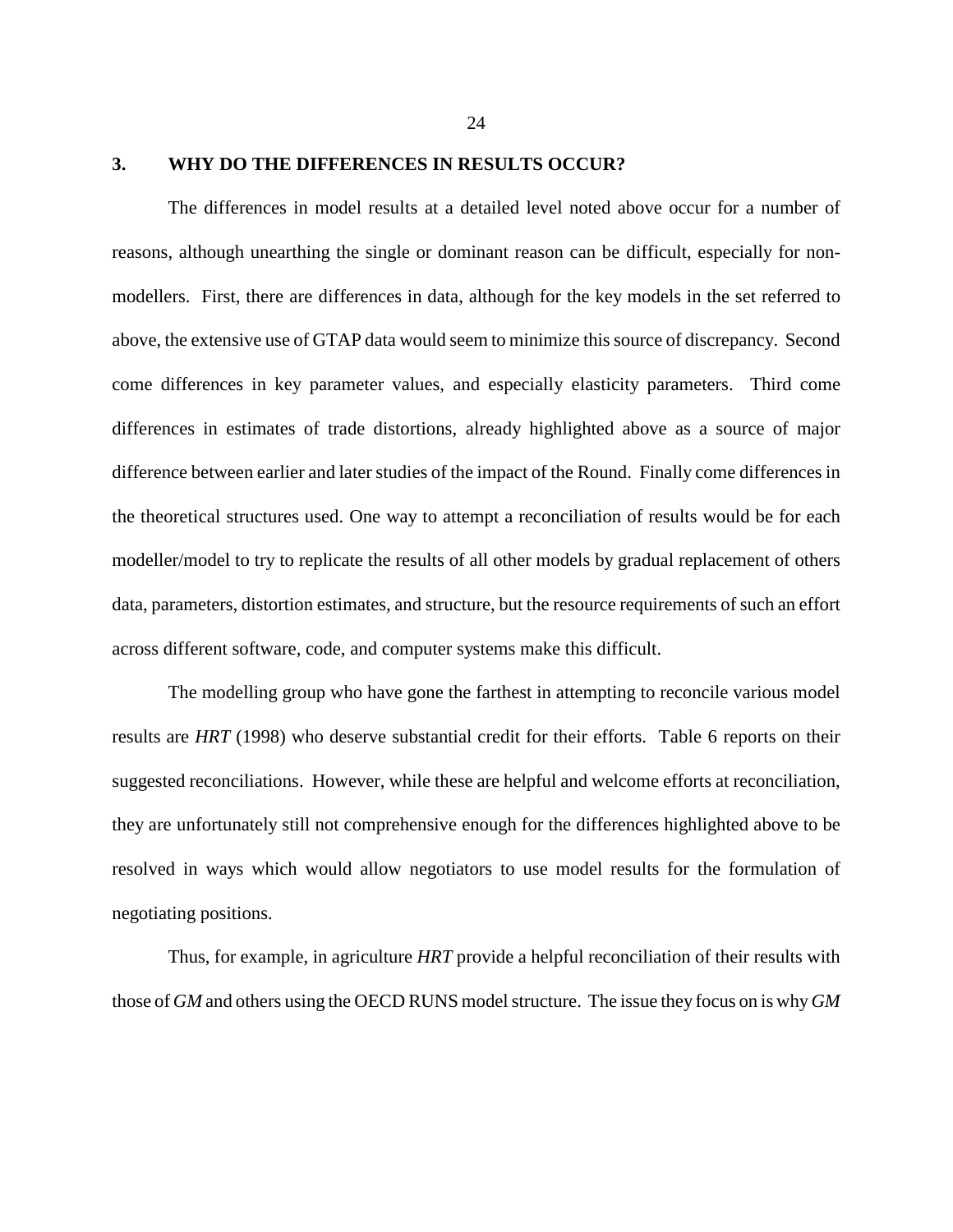obtain somewhat larger impacts from agricultural reform than they do. In agriculture, seemingly the

bigger issue is why *FMN* obtain such small numbers for agriculture.<sup>18</sup>

## **Table 6**

### **Reconciliations among model results offered by** *HRT* **(1998)**

### *1. Overall evaluations of impact*

Difference between *HRT* (1995, 1996, 1998) and *FMN* (1996a) in terms of dollar size of the gain reflects the projection forward to 2005 in *FMR* (not made in *HRT*). As a % of GWP, *HRT* claim their results and *FMR's* are comparable. The differences between *HRT* and *HYMD* are attributed again to projection forward to 2005. They (*HRT*) rerun their model with factor endowments in the model scaled in the same proportions as *HMYD*, and obtain a slightly lower estimate than *HYMD*, which they attribute to elasticity differences.

## *2. MFA reform*

Claimed difference between *HRT* (1995, 1996, 1998), who show about 17% of the gains coming from the UR, and *FMN* (1996a), who show about 50% of the gain coming from the UR, is that *HRT* employ updated estimates of the tariff-equivalents of MFA quotas from the GTAP data base, while *FMN* do not.<sup>19</sup> *HRT* claim their estimates of gain are roughly comparable to those of *HYMD*, who estimate about 20% of the gain from this source.

## *3. Agriculture*

*HRT* (1995, 1996, 1998) compare their model to *GM* (1995, 1996) and other models using the so-called "RUNS" structure (models largely used at OECD). These models show somewhat larger gains from agricultural reform (some nearly 90% of total gains) than *HRT* (some 63% of total gains). Introducing the RUNS structure into the *HRT* model format increases the gains to 87% of the total gain.

<sup>&</sup>lt;sup>18</sup>In private communication, Joseph Francois has suggested that the source of the difference lies in *FMN* excluding agricultural tariff cuts from the modelled liberalization package on the grounds that dirty tariffication in agriculture implied little liberalization from this source.

 $19$ In private communication, Joseph Francois has indicated that in his view the major differences between *FMN* and *HRT* in this area lay in the modelling of imperfect competition, rather than the explanation offered by *HRT*.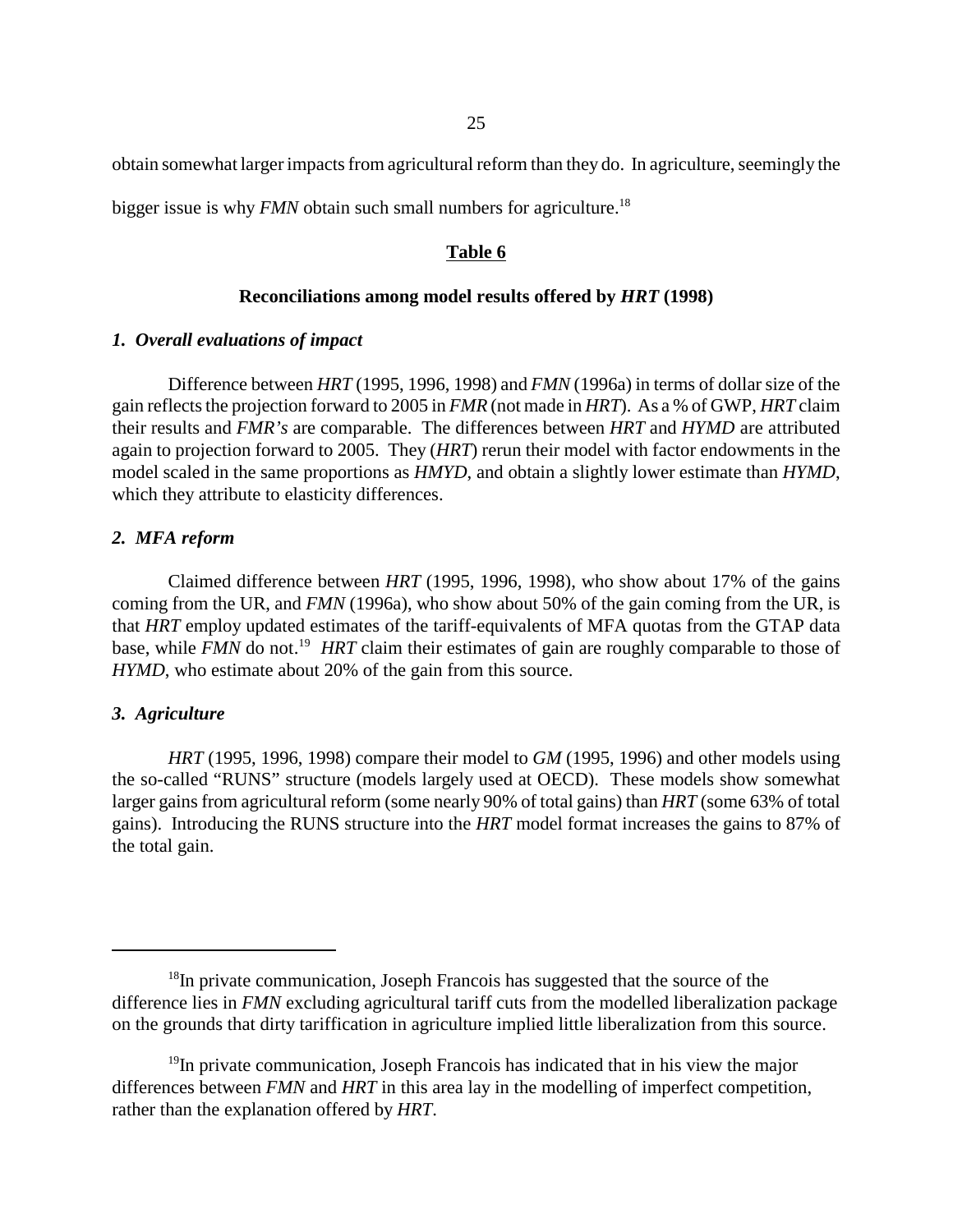In textiles and MFA reform, the difficulty with the *HRT* explanation is that while *HRT* and *FMN* do use different estimates of tariff equivalents of MFA quotas (Table 3, p. 1413, *HRT* (1998); Table 9.4, *FMN* (1996a), p. 263) from the published tabes *FMN* have significantly lower (rather than higher) tariff equivalents for quotas. From the size of the price distortion, one would expect significantly larger not smaller impacts in *HRT* from MFA quota removal. And *FMN* (1996a, p. 284) are both clear and explicit in indicating that they capture the removal of quota rents with MFA elimination that *HRT* use to explain their result. The losses from MFA removal are even more pronounced in *HYMD* who show Asia, Latin America, and sub Saharan Africa all losing from MFA removal (*HYMD* (1996) Table 7.9), in part because *HYMD* both point out and model MFA quotas as growing in severity as they become more binding before being phased out in 2004.<sup>20</sup>

The *HRT* discussion of differences in total gains focuses on the role of extrapolations to 2005, as against the use of a 1992 base year calculation. As noted earlier, this seems convincing, but other model results without extrapolation, such as *PNW*, remain as having lower estimates.

Thus from the list of differences in model results from a developing country point of view, the key ones noted above remain, although the issues at stake are narrowed by the *HRT* reconciliations. Developing countries gain a large or small amount from the Round as the gains from textiles and apparel liberalization are large or small (MFA), and agricultural liberalization yields large or small effects. Individual country or region gains or losses reflect the same factors. The ranking of issues across models reflect similar considerations. The issue of the size of gains from services is not touched on by these reconciliations.

<sup>&</sup>lt;sup>20</sup>See *HYMD*, p. 195 and following.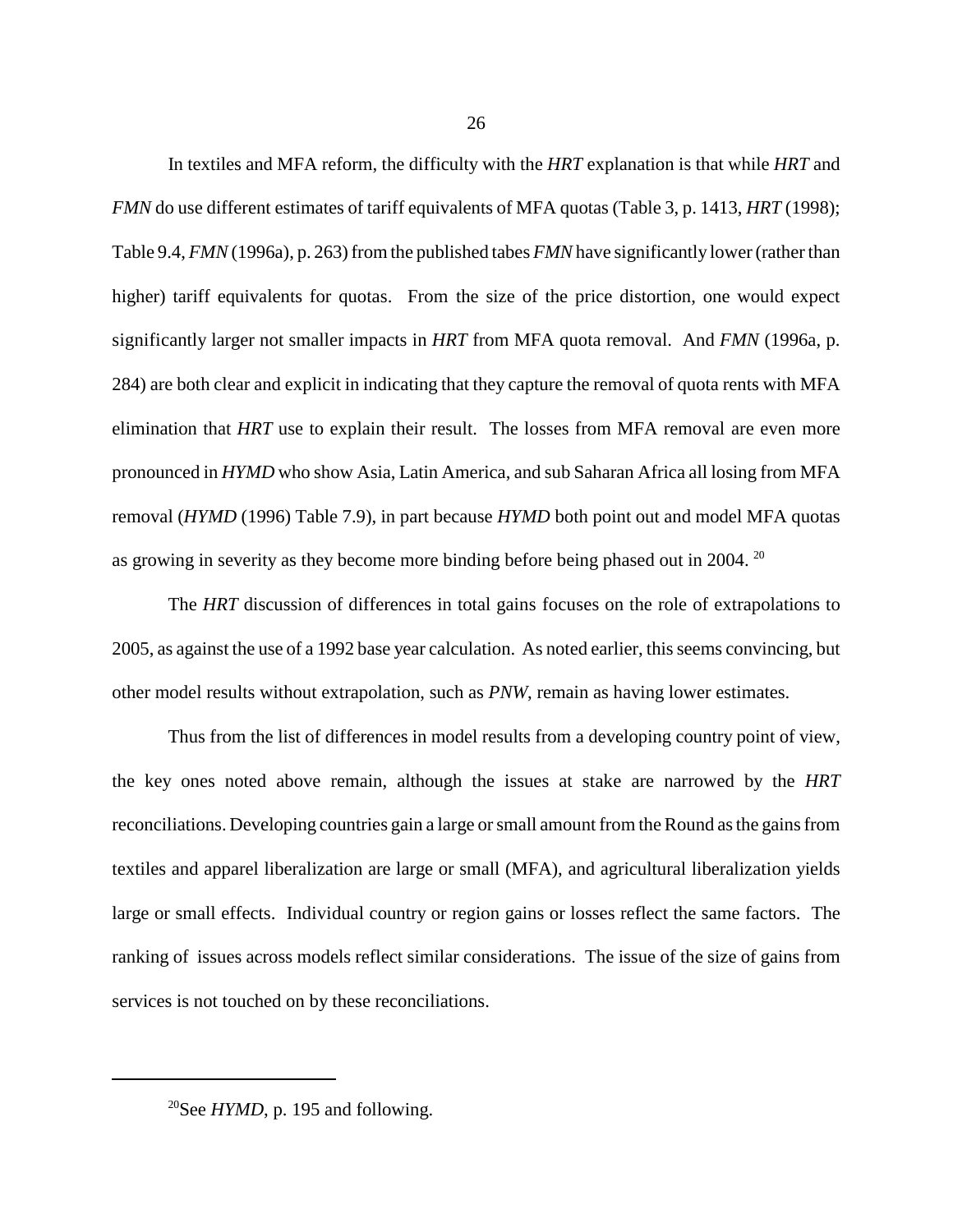At this point, the conclusion would seem to be that the *HRT* reconciliations are inconclusive in both agriculture (*FMN* results not discussed), and textiles and apparel (explanation not fully convincing). On the other hand, one is tempted to argue that the weight of other modelling results seem to side more heavily with *HRT* on these two central issues of agriculture and textiles and apparel than they do with *FMN*. As such, a working null hypothesis might be that the position that developing countries gain a large amount from MFA removal, and that MFA removal yields considerably larger aggregate gains then agricultural liberalization seems a minority modelling position.

In the elasticity area their role in contributing to model result differences is also unclear. *HRT* set out their elasticities, assuming all demand elasticities for goods aggregated across country sources of supply are one; substitution elasticities between imports are everywhere and for all products 8, and between domestic and imported goods everywhere and for products 4. In their scale economy variant; elasticities of substitution in preferences between varieties are 15. The rationale offered for using these estimates is "a priori beliefs about the plausible values of these elasticities" (p.218). Elasticity values are not discussed in *FMN2* (1996b), and in (1995) are given in a table in an Appendix with "Armington" "substitution in value added" and "inverse scale" as the column headers and various hard to read computer generated row headers with the reader left to infer that these are presumably the same for all countries. Armington elasticity values vary from 1.9 to 5.2 with literature sources only given for value added and scale elasticity values. *HMYD* (1996) seemingly provide no discussion of elasticities in their text (nor eve of model structure); *HMYD* (1995) has a reference to an Appendix to the paper containing details on model parameters which was not published, and a reference (p.82) to "elasticities of substitution twice as high as standard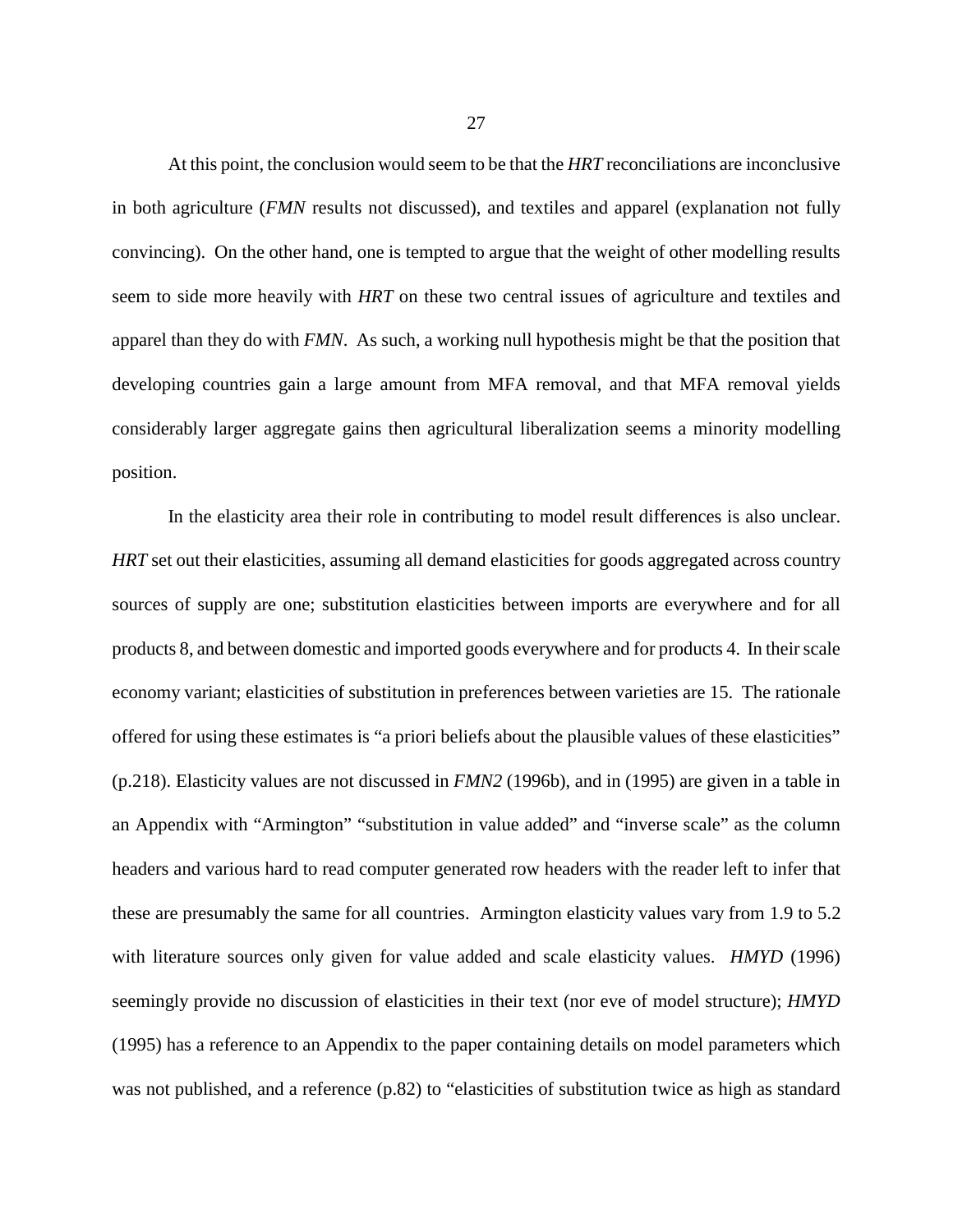GTAP elasticities were.....used in the projections and tariff liberalizations", but with neither the standard GTAP elasticities or the values used reported.<sup>21</sup>

Beyond the clarity of presentation of elasticity parameters in the model papers, the equally central issue is what is their role in accounting for differences between model results. *HRT* (1996) report on systematic sensitivity analyses of their model results, which for space reasons, is somewhat compact (*HRT* (1995) gives a fuller discussion). Their conclusion is that "...to the extent that our major conclusions are robust to perturbations (of plausible bounds on elasticities) we do not believe that our uncertainty about specific values of these elasticities is a major weakness of the model".

In contrast, Bach, Dimaranan, Hertel and Martin (forthcoming) in a piece building on *HYMD* (1996) present results which they interpret as showing that the size of trade elasticities is the main source of difference between their Uruguay Round results and those of others. Their sense is that trade elasticities should be larger than (perhaps double) those used in the earlier work, and this modification will significantly increase estimates of gains.

*FMN* (1996a) offer no discussion of sensitivity analysis, but in their 1995 paper do report cases where Armington trade parameters (effectively trade elasticities) are varied by plus and minus 25%, and scale parameters (in their scale economy variant) also vary by plus and minus 25%. For the former, (Table 18, Appendix) they show substantial variation in welfare affects across developing countries (with some changes of sign), but small to little variation across developed countries. The reasons for this could lie in the differential size of impacts by region in their base case. For the latter

 $2^{1}$ These elasticities and discussion of their values has since been given in a CUP volume. I am grateful to Will Martin and Tom Hertel for bringing this to my attention.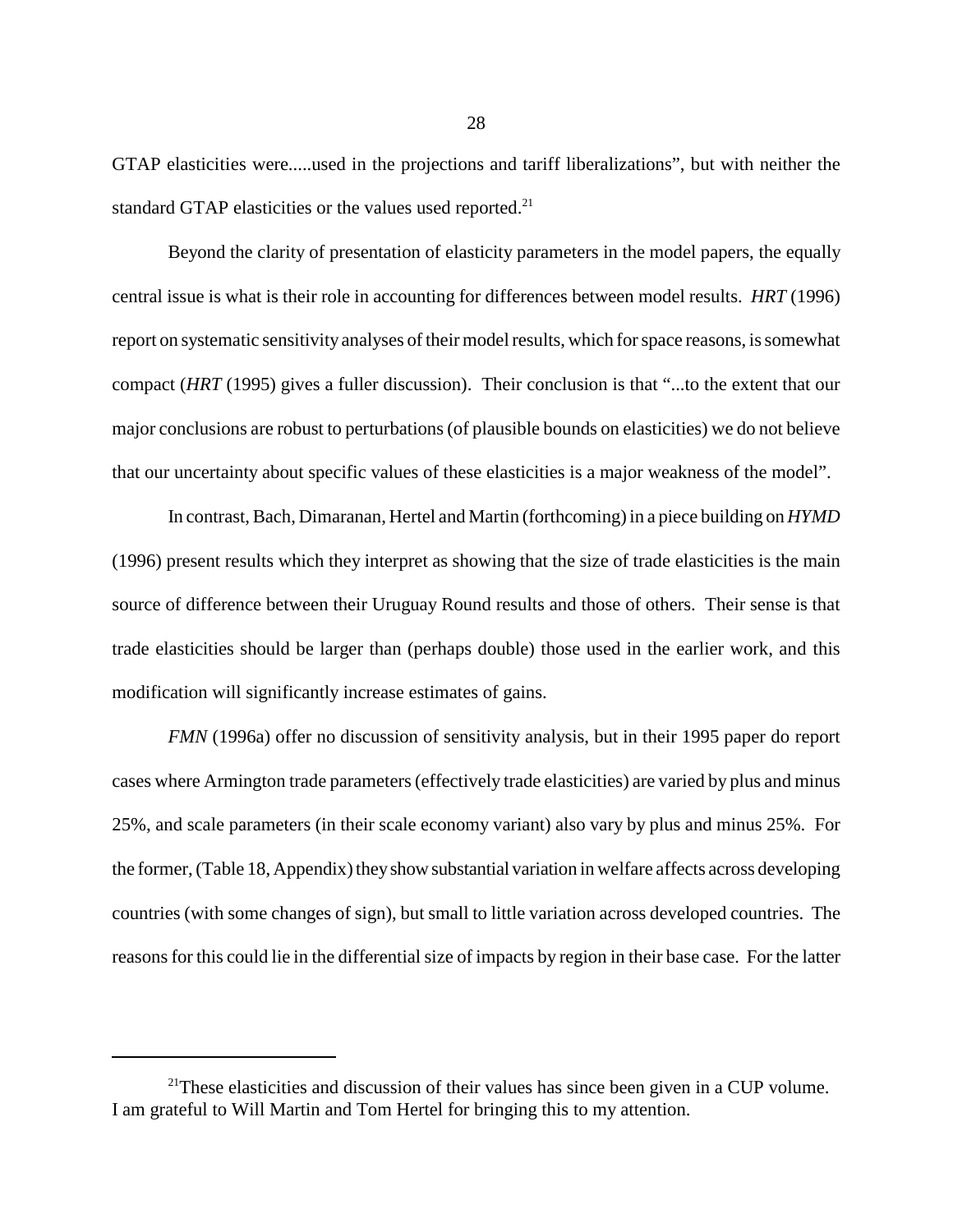they show larger gains with seemingly smaller scale economy effects, which at first sight seems counterintuitive.

It is also worth flagging that there are other issues of results sensitivity, beyond elasticities. One is the choice of reference point. All the model results take as their point of reference the *status quo* that prevailed before the Uruguay Round in evaluating gains and losses, either in aggregate or for particular regions or countries. The issue from the point of view of quantifying gains and losses from the Uruguay Round is that this ignores one of the major factors driving developing country participation in the Round, namely the desire to strengthen the trading system. If the developing country concern in the 1980's was a spreading erosion in the basic principles of the trading system, such as MFN, and the need to strengthen the application of these rules, results from models referred to above based on the *status quo* may only shed limited light on the value of the Uruguay Round decisions to them. Crucial also here is the value of strengthened dispute settlement procedures to the smaller countries.

A recent modelling piece by Ghosh, Perroni, and Whalley (1998) highlights the value to smaller developing countries of preserving non-discrimination in trade rules. They use a 7 region global model benchmarked to 1986 data, and show that the gains from preserving non discrimination substantially outweigh the gains from incremental trade liberalization such as occurred in the Uruguay Round, and modelled in the pieces discussed above. While the probability of these two events (liberalization, and reversion to complete trade discrimination) are not equal, the possibility that the value of system strengthening not covered by the available models might outweigh that of conventional *status quo* evaluated liberalization (as in the Uruguay Round) seems worth further consideration.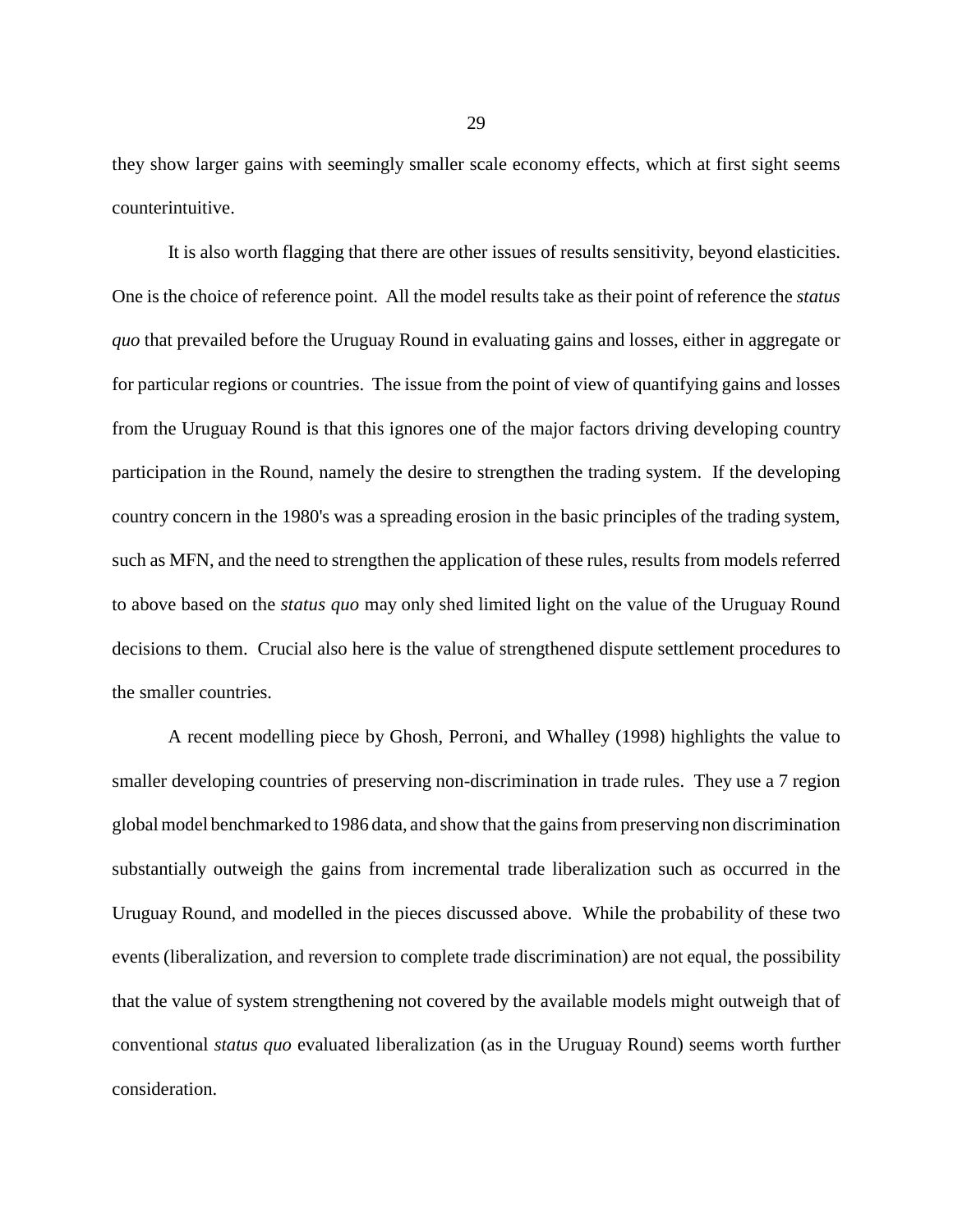In conclusion, the implications for the developing countries from all the model results would thus seem to be that while there were probably global gains from the liberalization achieved in the Uruguay Round, their precise dimensions are somewhat hazy, and the country (or region) and area composition of these gains is equally cloudy. Whether particular components, such as textiles or agriculture were more important to them is unclear. Why particular models produce results which are higher or lower than others is also still not clear, and modellers sometimes have competing theories to explain differences in results. How far negotiators should either accept or act on any one set of model results is also not clear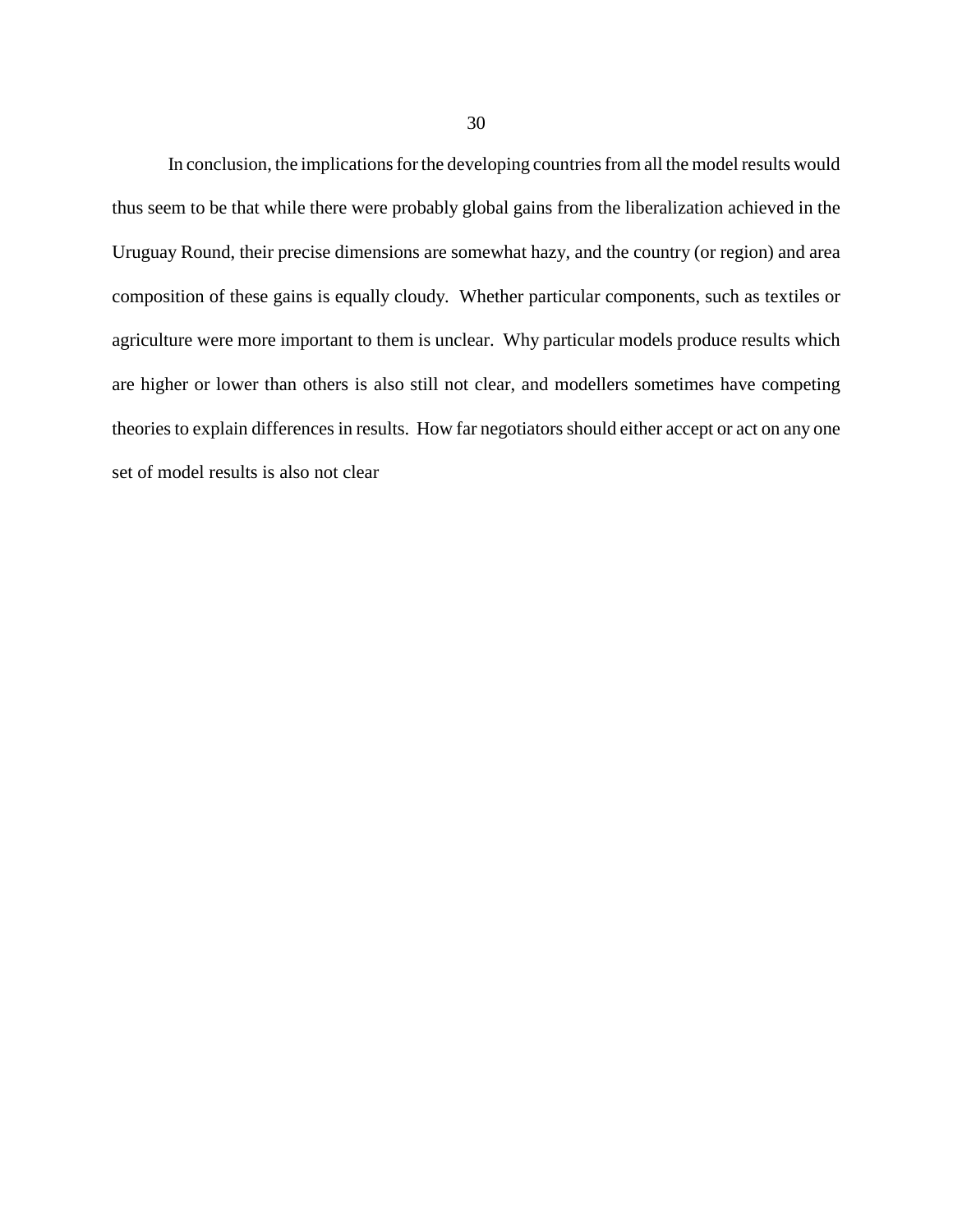# **4. EXPOST VALIDATION OF MODEL RESULTS**

In thinking through the differences in Uruguay Round model results highlighted in the previous section, a natural question to ask is whether it is possible to use expost validation of these model results as a way of distinguishing between them. The argument is that the Round concluded in 1994, and data on how the global economy has performed since then is now available and should surely be able to be utilized to evaluate whether the predictions of impacts made by the models have turned out to be correct.

While seemingly a natural approach to take to model validation, my view is that expost validation is virtually unimplementable in the case of the Uruguay Round models, and that this is so for a variety of reasons. In my opinion, these results, as for other general equilibrium and simulation model predictions, are inherently untestable.<sup>22</sup> The first reason for this is that the liberalization seemingly assumed in the model experiments discussed here (see Francois (1999)), and largely based on the final Uruguay Round text, remains still not fully implemented some five years later. Liberalization in textiles and agriculture has yet to arrive in any substantive way, and available trade data certainly do not reflect the impacts of the full liberalization agreed to in the Round. The liberalization experiments in the models and the liberalization generating the data are different.

The second is that, even were the announced liberalization now complete, many other things have happened in the world economy since 1994, and these as well as the decisions of the Uruguay Round affect the data generated since. These effects include real growth at different rates by country (and underlying productivity growth), changes in transportation costs between economies, shifts in

<sup>&</sup>lt;sup>22</sup>See an earlier version of this same argument I made in Whalley (1986); but see the counter argument presented in Kehoe et al (1995) which uses a model of Spain to analyze VAT changes and argues that model predictions conform with real world behaviour.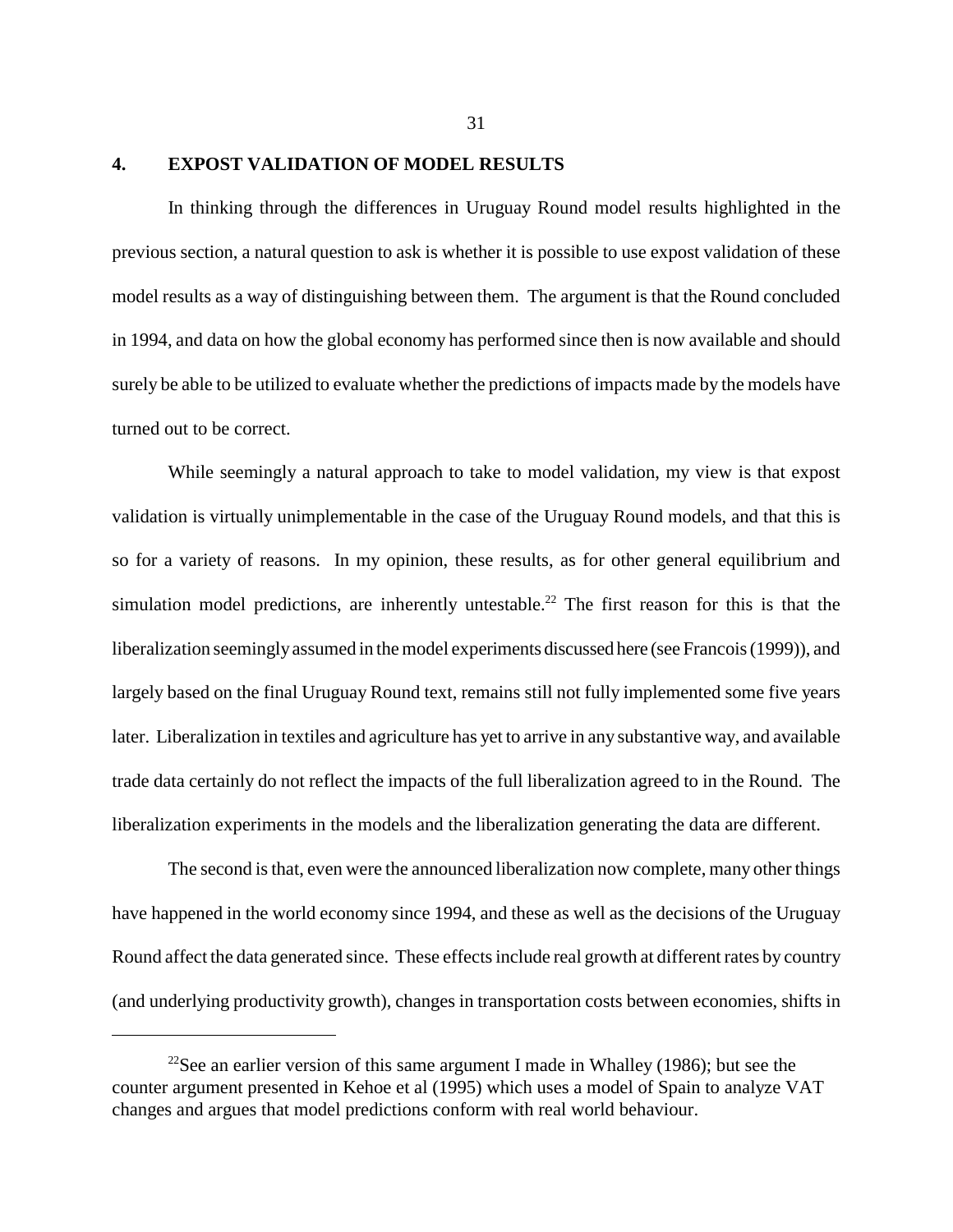preferences for goods both within and across countries, changes in market structure, changes in commodity prices (including oil), and many other factors. Despite the efforts made in 1994 to convince (the then GATT) contracting parties of the benefits of concluding the Uruguay Round, the likelihood is that all these other factors have had more influence on trade patterns and global economic performance since than the decisions of the Round themselves.

A third reason is that the key results from the models, namely estimates of gain and loss both globally and by country (or region) refer to variables which are inherently unmeasurable. Economic welfare is a concept that relates to levels of consumer satisfaction (or happiness) from the consumption of bundles of commodities. Changes in economic welfare attributed to the Uruguay Round decisions relate to measures of utility, converted into what economists label a money metric measure of the welfare change. This refers to the monetary equivalent of the change in consumer satisfaction due to the increased trade and consumption stemming from the decisions agreed to in the Round. Available data measures the value of trade, production, consumption, and employment by commodity or sector. Such data are available by region, and on a pre and post Round basis. These data, however, yield no direct measure of the monetary equivalent of a welfare change. To do this functional forms for preferences must be assumed, parameter values determined in some way (by calibration or estimation). Even given observed data, money measures of welfare changes remain parameter sensitive (to elasticities, for instance).

Separating out the influences of the decisions of the Round on available data from these other factors is thus no easy matter. What is needed is decompositional analysis of a total change that has occurred, into constituent parts. This contrasts with the model work on the Uruguay Round, which is inherently counterfactual in nature; i.e. analysis of the future potential impacts of a change which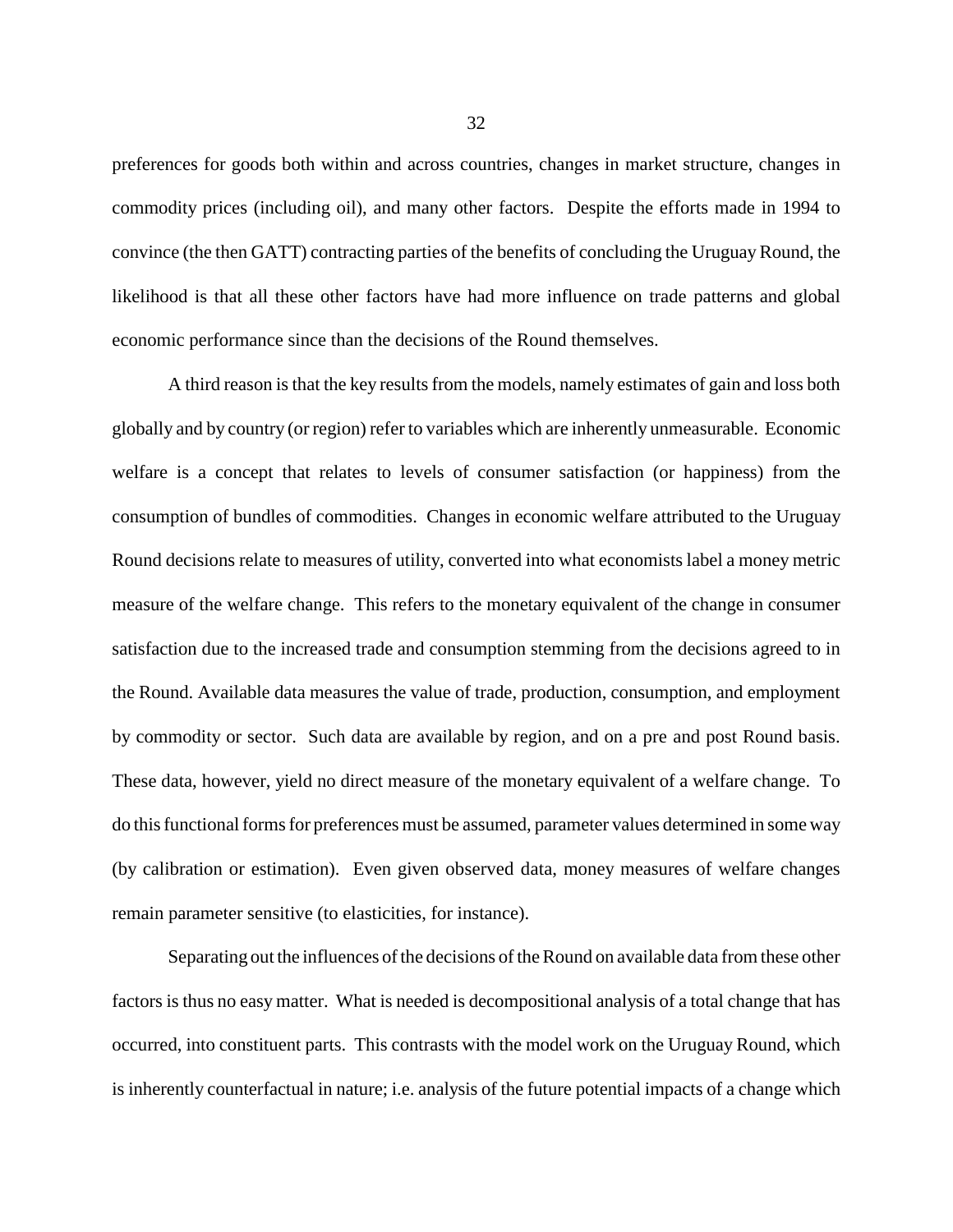is yet to occur. The modelling literature is only recently turning itself to the development of procedures for decompositional analysis (see Abrego and Whalley (1999)), and these techniques were not available at the time these exercises were undertaken. Such analyses are also complicated by many factors, including the non additive nature of the components to be analyzed; and the sensitivity of decompositions to key model parameters, such as elasticities. Put another way, if told that exante models predicted welfare gains globally of \$500 billion from the Uruguay Round, and if asked where these gains are in the data, the honest response is to say that welfare is not directly measured and such a predicted gain cannot be either verified or disproven by data.

Despite these difficulties, I have taken projected changes in world trade from model results in Table 7 and compared these to actual trade changes. Somewhat surprisingly, only three of the models appear to report projected impacts on world trade, and among the three there is again substantial variance in model estimates. *HMYD* report the largest estimate of nearly 60%; the lowest estimate in *FMD2* is around 6%. None of the estimates have any time frame attached to them; the period of adjustment to the new trade regime is unspecified, as is the period over which trade growth is to occur. This makes any comparison between predicted and actual trade changes difficult if not impossible.

Table 7 indicates an actual change in world trade between 1994 and 1997 in volume terms of 20%. This figure, however, needs to be qualified by the observations that with a 10 year phase in for major decisions from the Round, actual growth will be considerably larger; and that little substantive liberalization occurred in key areas covered by the Round between 1994 and 1997

## **Table 7**

#### **Comparison of Model Projections of Changes in**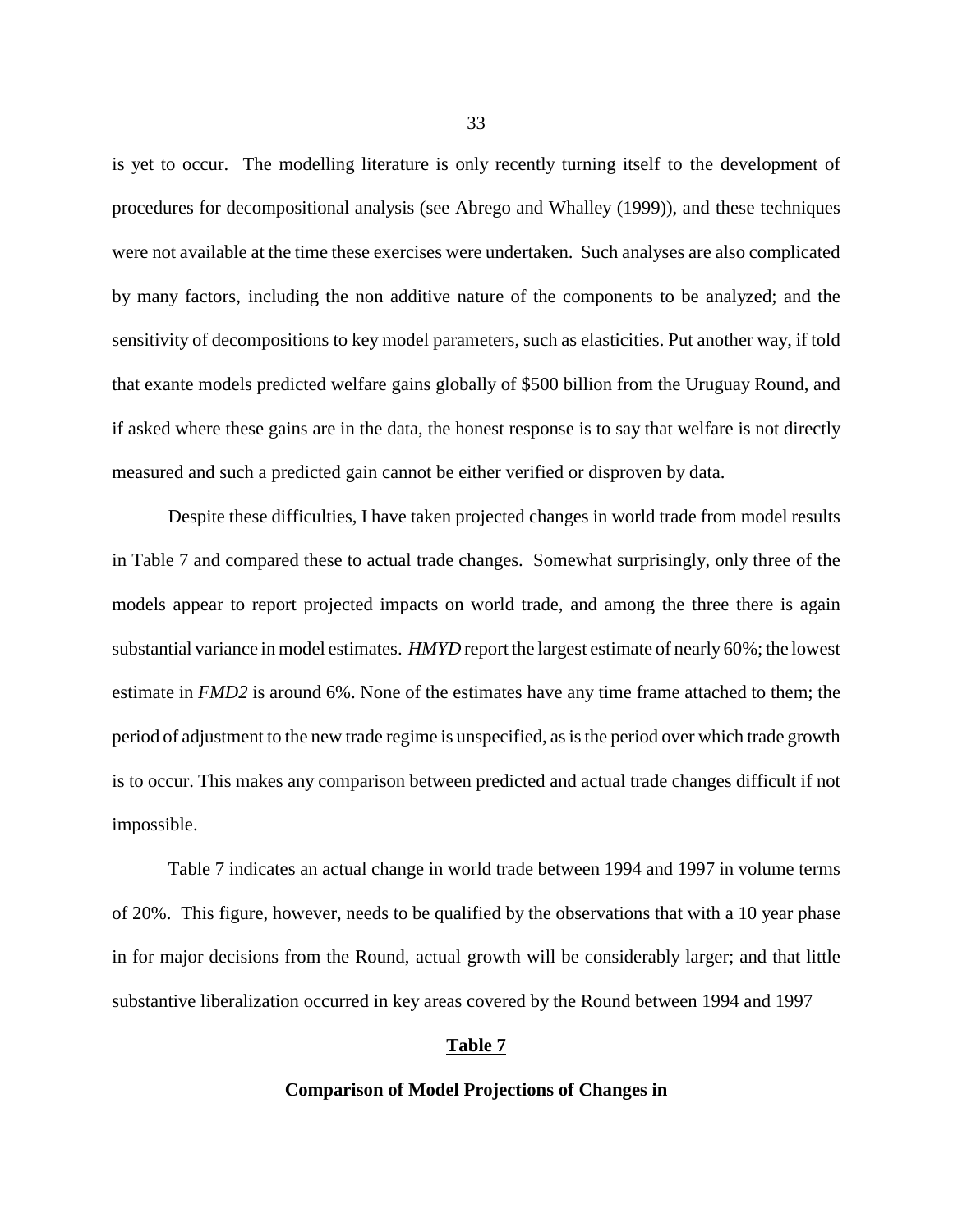### **World Trade Volumes and Actual Changes**

| <b>Model Projected Changes</b><br>in World Trade Volumes<br>Due to the Uruguay Round | <b>Actual Changes in</b><br><b>World Trade Volumes</b><br>1994-1997 |  |  |
|--------------------------------------------------------------------------------------|---------------------------------------------------------------------|--|--|
| <i>NPW</i> (1993) 20.2%                                                              |                                                                     |  |  |
| <i>FMN2</i> (1995) 5.7-14.5%                                                         | $20\%^{20}$                                                         |  |  |
| <i>HMYD</i> (1995) 58.8%                                                             |                                                                     |  |  |
| $GM$ (1996) n.a.                                                                     |                                                                     |  |  |
| <i>HRT</i> (1996) n.a.                                                               |                                                                     |  |  |

(textiles, for instance), and so the elements of decisions driving actual trade growth for this period remain largely non implemented.

In closing this section, I should perhaps highlight again that for non modelers seeking to use these model results to inform their future WTO negotiating positions what I set out here must seem a perplexing state of affairs; seemingly non verifiable results with sharp differences across them, and with degrees of inconsistency that seemingly grow with higher levels of disaggregation. The comment I would offer is that judging model results against an absolute standard of performance and consistency generates an unattainable, unrealistic, and perhaps ultimately unhelpful standard. If model results could be reconciled, and users had more confidence in the logic driving individual results, then their fresh insights on previously unexplored issues would provide food for thought. Relative to the next best alternative of pure conjecture they are an improvement. The key is to understand their behaviour, and hence the importance of a comprehensive model comparisons exercise to move clearly localize the sources of result differences.

<sup>20</sup>*WTO Annual Report 1998*, International Trade Statistics, Table 11.1, p.11.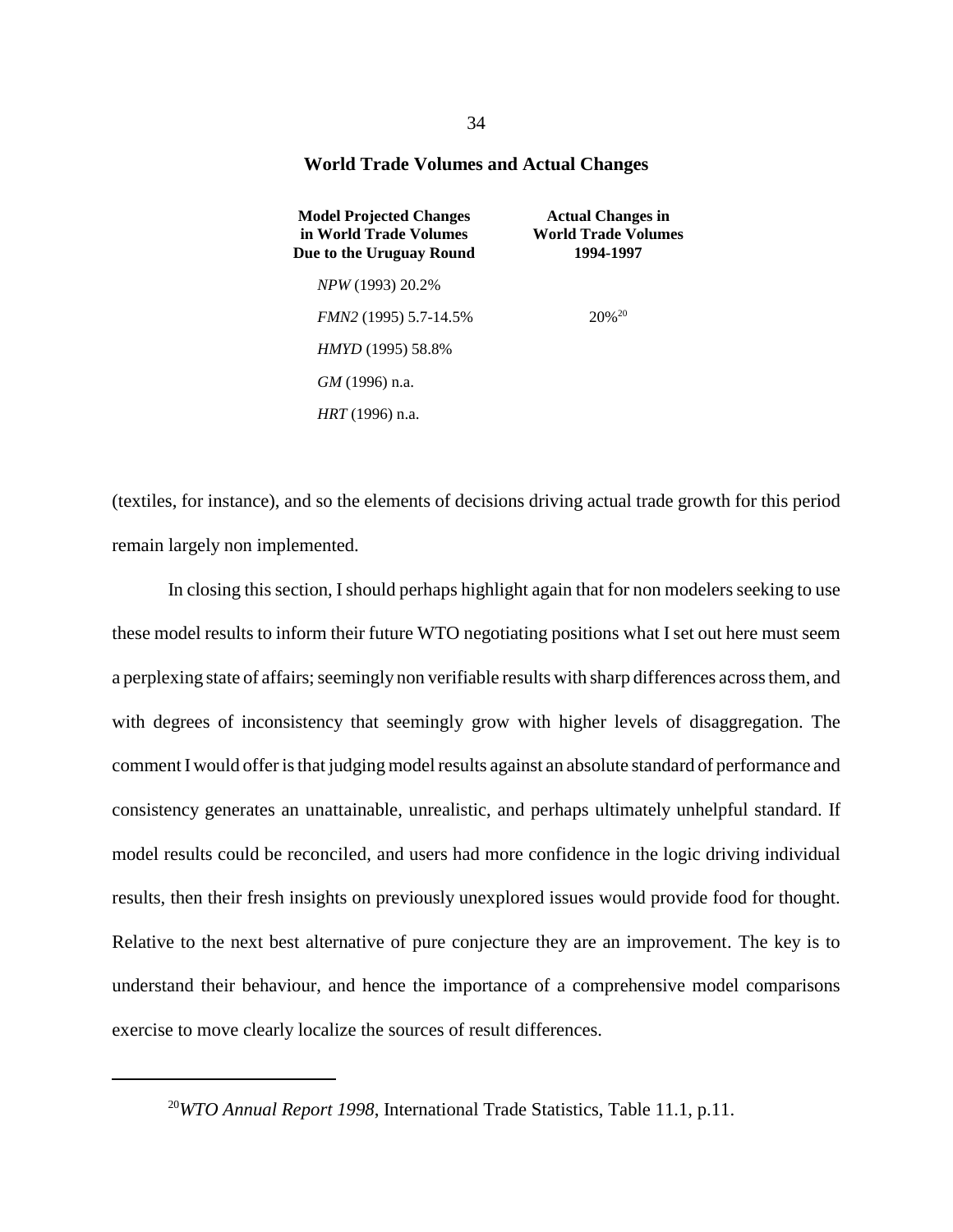The other issue that also needs to be faced is that in the policy process model results are often not used in the same way as in the research community. Because the roles played by model structure, parameters and other factors are less well understood, and because the modelling process may seem non-transparent, numerical results can either be seized on as ammunition supporting a prior position or castigated as worthless, frequently with little concrete underpinning the allegation. The balanced position in my view is that if results are used as a selective guide to intuition and the source of null hypotheses to challenge models are simultaneously unreliable, inconsistent, and highly informative. In the present case, the inconsistencies across model results, in my view, unfortunately compromise both their receptivity and the process of sensibly using their results; and differences in model results are in need of resolution.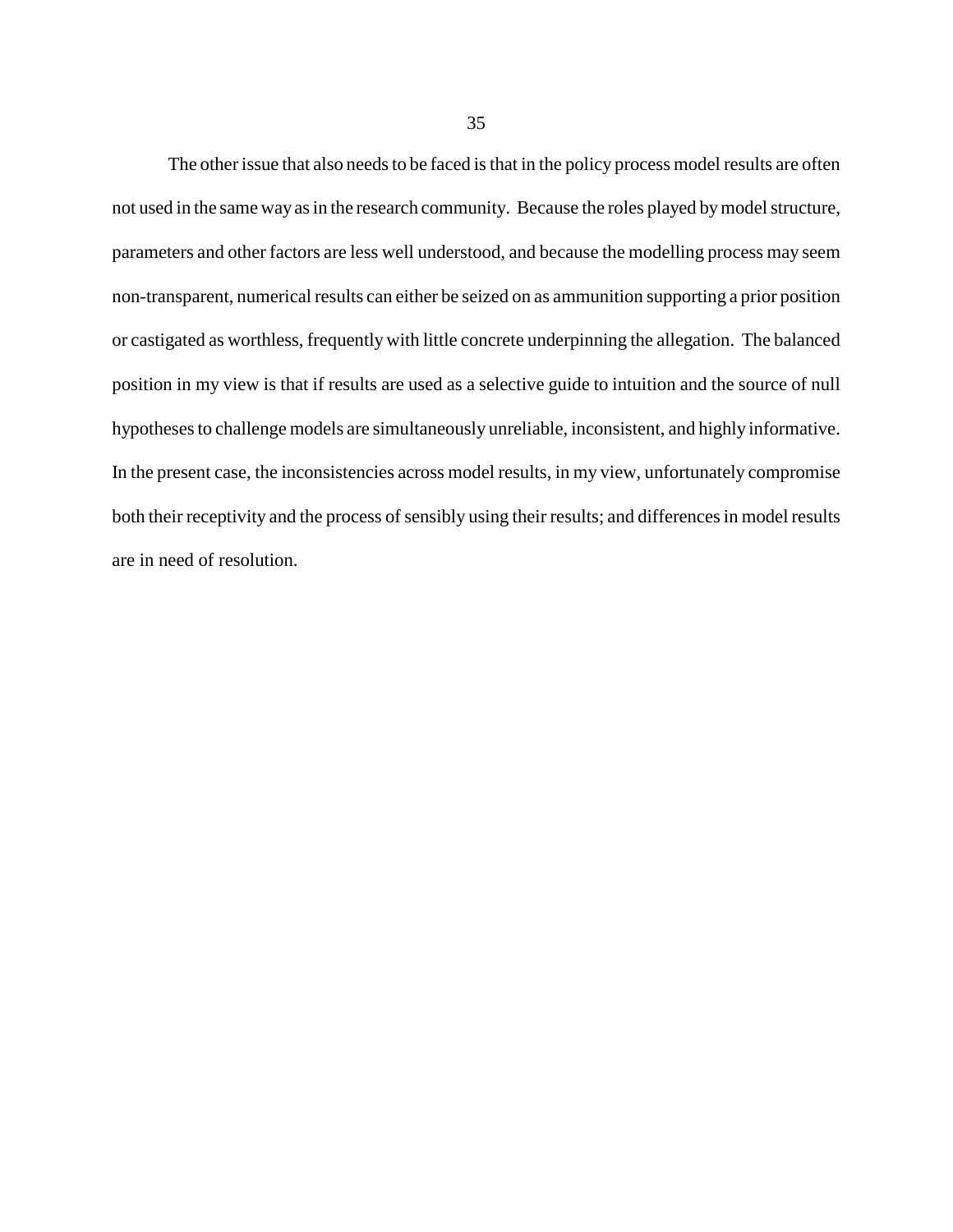# **5. MODELLING AND THE MILLENNIUM ROUND**

Given this evaluation of the model results from the Uruguay Round, what should be the approach adopted towards any modelling work used in a future WTO Round? Should existing models be rejected on the grounds their results are unreliable, or is there some other way forward? From my remarks at the end of the previous section, it should be clear that my own position is that model analyses for a future Round should definitely not be rejected; but at the same time we need to improve upon what we now have.

At the end of the Round, with little understanding of how numbers were generated a large estimate of global gains was used to persuade contracting parties to conclude the Round. Many of the participants in the negotiations lacked an appreciation of what these gains were, or how these estimates had been arrived at. Modelers, the WTO Secretariat, the World Bank and other agencies in which the studies had been conducted made significant efforts to help with understanding; but the gap was large and expectations were built up as to what the eventual impacts might be. Five years on, the question posed (and to some delegations quite naturally so) is where are the \$500 billion of gains; and for individual countries what has happened to their share? This sense of unfulfilled promise fuelled by expectations stemming, in part, from model results was one factor behind the cautious approach to a new Round by the developing countries in Seattle.

For a new Round, in my view, the first step towards constructive use of modelling work is a clear acknowledgment on all sides of the communication difficulties of the past. Receivers of model results need to be much more aware of how results are generated, what the key assumptions are, what the key parameters are, and what the margins of error are. Producers of model results need to be able to better communicate, and, especially, to mutually reconcile both their results and their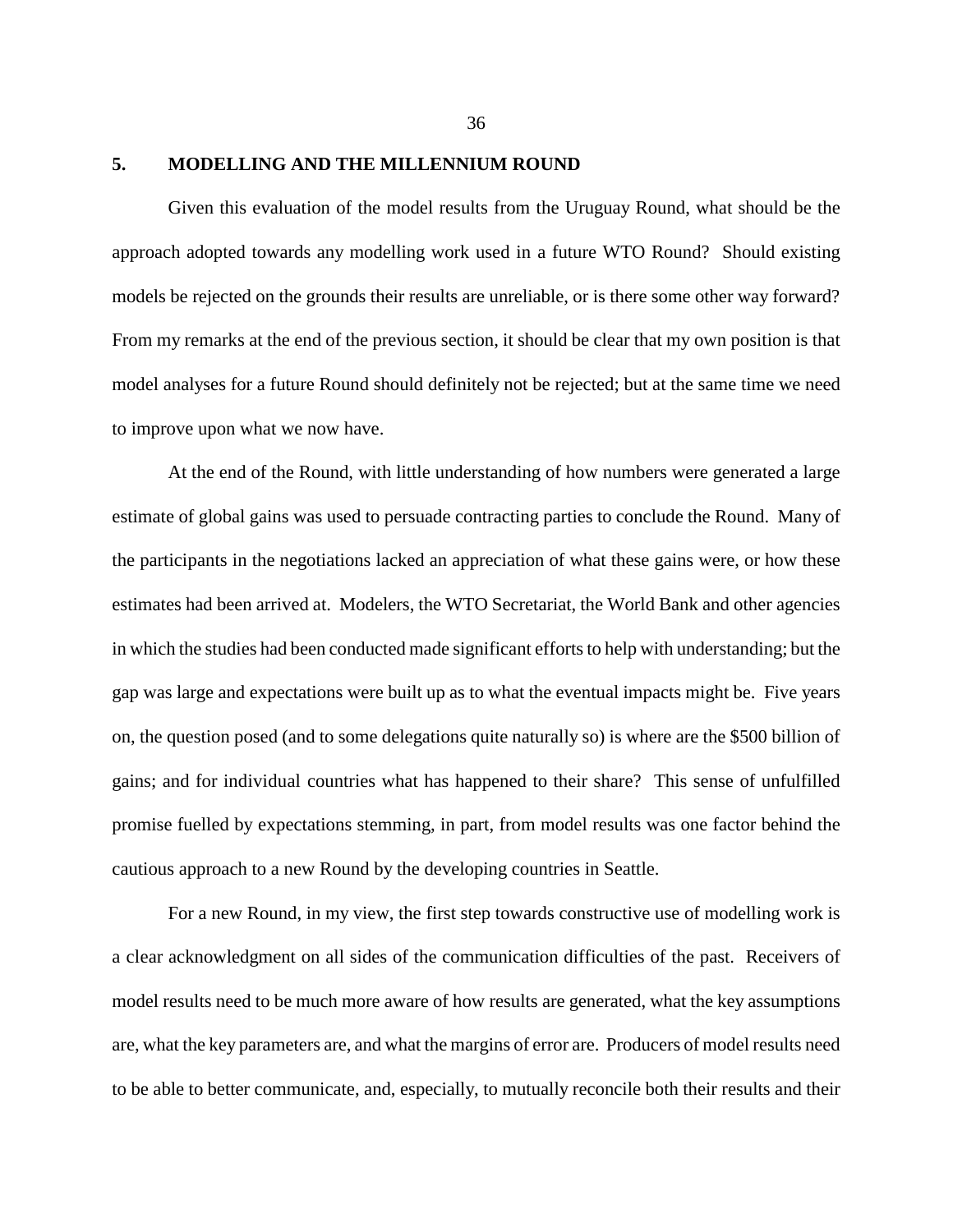model structures and parameter values used. This ideally should not be left as a task for researchers such as myself, not directly involved in the immediate modelling work, who some five years on find myself going through tables in published papers which sometimes report only part of results, not always on consistent bases, and with at times incomplete parameter descriptions. An explicit model comparisons exercise in which models and results were achieved and differences across models explored would help greatly. It would also help to build up wider trust in the worth of the modelling exercises.

Reconciliation of model results needs to be an ongoing task, with such a model comparisons forum convened at the start of any new Round. Weaknesses in both data and key parameter estimates need to be centrally acknowledged, and improvements sought. The ways in which different model structures can influence results needs to be systematically studied. Modelers also need to accept that at the end of the day their numbers, even if, at times, inevitably produced using assumptions and approximations, carry substantial potential weight in the policy process and they need to explain, communicate, and reconcile.

Let me also add that at the time of writing, a new Round if it ever emerges is yet to be concretely defined, but is beginning to emerge as a more narrowly targeted Round than the Uruguay Round; focussed on agriculture, services, and industrial tariffs; and with a much shorter time frame (3 years). If this is the case the time for developing new models may be short. In already evaluating these areas the Uruguay Round models already contain the right ingredients. Agriculture and industrial tariffs are already fully modelled (even if results are not consistent), and attempts have been made to model services. Better data on services, and work on alternative analytic structures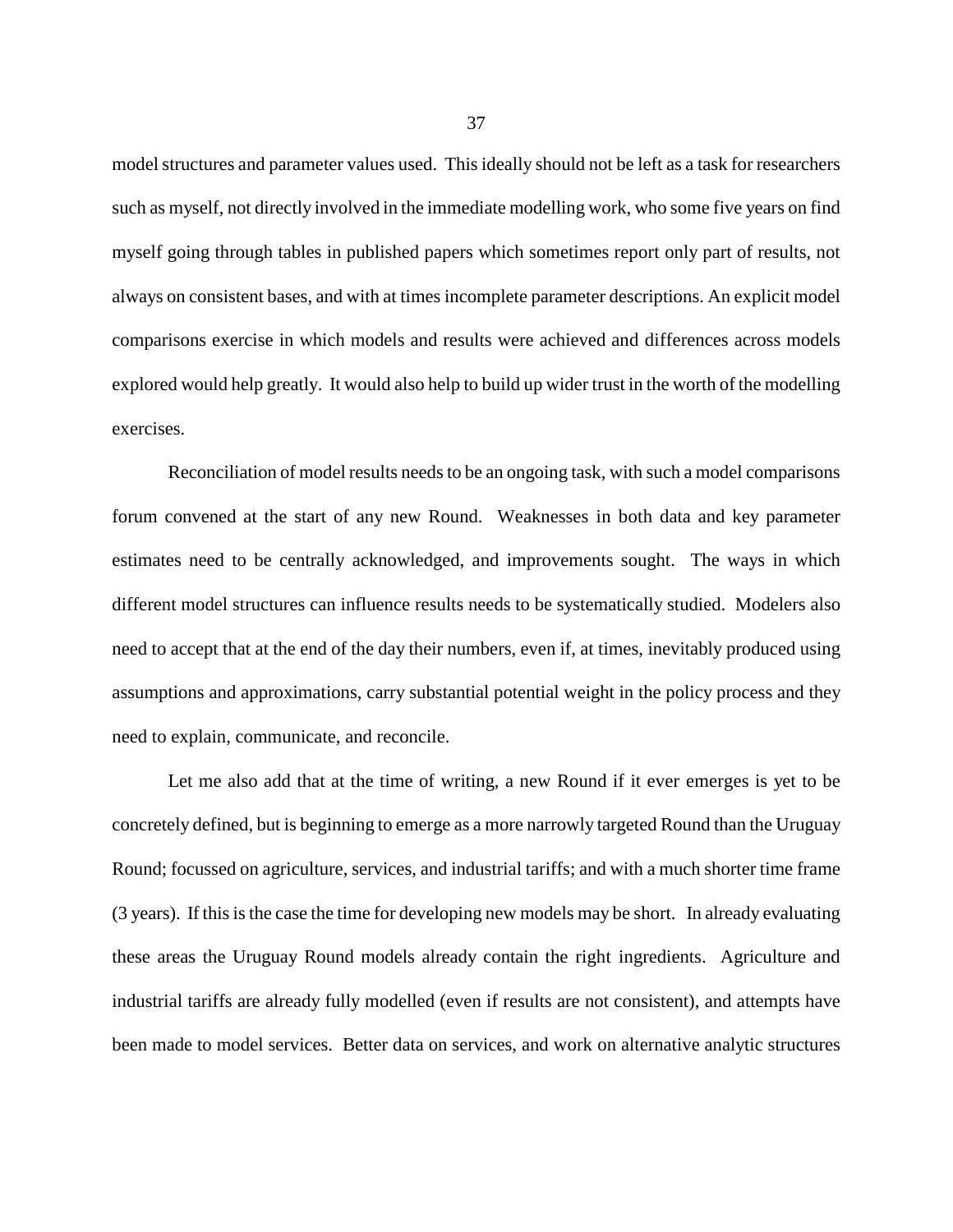for services may be needed, but the dovetailing between current model coverage and issues for the Millennium Round could hardly be better.

What is needed, as I have emphasized above, is to reconcile existing model results, agree the weaknesses in key parameter estimates, data, and model structures, and use the resulting reconciled structures to better inform the policy process, and through this the developing countries as to their negotiating positions in the Millennium Round.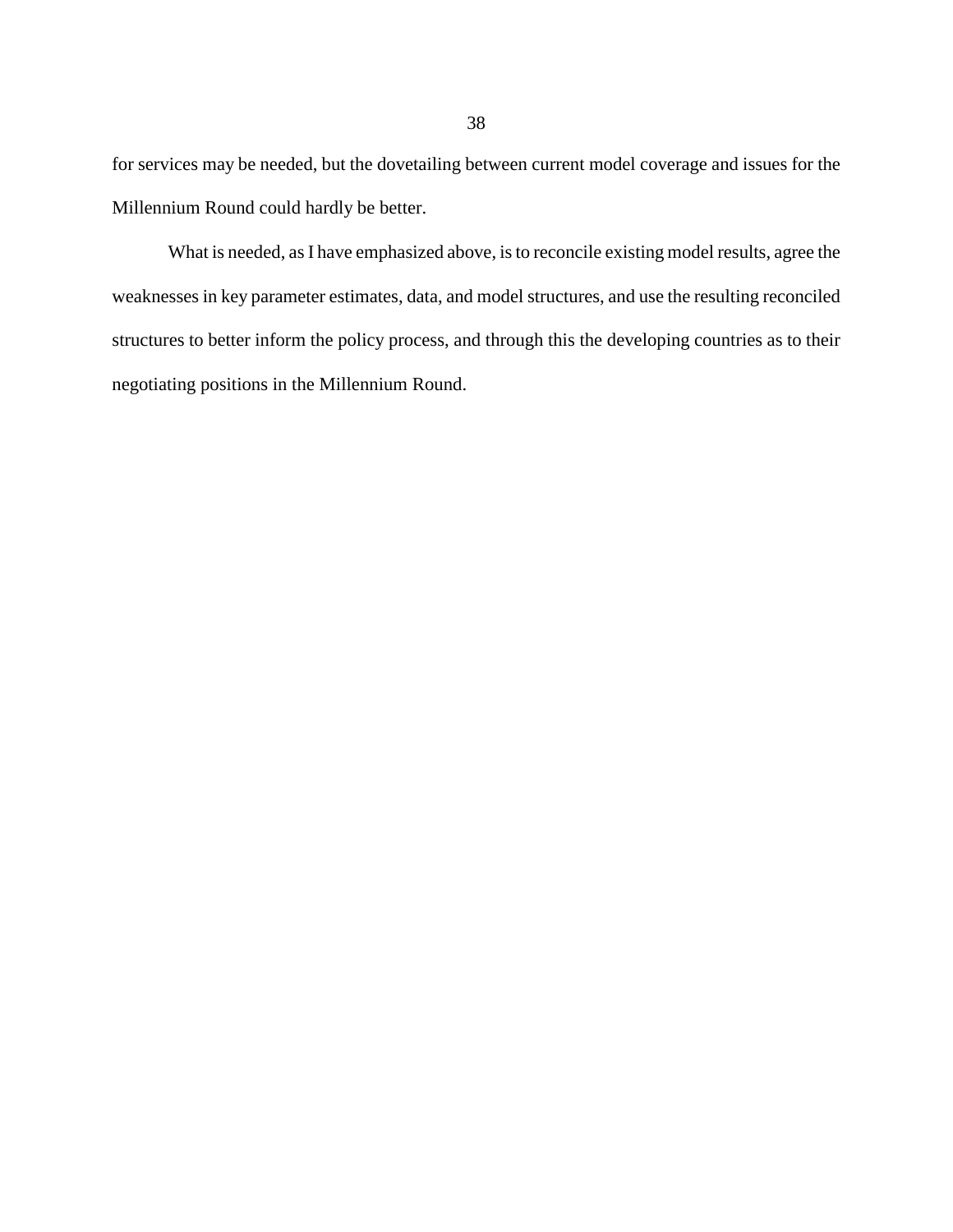## **6. CONCLUSIONS**

This paper discusses model based evaluations of the impact of the Uruguay Round undertaken both in the later stages of the Round, and in the Round's immediate aftermath. It focuses on the oft cited estimates of global gains of \$500 billion annually, and associated impacts by country, region, and for individual components of the Uruguay Round package. It asks how reliable these estimates are, and what the implications are both for the developing countries and for a new Round.

The picture that emerges is one of inconsistency across model results, even where seemingly similar base data is used. These inconsistencies seem to be a problem that intensifies as more disaggregated results are examined. The early estimates of global gains of \$500 billion fall substantially in later models; estimates of gain and loss by region vary substantially; the estimates of the relative importance of various components of the Uruguay Round package (tariffs, agriculture, textiles) also vary substantially.

This may seem a perplexing state of affairs to non-modelers, but with uncertain values for key parameters, differences in model structure, variations in the way experiments are set up, and other factors, such differences inevitably arise. An absolute standard of performance clearly casts doubt on these model results taken as combined set; a standard of the next best alternative is more sympathetic. Explicit model comparisons and reconciliations of results are what is needed to better understand them, and build confidence in their future use.

For a new Round, I suggest that despite these discrepancies in results the Uruguay Round models could not be better suited to the task if, as expected, it is a time limited Round and one focussed on agriculture, tariffs, and services. Two of these areas provide the core of the existing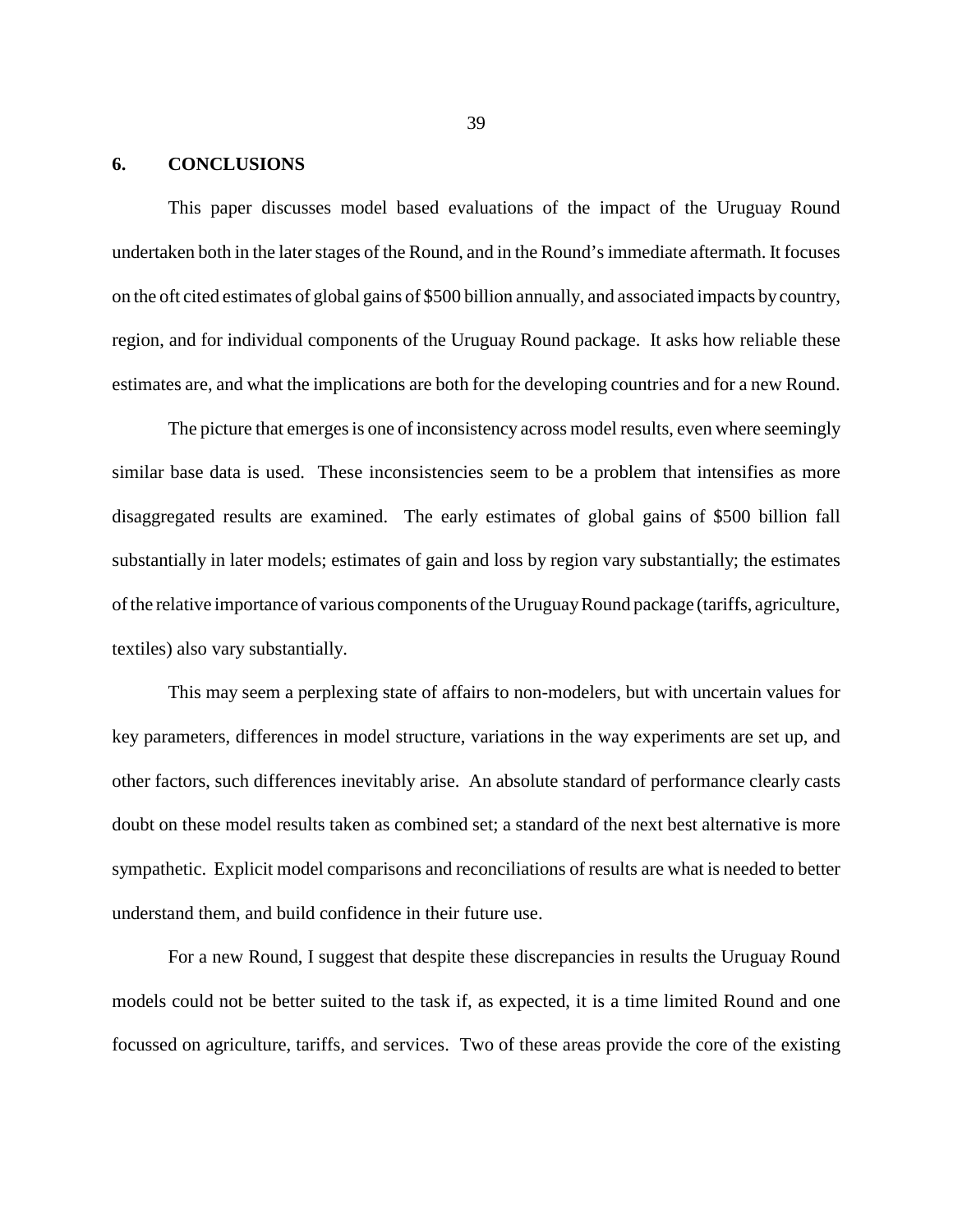Uruguay Round models, and a start has been made on services. Where work is needed in better reconciling the results from existing models, and in sorting out why results seem to differ so much.

Developing countries have clear interests in agriculture in a new Round, and the size of potential gains and the segments to focus on can be informed by these models. Developing countries have the higher tariffs, and the adjustment and other implications of a further multilateral reduction can be usefully analyzed. Services is an area where many remain confused exactly what is in their national interest, and models can help here. The key is communication, transparency, better understanding, and ultimately improved confidence in their usefulness. The step needed is a more comprehensive model comparisons exercise than undertaken thus far.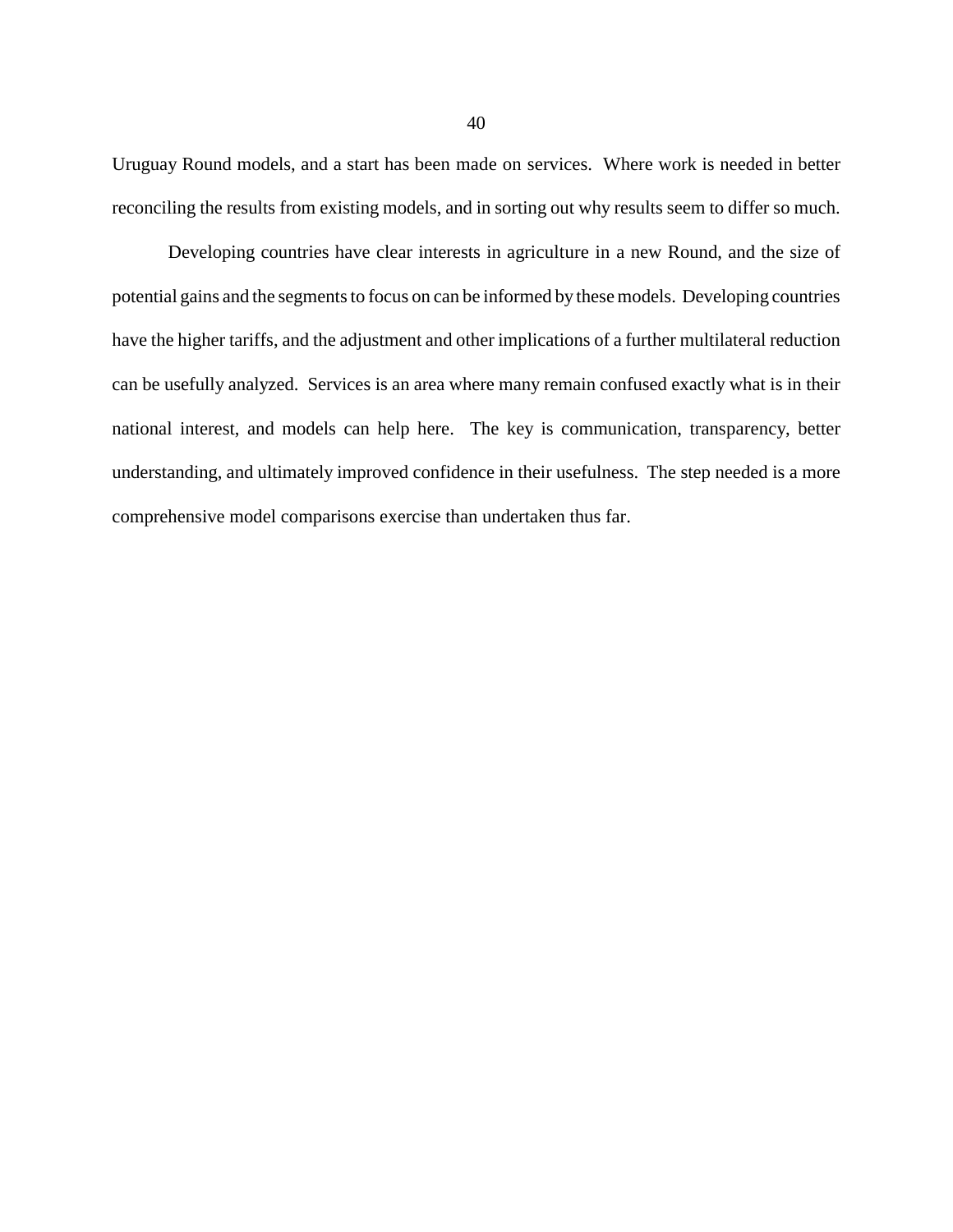## **BIBLIOGRAPHY**

- Abrego, L. and J. Whalley (1999) "The Choice of Structural Model in Trade and Wage Decompositions" University of Warwick, mimeo.
- Bach, C.F., B. Dimaranan, T.W. Hertel, and W. Martin (forthcoming) "Market Growth, Structural Change, and the Gains from the Uruguay Round" *Review of International Economics*, to appear.
- Brown, D.K., A.V. Deardorff, A.K. Fox, and R.M. Stern (1995) "Computational Analysis of Goods and Services Liberalization in the Uruguay Round" in (eds) W. Martin and A. Winters, *The Uruguay Round and the Developing Economies*, World Bank Discussion Paper #307.
- Brown, D.K., A.V. Deardorff, A.K. Fox, and R.M. Stern (1996) "The Liberalization of Services Trade: Potential Impacts in the Aftermath of the Uruguay Round" in (eds) W. Martin and L.A. Winters, *The Uruguay Round and the Developing Countries*, Cambridge University Press.
- Francois, J.F., B. McDonald, and H. Nordström (1994) "The Uruguay Round: A Global General Equilibrium Assessment" CEPR Discussion Paper.
- Francois, J.F. B. McDonald, and H. Nordström (1995) "Assessing the Uruguay Round" in (eds) W. Martin and A. Winters, *The Uruguay Round and the Developing Economies*, World Bank Discussion Paper #307.
- Francois, J.F., B. McDonald, and H. Nordström (1996a) "A User's Guide to Uruguay Round Assessments" Discussion Paper #1410, Centre for Economic Policy Research, June.
- Francois, J.F., B. McDonald, and H. Nordström (1996b) "The Uruguay Round: a numerically based qualitative assessment" in (eds) W. Martin and L.A. Winters, *The Uruguay Round and the Developing Countries*, Cambridge University Press.
- Ghosh, M., C. Perroni, and J. Whalley (1998) "The Value of MFN Treatment" NBER Working Paper #5467.
- Goldin, I. and D. van der Mensbrugghe (1996) "Assessing agricultural tariffication under the Uruguay Round " in (eds) W. Martin and L.A. Winters, *The Uruguay Round and the Developing Countries*, Cambridge University Press.
- Harrison, G.W., T.F. Rutherford and D.G. Tarr (1996) "Quantifying the Uruguay Round" in (eds) W. Martin and L.A. Winters, *The Uruguay Round and The Developing Economies*, the World Bank Discussion Paper no. 307, 1995; (eds) W. Martin and L.A. Winters, *The*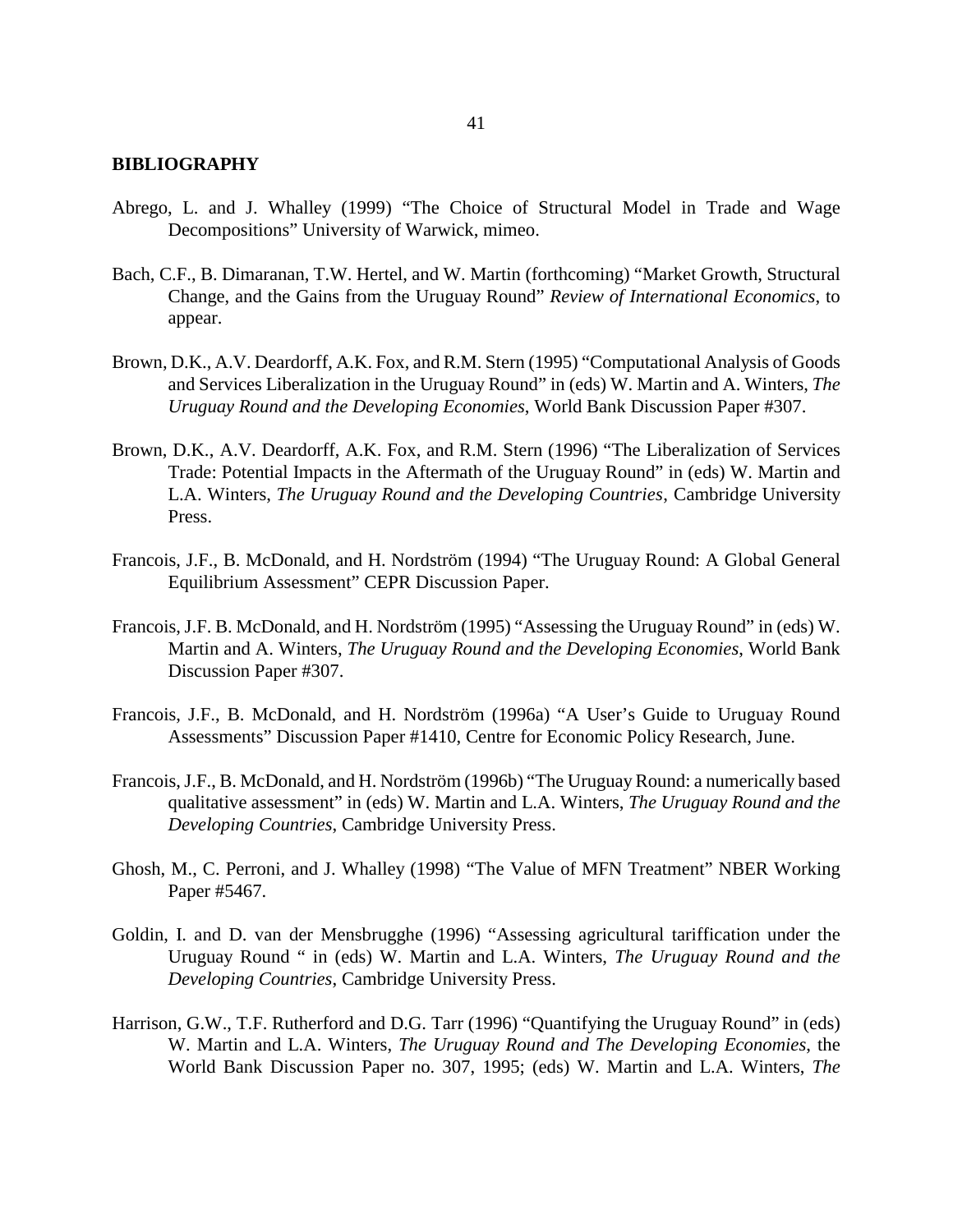*Uruguay Round and the Developing Countries*, Cambridge University Press 1996; and *Economic Journal*, September 1997, vol.107, no.44, pp.1405-1430.

- Hertel, T., W. Martin, K. Yanagishima, and B. Dimaranan (1996) "Liberalizing Manufactures Trade in a Changing World Economy" in (eds) W. Martin and L.A. Winters, *The Uruguay Round and the Developing Countries*, Cambridge University Press.
- Hoekman, B. (1995) "Tentative First Steps: An Assessment of the Uruguay Round Agreement on Services" in (ed) W. Martin, and L.A. Winters *The Uruguay Round and the Developing Economies*, World Bank Discussion Paper No. 307, Washington, D.C., World Bank.
- Ingco, M. (1996) "Tariffication in the Uruguay Round: How Much Liberalization?" *The World Economy*, July, pp.425-46.
- Kehoe, T.J., C. Polo, and F. Sancho (1995) "An Evaluation of the Performance of an Applied General Equilibrium Model of the Spanish Economy", *Economic Theory*, 6(1), pp. 115-141.
- Nguyen, T., C. Perroni, and R. Wigle (1991) "The Value of a Uruguay Round Success" *The World Economy* (vol.14, December) pp.359-374.
- Nguyen, T., C. Perroni, and R.M. Wigle (1993) "An Evaluation of the Draft Final Act of the Uruguay Round" *Economic Journal*, vol.100, no.403, pp.1190-1205.
- Nguyen, T., C. Perroni, and R. Wigle (1995) "A Uruguay Round Success?" *The World Economy* (vol.18, January) pp.25-30.
- Page, S. with M. Davenport (1994) *World Trade Reform: Do Developing Countries Gain or Lose?* ODI Special Report (Overseas Development Institute, London).
- Perroni, C. (1998) "The Uruguay Round and its Impact on Developing Countries: An Overview of Model Results" in (eds) H. Thomas and J. Whalley, *Uruguay Round Results and the Emerging Trade Agenda*, UNCTAD.
- Perroni, C. and J. Whalley (forthcoming) "The New Regionalism: Trade Liberalization or Insurance?" *Canadian Journal of Economics* (to appear).

Shoven, J.B. and J. Whalley (1992) *Applying General Equilibrium*, Cambridge University Press.

Srinivasan, T.N. and J. Whalley (1986) *General Equilibrium Trade Policy Modelling*, MIT Press, Cambridge.